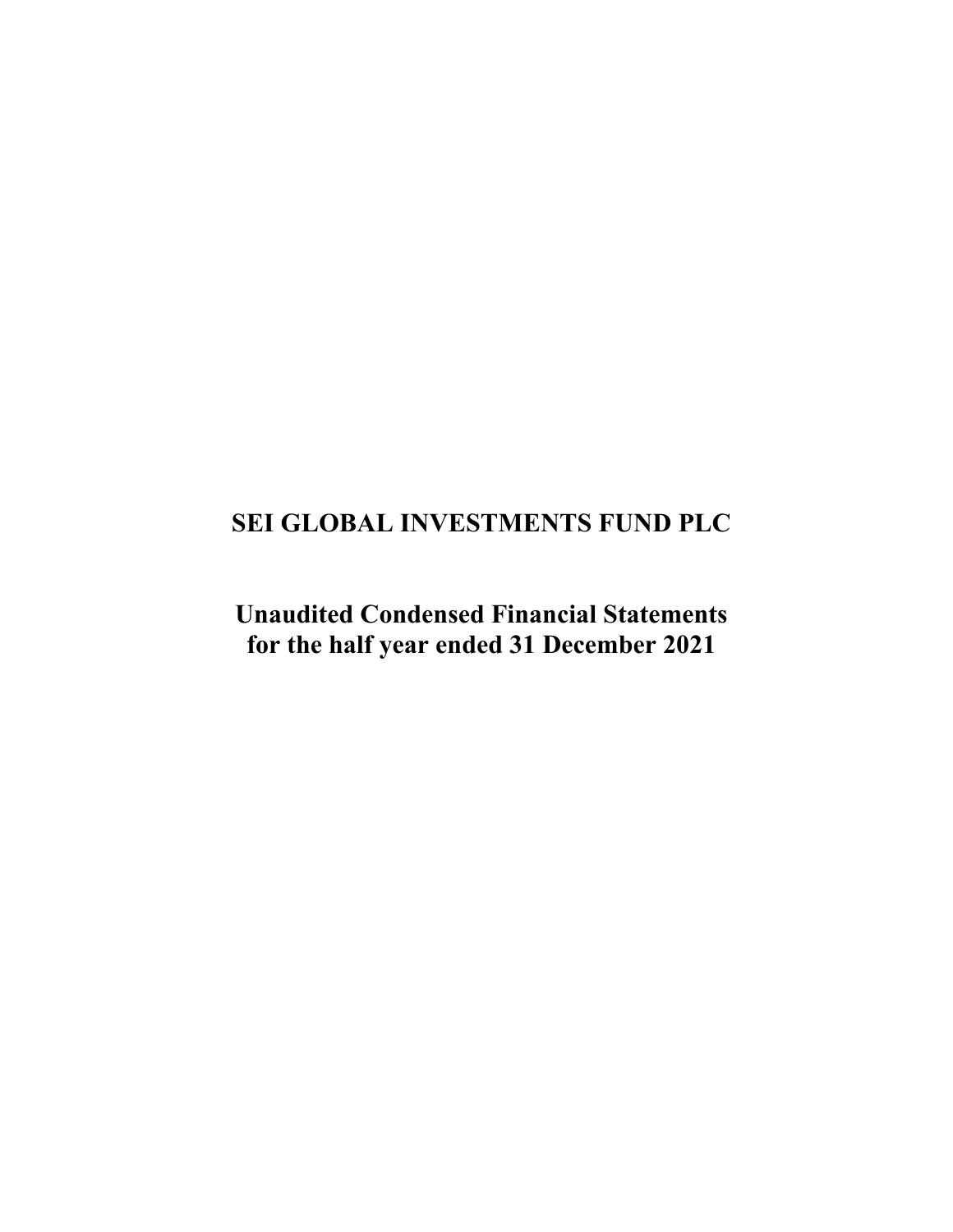| <b>CONTENTS</b>                                                                                    | <b>PAGE</b>    |
|----------------------------------------------------------------------------------------------------|----------------|
| Directory                                                                                          | 3              |
| General Information                                                                                | $\overline{4}$ |
| Investment Adviser's Report                                                                        |                |
| The SEI Global Select Equity Fund                                                                  | 6              |
| Portfolio of Investments                                                                           |                |
| The SEI Global Select Equity Fund                                                                  | 9              |
| Condensed Income Statement                                                                         | 29             |
| Condensed Statement of Financial Position                                                          | 30             |
| Condensed Statement of Changes in Net Assets Attributable to Redeemable Participating Shareholders | 32             |
| Notes to the Condensed Financial Statements                                                        | 34             |
| Appendix I – Remuneration Disclosures                                                              | 43             |
| Appendix II - Statement of Changes in Composition of Portfolio                                     | 44             |
| Appendix III - Securities Financing Transactions Regulation                                        | 45             |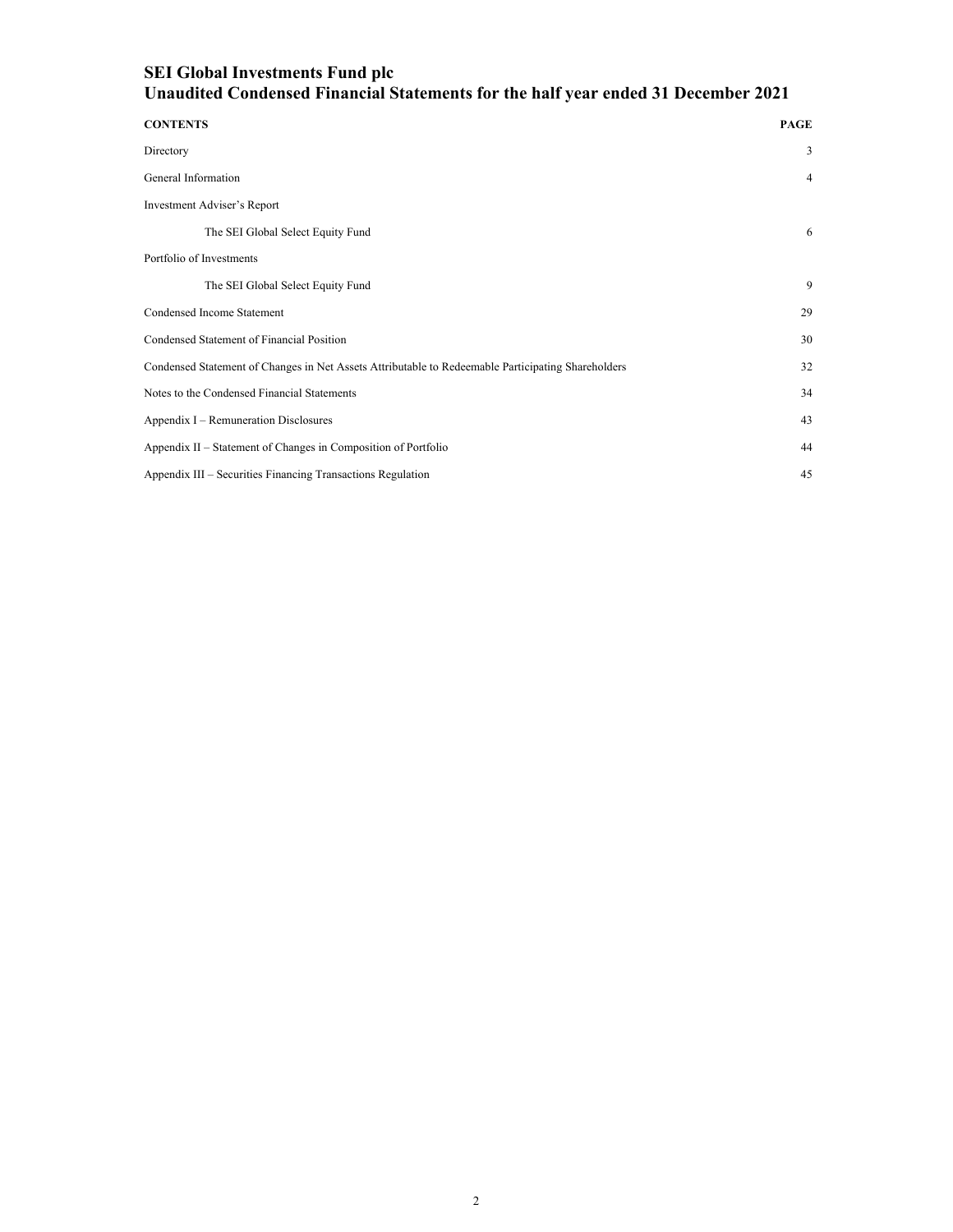| <b>DIRECTORY</b>                              |                                                                                                                                                     |
|-----------------------------------------------|-----------------------------------------------------------------------------------------------------------------------------------------------------|
| <b>Board of Directors at 31 December 2021</b> | Michael Jackson (Chairman) (Irish)<br>Kevin Barr (American)<br>Robert A. Nesher (American)<br>Desmond Murray* (Irish)<br>Jeffrey Klauder (American) |
|                                               | *Director, independent of the Investment Adviser                                                                                                    |
| Manager                                       | SEI Investments Global, Limited<br>$2nd$ Floor<br><b>Styne House</b><br><b>Upper Hatch Street</b><br>Dublin 2<br>Ireland                            |
| <b>Investment Adviser</b>                     | SEI Investments Management Corporation<br>1 Freedom Valley Drive<br>Oaks, Pennsylvania 19456<br>U.S.A.                                              |
| Depositary                                    | Brown Brothers Harriman Trustee Services (Ireland) Limited<br>30 Herbert Street<br>Dublin 2<br>Ireland                                              |
| Administrator                                 | SEI Investments – Global Fund Services Limited<br>$2nd$ Floor<br><b>Styne House</b><br><b>Upper Hatch Street</b><br>Dublin 2<br>Ireland             |
| <b>Distributor</b>                            | SEI Investments (Europe) Limited<br>$1st$ Floor<br>Alphabeta<br>14-18 Finsbury Square<br>London EC2A 1BR<br>England                                 |
| <b>Independent Auditors</b>                   | PricewaterhouseCoopers<br>One Spencer Dock<br>North Wall Quay<br>Dublin 1<br>Ireland                                                                |
| <b>Legal Advisers as to Irish Law</b>         | Matheson<br>70 Sir John Rogerson's Quay<br>Dublin 2<br>Ireland                                                                                      |
| <b>Company Secretary</b>                      | Matsack Trust Limited<br>70 Sir John Rogerson's Quay<br>Dublin 2<br>Ireland                                                                         |
| <b>Registered Office</b>                      | 2 <sup>nd</sup> Floor<br><b>Styne House</b><br><b>Upper Hatch Street</b><br>Dublin 2<br>Ireland                                                     |
| <b>CRO</b> Number                             | 343752                                                                                                                                              |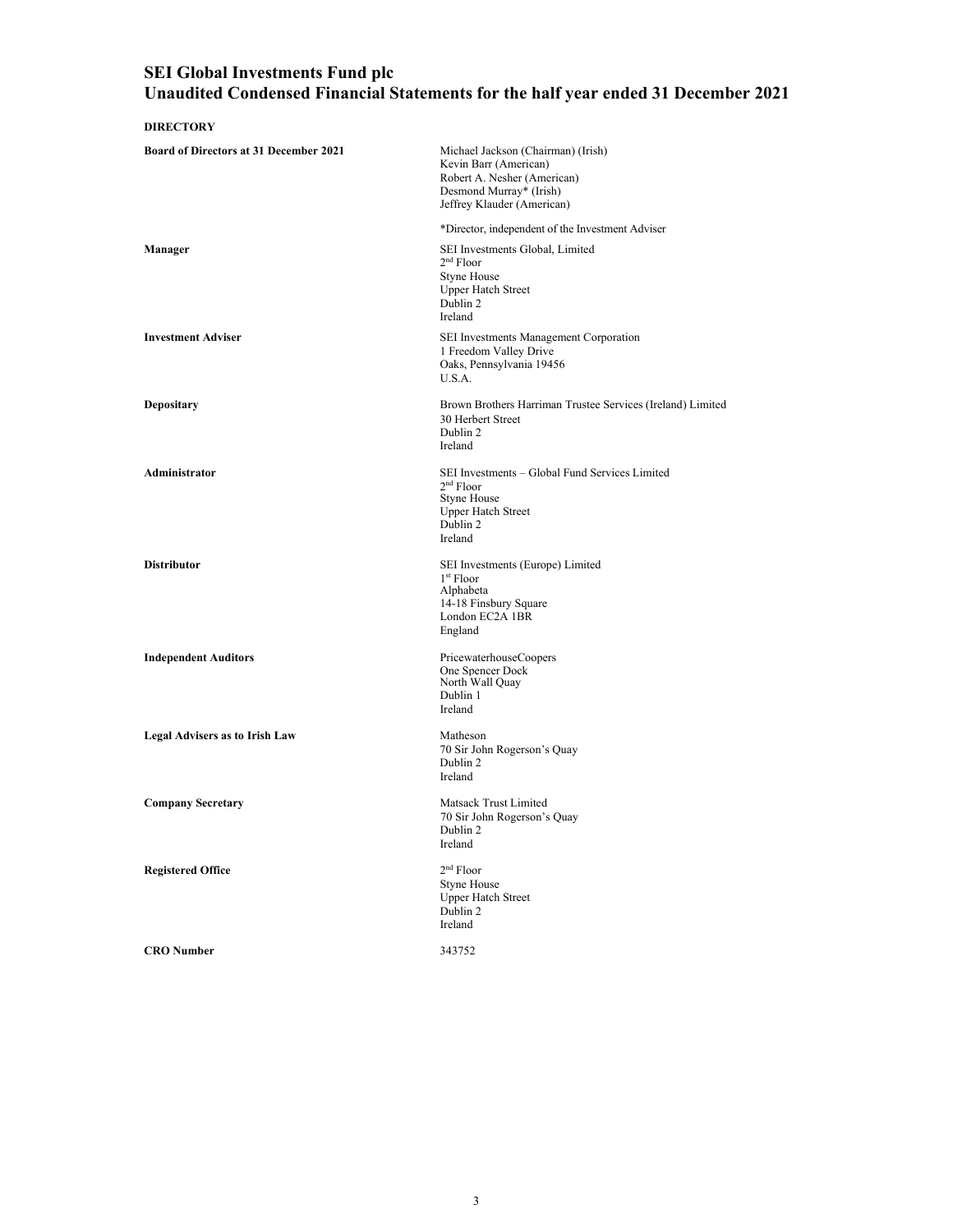#### **GENERAL INFORMATION**

#### **Structure**

The following information is derived from and should be read in conjunction with the full text and definitions section of the Prospectus.

SEI Global Investments Fund plc (the "Company") was incorporated on 30 May 2001 and is an umbrella fund established as an open-ended investment company with variable capital under the laws of Ireland as a public limited company pursuant to the Companies Act 2014. It operates pursuant to the European Communities (Undertaking for Collective Investment in Transferable Securities) Regulation, 2011 (the "UCITS Regulations"). Its share capital is divided into a number of classes, each representing interests in a fund, except for the Subscriber Shares that will not entitle the holders to participate in the assets of any fund.

At 31 December 2021, the Company comprised of one separate portfolio of investment ("Fund"), which is represented by a separate series of Redeemable Participating Shares. This Fund is The SEI Global Select Equity Fund.

As the Company is availing of the provisions of the Companies Act 2014, each Fund has segregated liability from any other Fund and the Company is not liable as a whole to third parties for the liability of each Fund.

A new Prospectus was approved by the Central Bank on 10 December 2021.

A copy of the Prospectus, Addendum and Key Investor Information Document ("KIID") can be obtained by contacting the Administrator at its registered office.

#### **Distribution Policy**

The Articles of Association empower the Company in General Meetings to declare dividends in respect of any Shares provided that no dividend shall exceed the amount recommended by the Directors. The Articles of Association also empower the Directors to declare interim dividends. The Directors have determined to reinvest all net income and net realised capital gains of the Company attributable to the Accumulating Class Shares. Accordingly, no dividends will be paid in respect of such Shares and all net income and net realised capital gains of the Company attributable to such Shares will be reflected in the Net Asset Value per Share of those Shares.

The U.S.\$ Institutional Class, Sterling Institutional Class, Hedged Euro Institutional Class, U.S.\$ Institutional C Class, Euro Institutional Class, Hedged Sterling Institutional Class and Hedged U.S.\$ Institutional Class are designated as accumulating Share Classes.

The Directors expect that all or substantially all of the net investment income of the relevant Funds attributable to the Sterling Institutional Distributing Class will be calculated as of the last Dealing Day of each calendar quarter and declared as a dividend to eligible Shareholders on the Fund's register of Shareholders on the Record Date. Any such dividend will be distributed to the relevant Shareholders normally within ten Dealing Days from the last calendar Dealing Day of the relevant calendar quarter.

The Articles of Association empower the Directors to declare dividends in respect of any Shares out of net income (including interest income) and the excess of realised and unrealised capital gains over realised and unrealised losses in respect of investments of the Company. Net realised and unrealised capital gains of the relevant Funds attributable to the Distributing Class Shares are expected to be retained by the relevant Fund which will result in an increase in the Net Asset Value per Share. The Directors, nevertheless, reserve the right to declare dividends in respect of such realised and unrealised capital gains less realised and unrealised capital losses at their sole discretion.

The Directors may from time to time, and in their sole discretion, determine that the Company shall, on behalf of one or more Funds, apply an equalisation formula in respect to any Distributing Class Shares for any period in which it is expected that significant subscriptions or redemptions of Shares in the relevant Fund during that period might have a significant impact on the net investment income of the relevant Fund which could otherwise be available for distribution on the last Dealing Day of the relevant period.

#### **Prices**

There is currently a single price for buying and selling Shares in the Company and/or switching Shares between Funds. This is represented by the Net Asset Value per Share. The Company reserves the right to impose, or to authorise the Manager to impose a redemption charge on the redemption of Shares to a maximum of 3% of the Net Asset Value of the Shares to be redeemed in circumstances where the value of the Shares being redeemed equals 5% or more of the Net Asset Value of the relevant Fund, or where the value of the Shares being redeemed on a Dealing Day, when aggregated with the value of any Shares redeemed by the Shareholder from the same Fund within the prior two month period from the relevant Dealing Day equals 5% or more of the Net Asset Value of the relevant Fund of the Company. The Company reserves the right to impose, or to authorise the Manager to impose a sales charge and a switching charge in such an amount as may be specified in the Prospectus.

During the financial half year ended 31 December 2021 (referred to herein as the "half year end", "half year ended", "period end" or "period ended") and year ended 30 June 2021, no charges have been imposed on subscription monies, the redemption of Shares or Shares acquired as a result of switching between Funds.

#### **Minimum Subscription**

The minimum initial subscription to the Company in respect of any Fund or Share Class will be specified in the Prospectus and may be varied or waived by the Directors at their absolute discretion.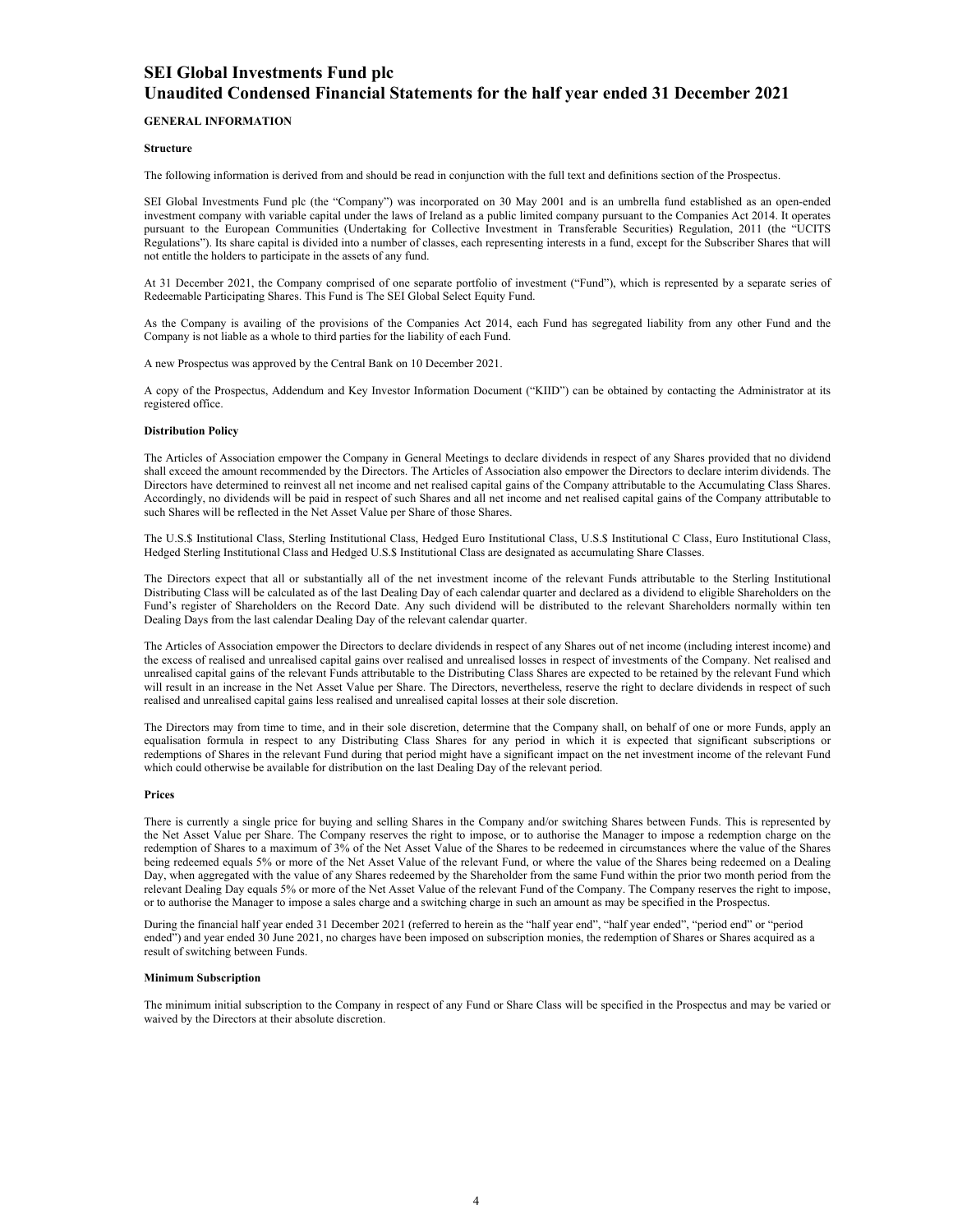### **GENERAL INFORMATION (continued)**

#### **Dealing**

A Dealing Day in the case of The SEI Global Select Equity Fund is every Business Day on which the New York Stock Exchange is open for business except 24 December.

A Business Day is defined as any day on which banks in Dublin or London are open for normal banking business, excluding Saturdays and Sundays and such other day or days as may be determined by the Directors.

If the aggregate redemption requests on any Dealing Day equal or exceed 10% or more of the outstanding Shares of any Series in issue or deemed to be in issue, the Directors may elect to restrict the total number of Shares to be redeemed to 10% of the outstanding Shares in issue in that Series on that Dealing Day, in which case all redemption requests will be reduced pro rata to the size of the request. The balance of the Shares in respect of which redemption requests have been received shall be redeemed on the next succeeding Dealing Day, subject to the same 10% restriction, and in priority to redemption requests received in respect of the next Dealing Day.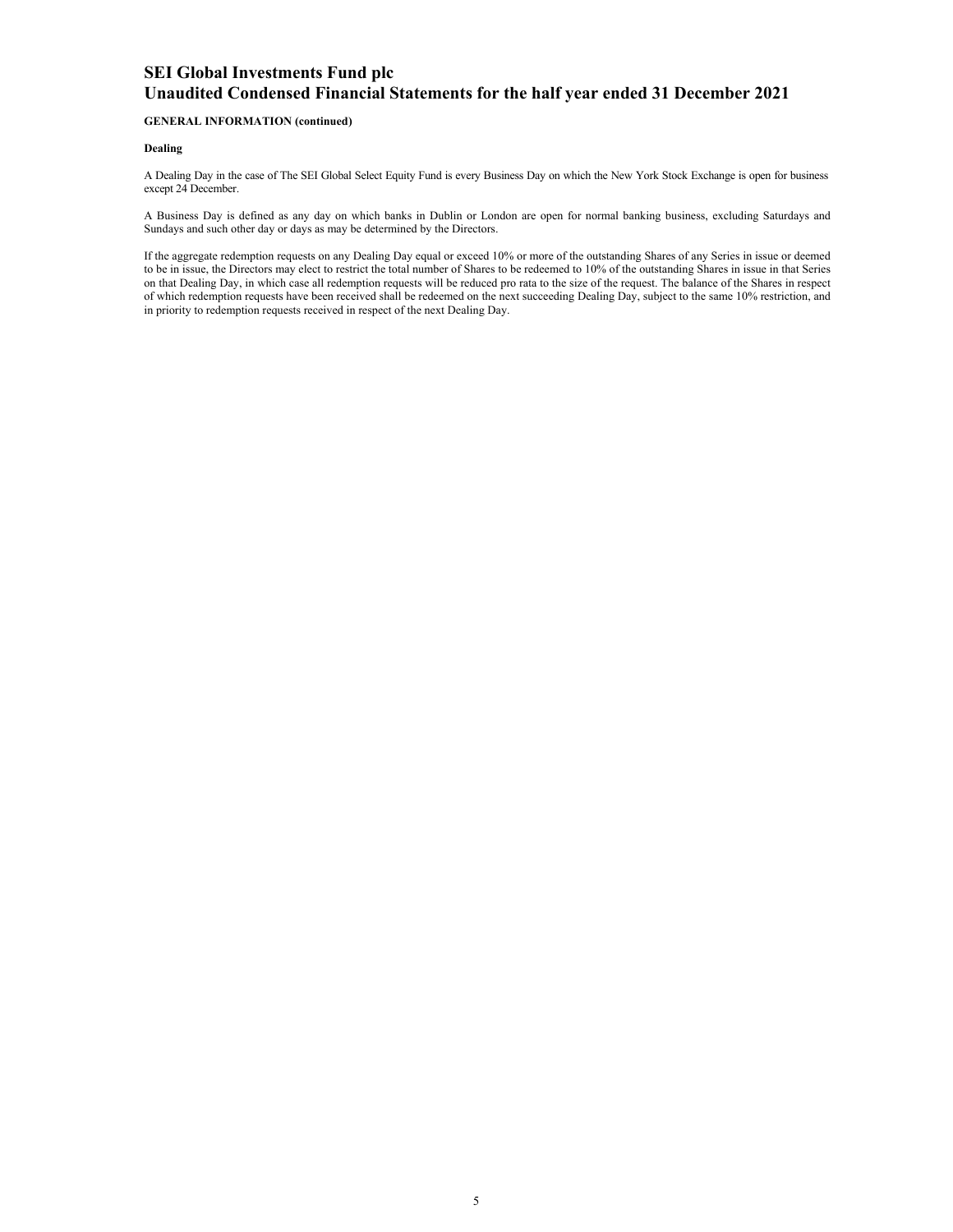#### **THE SEI GLOBAL SELECT EQUITY FUND – INVESTMENT ADVISER'S REPORT**

The SEI Global Select Equity Fund is comprised of six classes of Shares. The Fund was launched on 06 August 2008. The functional currency of The SEI Global Select Equity Fund is U.S. Dollar (US\$).

#### **Objective**

The investment objective of The SEI Global Select Equity Fund is capital appreciation through investment in equity markets globally.

#### **Investment Approach Statement**

The Fund uses a multi-manager approach, relying on a number of sub-advisers with differing investment approaches to manage portions of the Fund's portfolio, under the general supervision of SEI Investments Management Corporation (SIMC). The Fund utilised the following subadvisers for the six months ended as at 31 December 2021:

Arcus AS Trigon Asset Management (AS Trigon) Fiera Capital Corporation (Fiera) Fondsmaeglerselskabet Maj Invest A/S (Maj Invest) INTECH Investment Management LLC (INTECH) Jupiter Asset Management Ltd (Jupiter) Lazard Asset Management LLC (Lazard) LSV Asset Management\* (LSV) Metropole Gestion (Metropole) Poplar Forest Capital, LLC (Poplar) Rhicon Currency Management Pte LTD (Rhicon) Towle & Co (Towle)

\*LSV Asset Management is a partially-owned indirect subsidiary of SEI Investments Company. For this service, LSV Asset Management is entitled to receive a fee from SIMC.

The following managers were hired during the period:

None.

The following managers were terminated during the period:

None.

#### **Return vs. Reference Index**

For the six-month reporting period ending at 31 December 2021, the Fund's USD Institutional shares returned 6.44%. The Fund's reference index—the MSCI World Index (Net) (USD)- returned 7.76%.

#### **Fund Attribution**

Equity market sentiment was tested by the pandemic resurgence during the six-month period, as Delta and Omicron variants of the COVID-19 virus prompted new restrictions and slowed down the pace of global economic recovery. Labour shortages and widespread supply chain disruptions posed major challenges to the global economy and added to inflationary pressure. In response to a surge in the U.S. consumer price index surge (the fastest rate in 40 years), the Federal Reserve took a more hawkish stance and accelerated the tapering of quantitative easing to address the non-transitory nature of the inflation. The yield on 10-year U.S. Treasurys moved sideways with the changing economic growth outlook and inflation expectations, ending the period slightly above its mid-2021 readings.

Global equity markets had a strong run over the reporting period, supported by stellar returns to mega-cap technology names. Outperformance by mega-cap stocks presented challenges for active management, which tends to underweight such names. Higher-quality, more profitable shares, which typically carry a higher exposure to the largest technology stocks, were best positioned for the pandemic-induced jitters and outperformed, as did traditional defensive sectors. By contrast, the value style lagged as it was more exposed to reopening trades in cyclical areas of the market.

The Fund underperformed due to sizable diversity headwinds in a concentrated market rally, as well as pro-cyclical positioning that had been implemented through a higher allocation to fundamental value managers. Negative stock specifics further detracted. An underweight to and selection within the larger and richly valued, higher-growth names in the information technology sector detracted; an overweight to and selection within cheaper stocks in the industrials, consumer discretionary and materials sectors was also challenged. On the positive side, holdings in health care partially mitigated the unfavourable market conditions.

Local managers, being value-oriented by Fund construction, accounted for the majority of Fund underperformance and suffered from style headwinds that were further exacerbated by size effects and stock-specific disappointments. Towle and Poplar in the U.S. and Arcus in Japan were among notable detractors. A smaller-size, deeper-value implementation of the alpha source by Towle took the biggest hit from the pandemic comeback, with negative stock specifics in autos and energy adding to the pressure. Similarly, Poplar's pro-cyclical positioning and selection in financials, as well as selection within the industrials sector by Arcus extended the relative underperformance beyond diversity and valuation headwinds.

A quality-oriented investment strategy implemented by Fiera in the U.S. outperformed and provided some diversification at the Fund level. Fiera also benefitted from an exposure to selective mega-cap stocks and positive stock specifics in retailing.

As for global managers, a strong contribution from Lazard, a momentum manager, was offset by weaker returns for LSV's managed-volatility strategy. Although the market tended to favour defensive equities over this period, additional valuation inputs held back LSV's performance.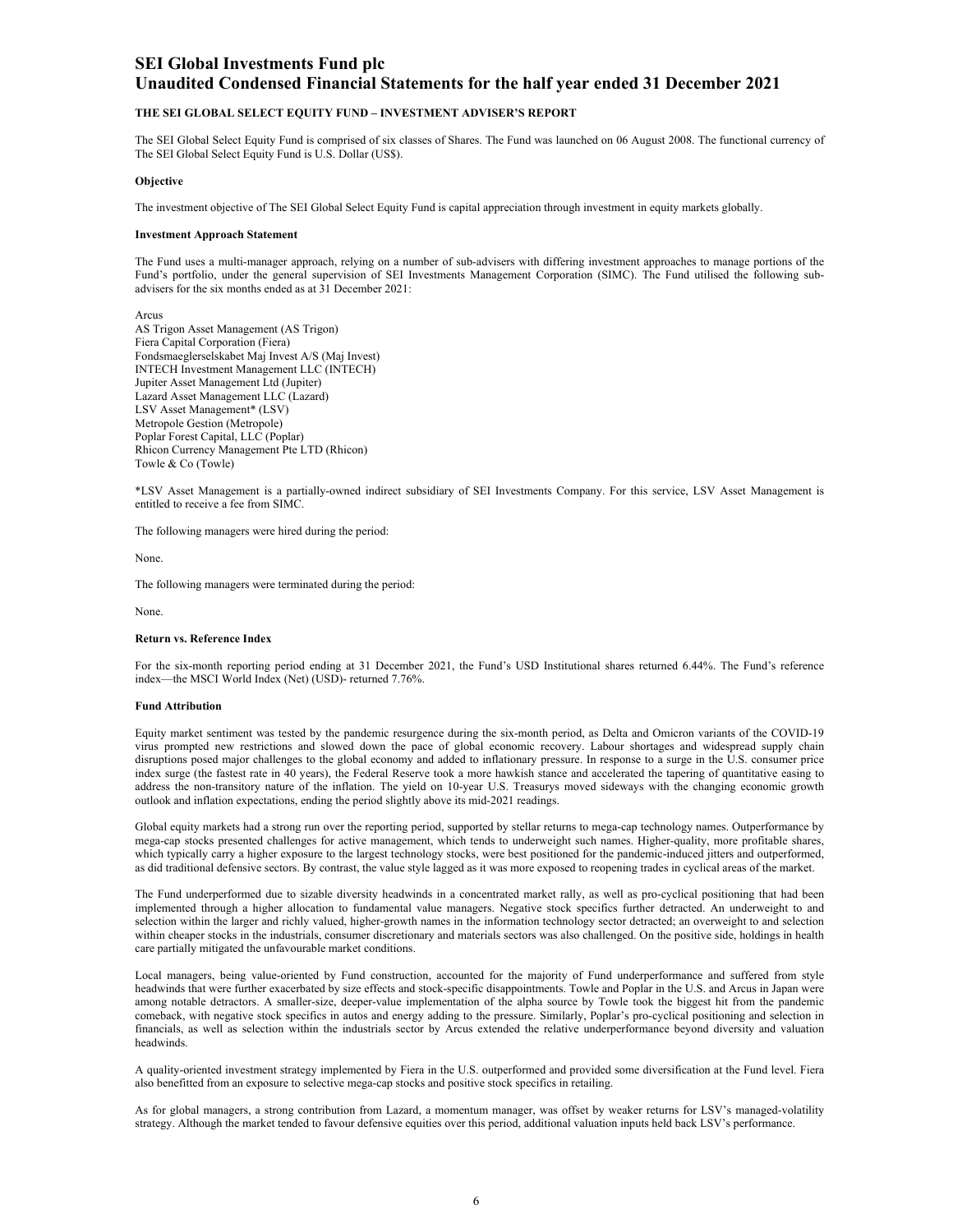## **THE SEI GLOBAL SELECT EQUITY FUND – INVESTMENT ADVISER'S REPORT (continued)**

#### **Fund Attribution (continued)**

Rhicon, the Fund's currency specialist, detracted in an environment of low volatility for currencies.

Any frictional cash positions in the portfolio were equitised through index futures to be fully invested in the market at all times.

**January 2022**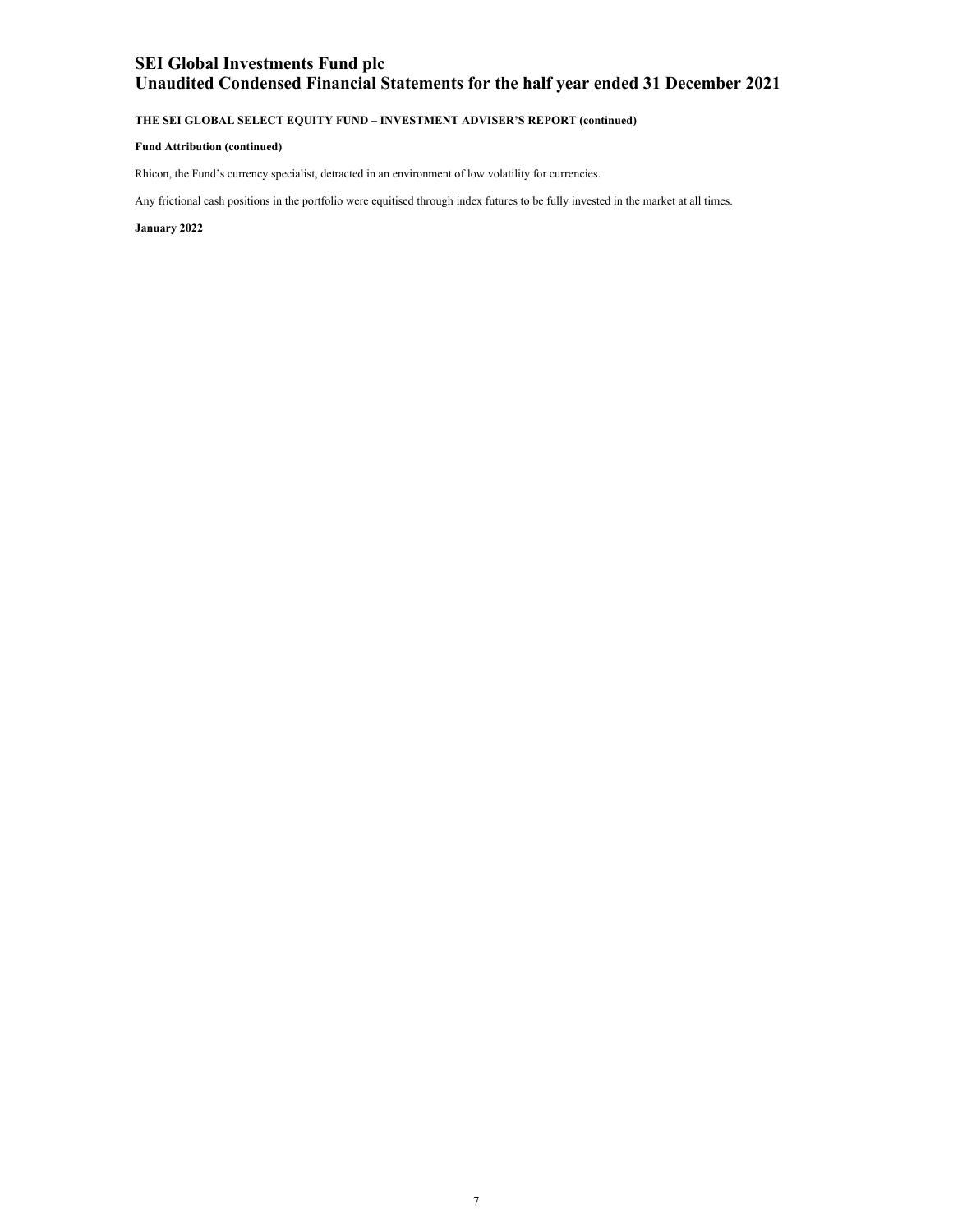#### **INVESTMENT ADVISER'S REPORT (continued)**

#### *Important Information:*

*The opinions and views contained in this document are solely those of SEI and are subject to change; descriptions relating to organisational structure, teams and investment processes herein may differ significantly from those prescribed by underlying managers regarding their own investment houses and investments.* 

*Past performance is not a guarantee of future performance. Investment in the range of SEI's Funds is intended as a long-term investment. The value of an investment and any income from it can go down as well as up. Investors may not get back the original amount invested. Additionally, this investment may not be suitable for everyone. If you should have any doubt whether it is suitable for you, you should obtain expert advice.* 

*No offer of any security is made hereby. Recipients of this information who intend to apply for Shares in any SEI Fund are reminded that any such application may be made solely on the basis of the information contained in the Prospectus and the most recent Key Investor Information Document ("KIID"). This material represents an assessment of the market environment at a specific point in time and is not intended to be a forecast of future events, or a guarantee of future results. This information should not be relied upon by the reader as research or investment advice regarding the Funds or any stock in particular, nor should it be construed as a recommendation to purchase or sell a security, including futures contracts.* 

*If the investment is withdrawn in the early years it may not return the full amount invested. In addition to the normal risks associated with equity investing, international investments may involve risk of capital loss from unfavourable fluctuation in currency values, from differences in generally accepted accounting principles or from economic or political instability in other nations. Narrowly focused investments and smaller companies typically exhibit higher volatility. Products of companies in which technology funds invest may be subject to severe competition and rapid obsolescence. SEI Funds may use derivative instruments such as futures, forward currency contracts, options, swaps, contracts for difference, credit derivatives, caps and floors. These instruments may be used for hedging purposes and/or investment purposes.*

*While considerable care has been taken to ensure the information contained within this document is accurate and up-to-date, no warranty is given as to the accuracy or completeness of any information and no liability is accepted for any errors or omissions in such information or any action taken on the basis of this information. This information is issued by SEI Investments (Europe) Limited, 4th Floor, Time & Life Building, 1 Bruton Street, London W1J 6TL which is authorised and regulated by the Financial Services Authority. Please refer to our latest Full Prospectus (which*  includes information in relation to the use of derivatives and the risks associated with the use of derivative instruments), Key Investor Information *Document ("KIID") and latest Annual or Interim Short Reports for more information on our Funds. This information can be obtained by contacting your Financial Adviser or using the contact details shown above.*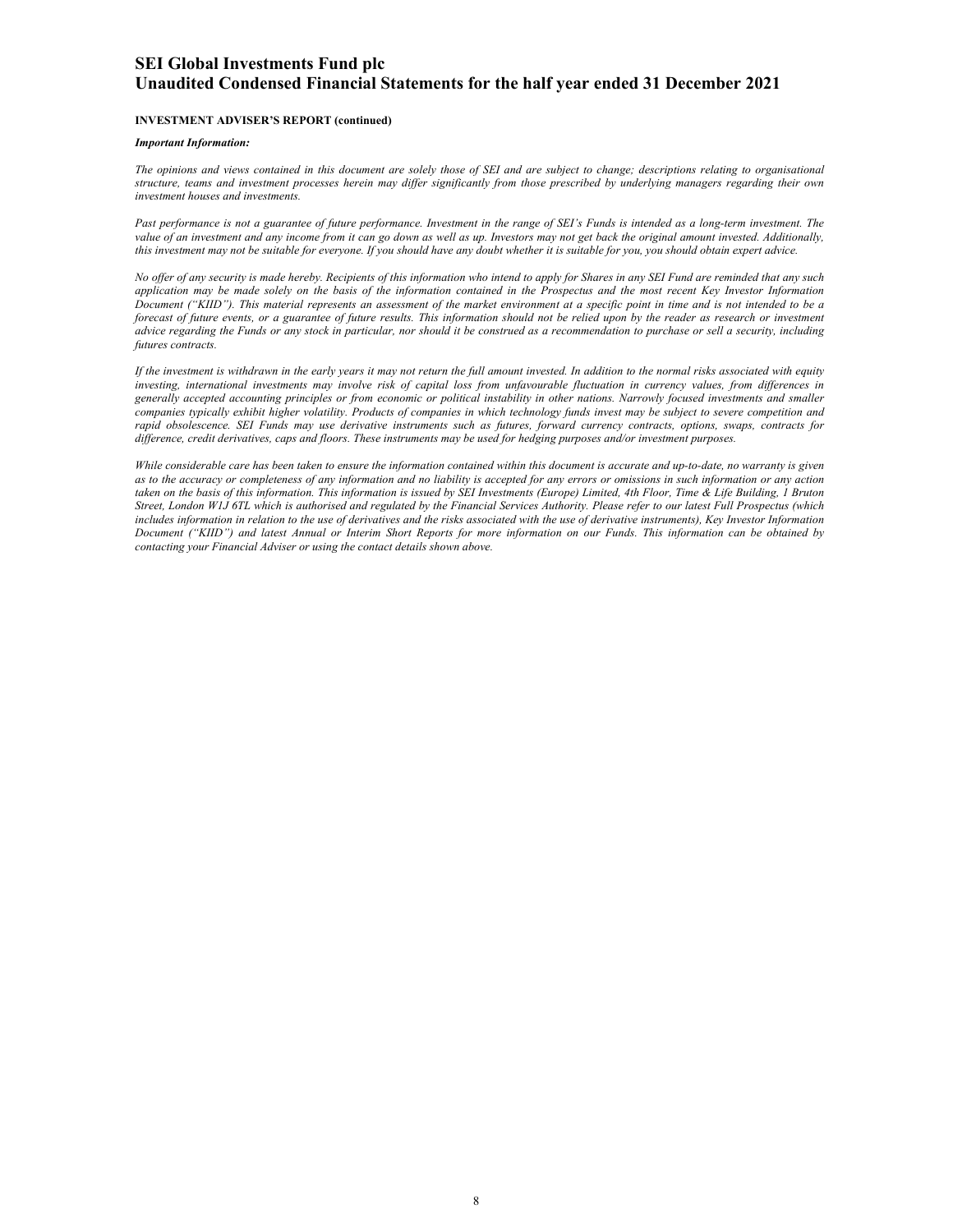### **THE SEI GLOBAL SELECT EQUITY FUND**

### **PORTFOLIO OF INVESTMENTS AS AT 31 DECEMBER 2021**

| Nominal         | <b>Security</b>                                                        | Currency<br>Code         | Value US\$ Fund %  |                   |
|-----------------|------------------------------------------------------------------------|--------------------------|--------------------|-------------------|
| <b>EQUITIES</b> |                                                                        |                          |                    |                   |
|                 | Australia - 0.56% (30 June 2021: 0.55%)                                |                          |                    |                   |
|                 | 83,126 AGL ENERGY LTD                                                  | <b>AUD</b>               | 371,084            | 0.04%             |
|                 | 11,466 ARB CORP LTD                                                    | <b>AUD</b>               | 437,742            | 0.04%             |
|                 | 932 ATLASSIAN CORP PLC CLASS A                                         | <b>USD</b>               | 355,362            | 0.03%             |
|                 | 5,536 AURIZON HOLDINGS LTD<br>9,301 AUSTRALIAN STRATEGIC MATERIALS LTD | <b>AUD</b><br><b>AUD</b> | 14,047<br>72,086   | 0.00%<br>0.01%    |
|                 | 1,253 CSL LTD                                                          | <b>AUD</b>               | 264,844            | 0.03%             |
|                 | 28,080 ELDERS LTD                                                      | <b>AUD</b>               | 250,295            | 0.02%             |
|                 | 5,606 INGHAMS GROUP LTD                                                | <b>AUD</b>               | 14,265             | 0.00%             |
|                 | 7,449 LENDLEASE CORP LTD                                               | <b>AUD</b>               | 57,895             | 0.01%             |
|                 | 286,297 OUBE HOLDINGS LTD                                              | <b>AUD</b>               | 659,843            | 0.06%             |
|                 | 702,925 SOUTH32 LTD                                                    | GBP                      | 2,066,007          | 0.20%             |
|                 | 112,499 STEADFAST GROUP LTD                                            | <b>AUD</b>               | 429,410            | 0.04%             |
|                 | 29,862 TABCORP HOLDINGS LTD                                            | <b>AUD</b>               | 108,990            | 0.01%             |
|                 | 56,767 UNITI GROUP LTD                                                 | <b>AUD</b>               | 183,662            | 0.02%             |
|                 | 12,950 WESFARMERS LTD                                                  | <b>AUD</b>               | 558,327            | 0.05%             |
|                 | Austria - 0.09% (30 June 2021: 0.17%)                                  |                          |                    |                   |
|                 | 2,030 ERSTE GROUP BANK AG                                              | <b>EUR</b>               | 95,457             | 0.01%             |
|                 | 9,868 IMMOFINANZ AG<br>140 MAYR MELNHOF KARTON AG                      | <b>EUR</b>               | 252,941            | 0.02%             |
|                 | 15,205 STRABAG SE                                                      | <b>EUR</b><br><b>EUR</b> | 28,146<br>633,720  | $0.00\%$<br>0.06% |
|                 | Belgium - 0.26% (30 June 2021: 0.33%)                                  |                          |                    |                   |
|                 | 11,203 AGEAS SA/NV                                                     | <b>EUR</b>               | 580,322            | 0.06%             |
|                 | 27,728 ANHEUSER-BUSCH INBEV SA/NV                                      | <b>EUR</b>               | 1,676,581          | 0.16%             |
|                 | 6,289 ETABLISSEMENTS FRANZ COLRUYT NV                                  | <b>EUR</b>               | 266,488            | 0.03%             |
|                 | 289 SOFINA SA                                                          | <b>EUR</b>               | 141,977            | 0.01%             |
|                 | Bermuda - 0.07% (30 June 2021: 0.07%)<br>2,461 EVEREST RE GROUP LTD    | <b>USD</b>               | 674,206            | 0.07%             |
|                 |                                                                        |                          |                    |                   |
|                 | Canada - 1.33% (30 June 2021: 1.54%)                                   |                          |                    |                   |
|                 | 5,729 ALIMENTATION COUCHE-TARD INC                                     | CAD                      | 240,365            | 0.02%             |
|                 | 4,432 BANK OF MONTREAL                                                 | CAD                      | 477,874            | 0.05%             |
|                 | 6,263 BANK OF NOVA SCOTIA                                              | CAD                      | 444,007            | 0.04%             |
|                 | 76.210 BAYTEX ENERGY CORP CLASS COMMON S                               | CAD                      | 235,903            | 0.02%             |
|                 | 1,592 BCE INC                                                          | CAD                      | 82,943             | 0.01%             |
|                 | 2,255 BROOKFIELD ASSET MANAGEMENT INC CLASS A<br>5,319 CAMECO CORP     | CAD<br>CAD               | 136,373<br>116,137 | 0.01%<br>0.01%    |
|                 | 9,530 CANADIAN IMPERIAL BANK OF COMMERCE                               | CAD                      | 1,112,479          | 0.11%             |
|                 | 3,497 CANADIAN NATIONAL RAILWAY CO                                     | CAD                      | 430,184            | 0.04%             |
|                 | 3,587 CANADIAN PACIFIC RAILWAY LTD                                     | <b>USD</b>               | 258,049            | 0.03%             |
|                 | 4,625 CANADIAN TIRE CORP LTD CLASS A                                   | CAD                      | 664,332            | 0.07%             |
|                 | 2,628 COGECO COMMUNICATIONS INC                                        | CAD                      | 209,555            | 0.02%             |
|                 | 2,720 FIRSTSERVICE CORP                                                | CAD                      | 535,322            | $0.05\%$          |
|                 | 12,141 GILDAN ACTIVEWEAR INC CLASS A                                   | CAD                      | 515,475            | 0.05%             |
|                 | 11,475 GREAT-WEST LIFECO INC                                           | CAD                      | 344,838            | 0.03%             |
|                 | 53,462 HYDRO ONE LTD 144A                                              | CAD                      | 1,392,894          | 0.14%             |
|                 | 1,899 IA FINANCIAL CORP INC                                            | CAD                      | 108,815            | 0.01%             |
|                 | 1,565 IGM FINANCIAL INC                                                | <b>CAD</b>               | 56,522             | 0.01%             |
|                 | 4,113 KEYERA CORP                                                      | CAD                      | 92,898             | 0.01%             |
|                 | 1,661 LIGHTSPEED COMMERCE INC                                          | CAD                      | 67,168             | 0.01%             |
|                 | 26,223 LOBLAW COS LTD                                                  | CAD<br><b>USD</b>        | 2,151,594          | 0.21%<br>0.06%    |
|                 | 1,438 LULULEMON ATHLETICA INC<br>3,209 NATIONAL BANK OF CANADA         | CAD                      | 562,905<br>245,003 | 0.02%             |
|                 | 13,033 NUTRIEN LTD                                                     | <b>USD</b>               | 980,082            | 0.10%             |
|                 | 7,512 NUTRIEN LTD                                                      | CAD                      | 565,444            | 0.06%             |
|                 | 2,672 NUVEI CORP 144A                                                  | CAD                      | 173,458            | 0.02%             |
|                 | 1,479 OPEN TEXT CORP                                                   | CAD                      | 70,300             | 0.01%             |
|                 | 4,332 PET VALU HOLDINGS LTD                                            | CAD                      | 123,703            | 0.01%             |
|                 | 21,706 QUEBECOR INC CLASS B                                            | CAD                      | 490,598            | 0.05%             |
|                 | 860 RITCHIE BROS AUCTIONEERS INC                                       | CAD                      | 52,704             | 0.01%             |
|                 | 7,170 SLEEP COUNTRY CANADA HOLDINGS INC 144A                           | CAD                      | 213,031            | 0.02%             |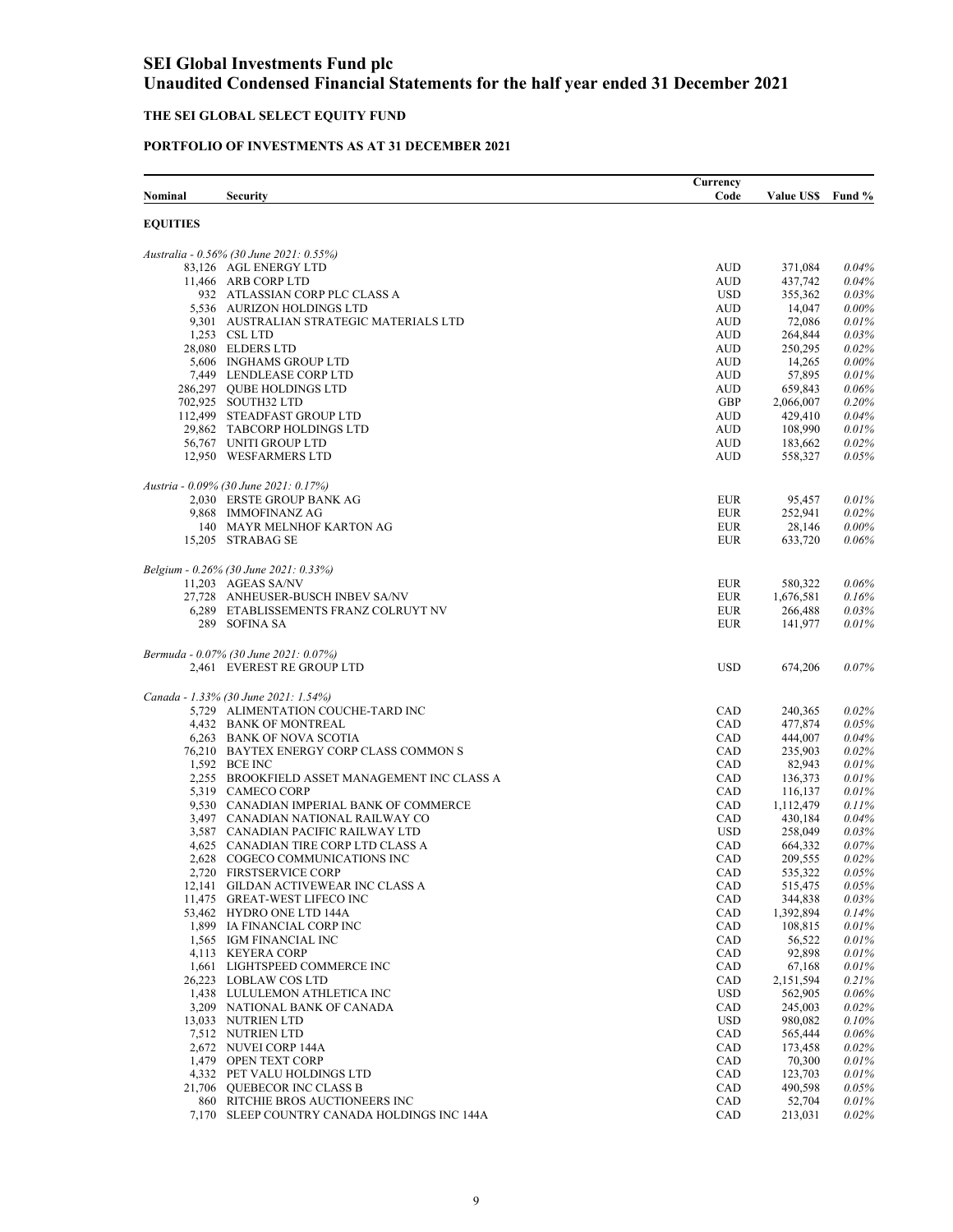### **THE SEI GLOBAL SELECT EQUITY FUND**

| Nominal | <b>Security</b>                                                  | Currency<br>Code         | Value US\$ Fund %  |                |
|---------|------------------------------------------------------------------|--------------------------|--------------------|----------------|
|         |                                                                  |                          |                    |                |
|         | Canada - 1.33% (30 June 2021: 1.54%) (continued)                 |                          |                    |                |
|         | 6,089 SPIN MASTER CORP CLASS VTG 144A                            | CAD                      | 231,094            | 0.02%          |
|         | 447 TORONTO-DOMINION BANK                                        | CAD                      | 34,298             | $0.00\%$       |
|         |                                                                  |                          |                    |                |
|         | China - 0.10% (30 June 2021: 0.00%)                              | <b>USD</b>               |                    |                |
|         | 8,801 ALIBABA GROUP HOLDING LTD SPONSORED ADR                    |                          | 1,045,447          | 0.10%          |
|         | Croatia - 0.04% (30 June 2021: 0.00%)                            |                          |                    |                |
|         | 14,870 HRVATSKI TELEKOM DD                                       | <b>HRK</b>               | 417,270            | 0.04%          |
|         |                                                                  |                          |                    |                |
|         | Czech Republic - 0.10% (30 June 2021: 0.15%)<br>11,555 CEZ A/S   | <b>CZK</b>               | 437,307            | 0.04%          |
|         | 14,833 KOMERCNI BANKA AS                                         | <b>CZK</b>               | 634,675            | 0.06%          |
|         |                                                                  |                          |                    |                |
|         | Denmark - 0.13% (30 June 2021: 0.11%)                            |                          |                    |                |
|         | 345 ALK-ABELLO A/S                                               | DKK                      | 180,933            | 0.02%          |
|         | 68 AP MOLLER - MAERSK A/S CLASS A                                | <b>DKK</b>               | 226,450            | 0.02%          |
|         | 56 AP MOLLER - MAERSK A/S CLASS B<br>1.315 COLOPLAST A/S CLASS B | <b>DKK</b><br><b>DKK</b> | 200,787<br>231,423 | 0.02%<br>0.02% |
|         | 1,070 JYSKE BANK A/S                                             | <b>DKK</b>               | 55,134             | 0.01%          |
|         | 3,079 NOVO NORDISK A/S CLASS B                                   | <b>DKK</b>               | 346,021            | 0.03%          |
|         | 681 PANDORA A/S                                                  | <b>DKK</b>               | 84,903             | 0.01%          |
|         | 1,743 SCANDINAVIAN TOBACCO GROUP A/S 144A                        | <b>DKK</b>               | 36,593             | $0.00\%$       |
|         |                                                                  |                          |                    |                |
|         | Estonia - 0.08% (30 June 2021: 0.04%)                            |                          |                    |                |
|         | 95,603 ENEFIT GREEN AS                                           | <b>EUR</b>               | 439,663            | 0.04%          |
|         | 35,400 TALLINNA KAUBAMAJA GRUPP AS                               | <b>EUR</b>               | 451,682            | 0.04%          |
|         | Finland - 1.17% (30 June 2021: 0.96%)                            |                          |                    |                |
|         | 2,996 ELISA OYJ                                                  | <b>EUR</b>               | 184,390            | 0.02%          |
|         | 19,966 KESKO OYJ CLASS B                                         | <b>EUR</b>               | 666,175            | 0.07%          |
|         | 2,725 NESTE OYJ                                                  | <b>EUR</b>               | 134,367            | 0.01%          |
|         | 752,627 NOKIA OYJ                                                | <b>EUR</b>               | 4,770,715          | 0.47%          |
|         | 210,695 NORDEA BANK ABP                                          | <b>SEK</b>               | 2,571,480          | 0.25%          |
|         | 1,726 ORION OYJ CLASS B                                          | <b>EUR</b>               | 71,682             | 0.01%          |
|         | 173,052 STORA ENSO OYJ CLASS R                                   | <b>EUR</b>               | 3,176,275          | 0.31%          |
|         | 9,373 TIETOEVRY OYJ                                              | <b>EUR</b>               | 292,894            | 0.03%          |
|         | France - 3.23% (30 June 2021: 3.02%)                             |                          |                    |                |
|         | 51,672 ACCOR SA                                                  | <b>EUR</b>               | 1,671,749          | 0.16%          |
|         | 49,850 ALSTOM SA                                                 | <b>EUR</b>               | 1,769,828          | 0.17%          |
|         | 661 AMUNDI SA 144A                                               | <b>EUR</b>               | 54,535             | 0.01%          |
|         | 34,547 ATOS SE                                                   | <b>EUR</b>               | 1,468,929          | 0.14%          |
|         | 103,681 AXA SA                                                   | <b>EUR</b>               | 3,087,379          | 0.30%          |
|         | 43,146 BNP PARIBAS SA                                            | <b>EUR</b>               | 2,981,693          | 0.29%          |
|         | 13,974 BOLLORE SA                                                | <b>EUR</b>               | 78,185             | 0.01%          |
|         | 4,461 CARREFOUR SA                                               | <b>EUR</b>               | 81,701             | 0.01%          |
|         | 59,024 CIE DE SAINT-GOBAIN                                       | ${\rm EUR}$              | 4,152,844          | 0.41%          |
|         | 4,464 CIE GENERALE DES ETABLISSEMENTS MICHELIN SCA               | <b>EUR</b>               | 731,809            | 0.07%          |
|         | 3,581 CREDIT AGRICOLE SA                                         | <b>EUR</b>               | 51,108             | $0.00\%$       |
|         | 701 EURAZEO SE                                                   | <b>EUR</b>               | 61,223             | 0.01%          |
|         | 137 HERMES INTERNATIONAL<br>110 KERING SA                        | <b>EUR</b>               | 239,303            | 0.02%          |
|         | 168 L'OREAL SA                                                   | <b>EUR</b><br><b>EUR</b> | 88,428<br>79,658   | 0.01%<br>0.01% |
|         | 54,308 ORANGE SA                                                 | ${\rm EUR}$              | 581,339            | 0.06%          |
|         | 53,498 PUBLICIS GROUPE SA                                        | ${\rm EUR}$              | 3,601,574          | 0.35%          |
|         | 2,209 RENAULT SA                                                 | <b>EUR</b>               | 76,731             | 0.01%          |
|         | 99,752 REXEL SA                                                  | <b>EUR</b>               | 2,022,596          | 0.20%          |
|         | 8,339 SANOFI                                                     | <b>EUR</b>               | 840,006            | 0.08%          |
|         | 4,222 SOCIETE BIC SA                                             | <b>EUR</b>               | 227,196            | 0.02%          |
|         | 79,228 SOCIETE GENERALE SA                                       | <b>EUR</b>               | 2,721,419          | 0.27%          |
|         | 84.987 TOTALENERGIES SE                                          | <b>EUR</b>               | 4,313,378          | 0.42%          |
|         | 66,100 VALEO                                                     | <b>EUR</b>               | 1,997,998          | 0.20%          |
|         |                                                                  |                          |                    |                |
|         | Germany - 2.61% (30 June 2021: 3.16%)<br>19,380 ALLIANZ SE       | <b>EUR</b>               | 4,576,355          | 0.45%          |
|         |                                                                  |                          |                    |                |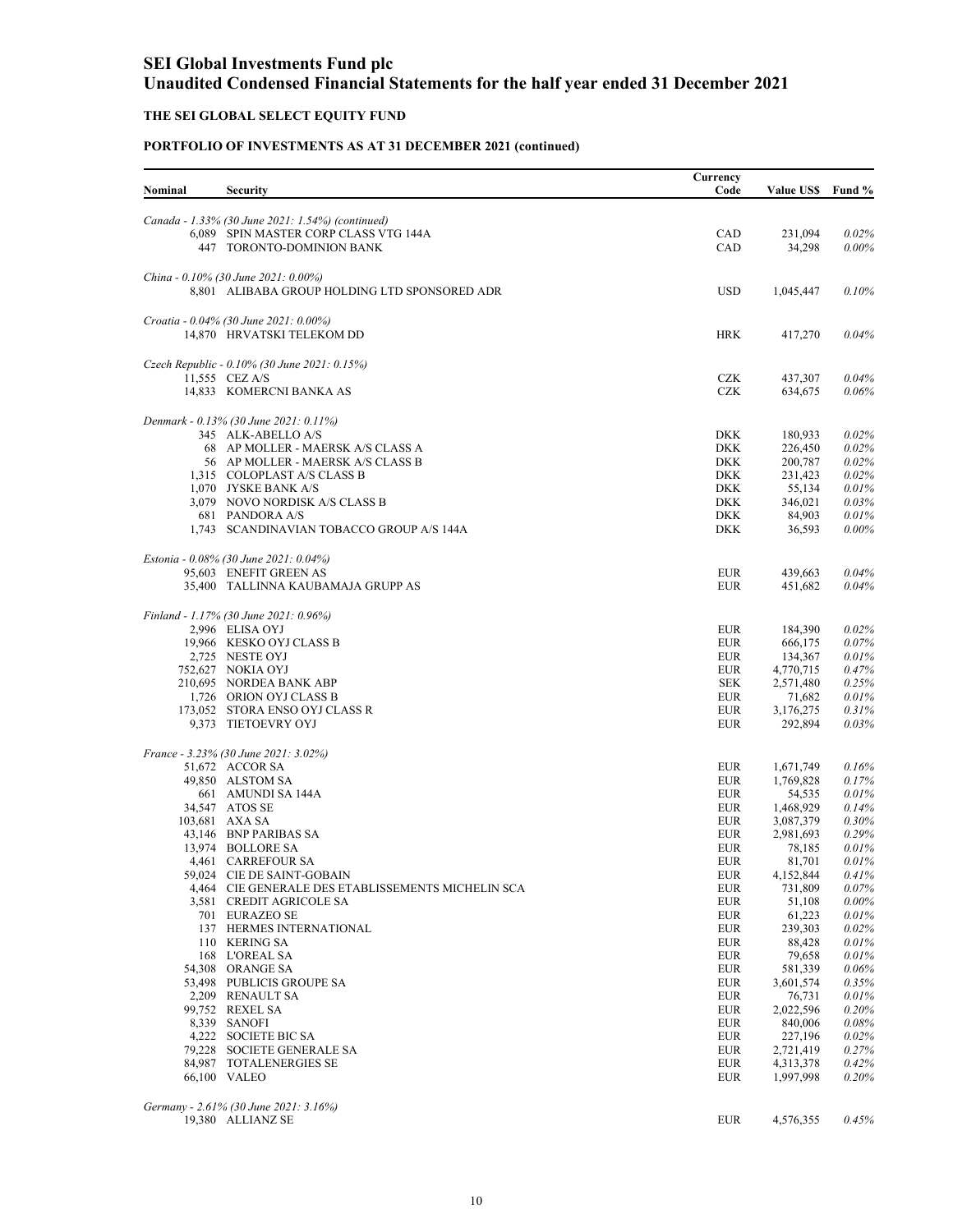## **THE SEI GLOBAL SELECT EQUITY FUND**

|         |                                                                                        | Currency                 |                        |                |
|---------|----------------------------------------------------------------------------------------|--------------------------|------------------------|----------------|
| Nominal | <b>Security</b>                                                                        | Code                     | <b>Value USS</b>       | Fund %         |
|         |                                                                                        |                          |                        |                |
|         | Germany - 2.61% (30 June 2021: 3.16%) (continued)                                      | <b>EUR</b>               |                        |                |
|         | 37,161 BASF SE<br>27,414 BAYER AG                                                      | <b>EUR</b>               | 2,610,785<br>1,465,239 | 0.26%<br>0.14% |
|         | 33,609 BAYERISCHE MOTOREN WERKE AG                                                     | <b>EUR</b>               | 3,382,063              | 0.33%          |
|         | 624 BAYERISCHE MOTOREN WERKE AG CLASS PREFERENCE PFD                                   | <b>EUR</b>               | 52,015                 | 0.00%          |
|         | 707 BEIERSDORF AG                                                                      | <b>EUR</b>               | 72,666                 | 0.01%          |
|         | 16,611 CONTINENTAL AG                                                                  | <b>EUR</b>               | 1,758,858              | 0.17%          |
|         | 37,932 COVESTRO AG 144A                                                                | <b>EUR</b>               | 2,338,011              | 0.23%          |
|         | 2,854 DEUTSCHE POST AG                                                                 | <b>EUR</b>               | 183,504                | 0.02%          |
|         | 55,350 DEUTSCHE TELEKOM AG                                                             | <b>EUR</b>               | 1,025,980              | 0.10%          |
|         | 16,739 FREENET AG<br>31,061 HEIDELBERGCEMENT AG                                        | <b>EUR</b><br><b>EUR</b> | 442,962                | 0.04%<br>0.21% |
|         | 6,153 MTU AERO ENGINES AG                                                              | <b>EUR</b>               | 2,102,381<br>1,255,346 | 0.12%          |
|         | 333 NAGARRO SE                                                                         | <b>EUR</b>               | 76,495                 | 0.01%          |
|         | 12,547 PORSCHE AUTOMOBIL HOLDING SE PFD                                                | <b>EUR</b>               | 1,190,517              | 0.12%          |
|         | 1,434 UNITED INTERNET AG CLASS REG                                                     | <b>EUR</b>               | 56,978                 | 0.01%          |
|         | 13,963 VOLKSWAGEN AG CLASS PREFERENCE PFD                                              | <b>EUR</b>               | 2,818,151              | 0.28%          |
|         | 19,629 VONOVIA SE                                                                      | <b>EUR</b>               | 1,082,622              | 0.11%          |
|         |                                                                                        |                          |                        |                |
|         | Greece - 0.07% (30 June 2021: 0.08%)                                                   |                          |                        |                |
|         | 322,836 ALPHA SERVICES AND HOLDINGS SA                                                 | <b>EUR</b>               | 395,398                | 0.04%          |
|         | 62,290 FOURLIS HOLDINGS SA                                                             | <b>EUR</b>               | 272,719                | 0.03%          |
|         |                                                                                        |                          |                        |                |
|         | Hong Kong - 0.16% (30 June 2021: 0.25%)                                                |                          |                        |                |
|         | 49,000 HKT TRUST & HKT LTD CLASS MISCELLA                                              | <b>HKD</b>               | 65,867                 | 0.01%          |
|         | 2,600 HONG KONG EXCHANGES & CLEARING LTD<br>270,000 SITC INTERNATIONAL HOLDINGS CO LTD | <b>HKD</b><br><b>HKD</b> | 151,872<br>976,617     | 0.01%<br>0.10% |
|         | 18,876 SUN HUNG KAI PROPERTIES LTD                                                     | <b>HKD</b>               | 229,046                | 0.02%          |
|         | 98,455 XINYI GLASS HOLDINGS LTD                                                        | <b>HKD</b>               | 246,255                | 0.02%          |
|         |                                                                                        |                          |                        |                |
|         | Hungary - 0.75% (30 June 2021: 0.58%)                                                  |                          |                        |                |
|         | 1,380,618 MAGYAR TELEKOM TELECOMMUNICATIONS PLC                                        | HUF                      | 1,752,936              | 0.17%          |
|         | 226,654 MOL HUNGARIAN OIL & GAS PLC                                                    | HUF                      | 1,762,328              | 0.17%          |
|         | 38,722 OTP BANK NYRT                                                                   | HUF                      | 1,983,301              | 0.19%          |
|         | 84,165 RICHTER GEDEON NYRT                                                             | <b>HUF</b>               | 2,265,790              | 0.22%          |
|         |                                                                                        |                          |                        |                |
|         | Ireland - 0.46% (30 June 2021: 0.52%)                                                  |                          |                        |                |
|         | 63.994 CRH PLC                                                                         | <b>EUR</b>               | 3,385,471              | 0.33%          |
|         | 10,871 JAMES HARDIE INDUSTRIES PLC                                                     | <b>AUD</b><br><b>USD</b> | 437,078                | 0.04%<br>0.09% |
|         | 4,470 TRANE TECHNOLOGIES PLC                                                           |                          | 903,074                |                |
|         | Israel - 0.43% (30 June 2021: 0.19%)                                                   |                          |                        |                |
|         | 141,899 BANK HAPOALIM BM                                                               | ILS                      | 1,463,487              | 0.14%          |
|         | 87,230 BANK LEUMI LE-ISRAEL BM                                                         | ILS                      | 937,488                | 0.09%          |
|         | 5,475 CHECK POINT SOFTWARE TECHNOLOGIES LTD                                            | <b>USD</b>               | 638,120                | 0.06%          |
|         | 677 DANEL ADIR YEOSHUA LTD                                                             | <b>ILS</b>               | 153,132                | 0.01%          |
|         | 9,005 ISRAEL DISCOUNT BANK LTD CLASS A                                                 | ILS                      | 60,585                 | 0.01%          |
|         | 36,614 JFROG LTD                                                                       | <b>USD</b>               | 1,087,436              | 0.11%          |
|         | 1,578 MIZRAHI TEFAHOT BANK LTD                                                         | ILS                      | 60,841                 | 0.01%          |
|         | 165 SOLAREDGE TECHNOLOGIES INC                                                         | <b>USD</b>               | 46,294                 | $0.00\%$       |
|         |                                                                                        |                          |                        |                |
|         | Italy - 0.74% (30 June 2021: 0.65%)                                                    |                          |                        |                |
|         | 283,953 A2A SPA                                                                        | <b>EUR</b>               | 555,407                | 0.05%          |
|         | 1,961 AMPLIFON SPA<br>345 FERRARI NV                                                   | <b>EUR</b><br><b>EUR</b> | 105,816<br>89,256      | 0.01%<br>0.01% |
|         | 10,362 HERA SPA                                                                        | <b>EUR</b>               | 43,141                 | $0.00\%$       |
|         | 7,350 INFRASTRUTTURE WIRELESS ITALIANE SPA 144A                                        | <b>EUR</b>               | 89,268                 | 0.01%          |
|         | 1,127,638 INTESA SANPAOLO SPA                                                          | <b>EUR</b>               | 2,916,065              | 0.29%          |
|         | 111,479 MFE-MEDIAFOREUROPE NV CLASS A                                                  | <b>EUR</b>               | 113,526                | 0.01%          |
|         | 111,479 MFE-MEDIAFOREUROPE NV CLASS B                                                  | <b>EUR</b>               | 157,834                | 0.02%          |
|         | 1,025 MONCLER SPA                                                                      | <b>EUR</b>               | 74,624                 | 0.01%          |
|         | 7,972 POSTE ITALIANE SPA 144A                                                          | <b>EUR</b>               | 104,619                | 0.01%          |
|         | 12,366 SNAM SPA                                                                        | <b>EUR</b>               | 74,532                 | 0.01%          |
|         | 195,275 TELECOM ITALIA SPA/MILANO                                                      | EUR                      | 96,421                 | 0.01%          |
|         | 9,176 TERNA RETE ELETTRICA NAZIONALE SPA<br>193,276 UNICREDIT SPA                      | <b>EUR</b><br><b>EUR</b> | 74,234<br>2,976,884    | 0.01%<br>0.29% |
|         |                                                                                        |                          |                        |                |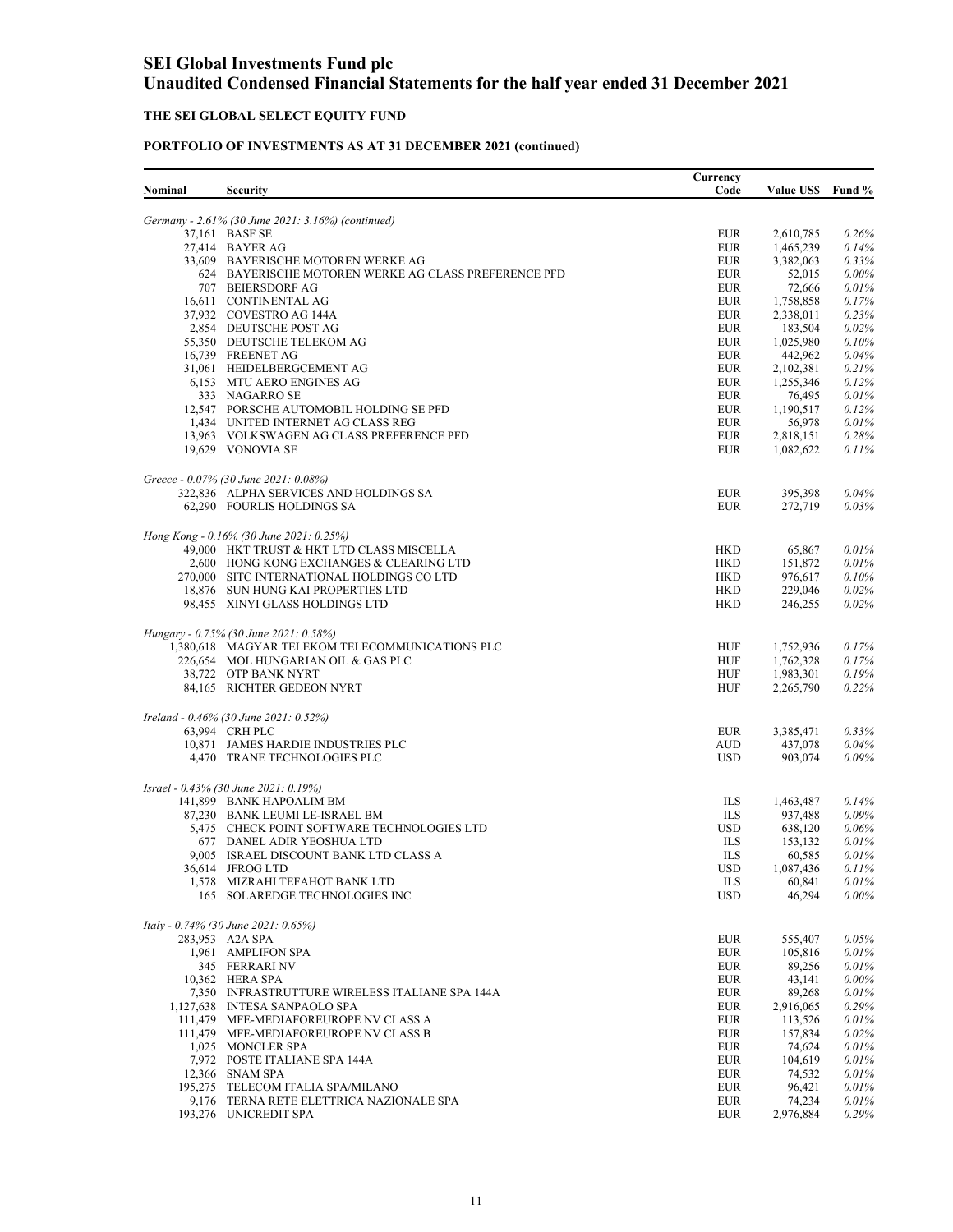### **THE SEI GLOBAL SELECT EQUITY FUND**

| Nominal | <b>Security</b>                                                                      | Currency<br>Code         | <b>Value US\$</b>      | Fund %               |
|---------|--------------------------------------------------------------------------------------|--------------------------|------------------------|----------------------|
|         |                                                                                      |                          |                        |                      |
|         | Italy - 0.74% (30 June 2021: 0.65%) (continued)<br>8,278 UNIPOLSAI ASSICURAZIONI SPA | <b>EUR</b>               | 23,345                 | $0.00\%$             |
|         |                                                                                      |                          |                        |                      |
|         | Japan - 4.23% (30 June 2021: 4.34%)<br>1,900 AGC INC                                 | JPY                      | 90,582                 | 0.01%                |
|         | 1,400 AISIN SEIKI CO LTD                                                             | $\rm JPY$                | 53,615                 | 0.01%                |
|         | 10,809 AOZORA BANK LTD                                                               | JPY                      | 236,353                | 0.02%                |
|         | 10,739 BRIDGESTONE CORP                                                              | JPY                      | 461,528                | $0.05\%$             |
|         | 33,969 CANON INC                                                                     | JPY                      | 826,249                | $0.08\%$             |
|         | 12,068 CENTRAL JAPAN RAILWAY CO                                                      | JPY                      | 1,608,164              | $0.16\%$             |
|         | 8,900 DAIKIN INDUSTRIES LTD<br>10,005 DAITO TRUST CONSTRUCTION CO LTD                | JPY<br><b>JPY</b>        | 2,016,421<br>1,144,231 | $0.20\%$<br>0.11%    |
|         | 39,172 DCM HOLDINGS CO LTD                                                           | JPY                      | 362,278                | $0.04\%$             |
|         | 1,900 DENTSU GROUP INC                                                               | JPY                      | 67,648                 | 0.01%                |
|         | 7,300 DOWA HOLDINGS CO LTD                                                           | JPY                      | 306,504                | 0.03%                |
|         | 70,837 ENEOS HOLDINGS INC                                                            | JPY                      | 264,697                | 0.03%                |
|         | 1,200 FUJI ELECTRIC CO LTD                                                           | JPY                      | 65,442                 | 0.01%                |
|         | 3,200 FUJIFILM HOLDINGS CORP<br>1,000 FUJITSU LTD                                    | JPY<br>JPY               | 236,926<br>171,334     | $0.02\%$<br>$0.02\%$ |
|         | 1,700 HITACHI LTD                                                                    | <b>JPY</b>               | 91,972                 | 0.01%                |
|         | 11,000 HOYA CORP                                                                     | <b>JPY</b>               | 1,634,406              | 0.16%                |
|         | 1,200 ITO EN LTD                                                                     | JPY                      | 62,941                 | 0.01%                |
|         | 12,745 ITOCHU CORP                                                                   | JPY                      | 389,358                | $0.04\%$             |
|         | 8,300 JAPAN POST BANK CO LTD                                                         | JPY                      | 76,041                 | 0.01%                |
|         | 44,820 JAPAN TOBACCO INC                                                             | JPY                      | 903,943                | 0.09%                |
|         | 35,583 KDDI CORP                                                                     | JPY                      | 1,038,849              | $0.10\%$             |
|         | 4,300 KEYENCE CORP                                                                   | JPY                      | 2,699,006              | 0.27%                |
|         | 6,600 KIKKOMAN CORP<br>21,110 KINDEN CORP                                            | <b>JPY</b><br><b>JPY</b> | 554,227<br>316,775     | 0.05%<br>0.03%       |
|         | 1,800 KINTETSU GROUP HOLDINGS CO LTD                                                 | JPY                      | 50,254                 | $0.00\%$             |
|         | 1,900 KOBE BUSSAN COLTD                                                              | JPY                      | 73,505                 | 0.01%                |
|         | 7,600 KOEI TECMO HOLDINGS CO LTD                                                     | JPY                      | 298,641                | 0.03%                |
|         | 31,998 K'S HOLDINGS CORP                                                             | <b>JPY</b>               | 310,657                | 0.03%                |
|         | 7,700 LAWSON INC                                                                     | JPY                      | 364,422                | $0.04\%$             |
|         | 1,800 LIXIL CORP                                                                     | JPY                      | 47,909                 | $0.00\%$             |
|         | 50,400 MCDONALD'S HOLDINGS CO JAPAN LTD<br>21,100 MITSUBISHI LOGISTICS CORP          | JPY<br>JPY               | 2,227,745<br>528,622   | 0.22%<br>$0.05\%$    |
|         | 96,300 MITSUBISHI MOTORS CORP                                                        | JPY                      | 268,441                | $0.03\%$             |
|         | 48,281 MIZUHO FINANCIAL GROUP INC                                                    | JPY                      | 613,388                | $0.06\%$             |
|         | 145,100 NGK SPARK PLUG CO LTD                                                        | JPY                      | 2,523,862              | 0.25%                |
|         | 11,107 NIPPN CORP                                                                    | JPY                      | 159,724                | 0.02%                |
|         | 6,900 NIPPON PAINT HOLDINGS CO LTD                                                   | JPY                      | 75,139                 | 0.01%                |
|         | 51,339 NIPPON TELEGRAPH & TELEPHONE CORP                                             | JPY                      | 1,404,341              | 0.14%                |
|         | 1,000 NIPPON YUSEN KK                                                                | JPY                      | 76,071                 | 0.01%                |
|         | 4,830 NISSHIN OILLIO GROUP LTD<br>118,900 NISSHINBO HOLDINGS INC                     | JPY<br><b>JPY</b>        | 121,592<br>903,456     | 0.01%<br>0.09%       |
|         | 1,300 NOMURA RESEARCH INSTITUTE LTD                                                  | JPY                      | 55,712                 | 0.01%                |
|         | 1,000 OMRON CORP                                                                     | JPY                      | 99,518                 | 0.01%                |
|         | 700 ORACLE CORP JAPAN                                                                | <b>JPY</b>               | 53,128                 | 0.01%                |
|         | 54,100 PANASONIC CORP                                                                | JPY                      | 594,299                | 0.06%                |
|         | 8,900 RECRUIT HOLDINGS CO LTD                                                        | JPY                      | 538,846                | $0.05\%$             |
|         | 43,245 RENGO CO LTD                                                                  | JPY                      | 326,718                | $0.03\%$             |
|         | 6,000 RICOH CO LTD                                                                   | JPY<br><b>JPY</b>        | 55,803                 | 0.01%                |
|         | 3,583 SAWAI GROUP HOLDINGS CO LTD<br>21,066 SENKO GROUP HOLDINGS CO LTD              | JPY                      | 136,733<br>169,584     | 0.01%<br>0.02%       |
|         | 2,700 SHIN-ETSU CHEMICAL CO LTD                                                      | JPY                      | 467,057                | 0.05%                |
|         | 2,200 SMC CORP                                                                       | JPY                      | 1,482,333              | 0.15%                |
|         | 36,737 SOFTBANK CORP                                                                 | $\rm JPY$                | 464,015                | 0.05%                |
|         | 28,507 SONY CORP                                                                     | JPY                      | 3,583,373              | 0.35%                |
|         | 11,400 SUMITOMO HEAVY INDUSTRIES LTD                                                 | JPY                      | 276,103                | $0.03\%$             |
|         | 3,700 SUMITOMO MITSUI TRUST HOLDINGS INC                                             | JPY                      | 123,478                | 0.01%                |
|         | 19,900 TAKARA BIO INC<br>35,397 TEIJIN LTD                                           | JPY<br>$\rm JPY$         | 456,911                | $0.04\%$             |
|         | 4,743 TOKYO ELECTRON LTD                                                             | JPY                      | 434,946<br>2,730,218   | 0.04%<br>0.27%       |
|         | 54,800 TOSOH CORP                                                                    | JPY                      | 811,852                | 0.08%                |
|         | 193,430 TOYOTA MOTOR CORP                                                            | JPY                      | 3,536,680              | $0.35\%$             |
|         | 823 UBE INDUSTRIES LTD                                                               | <b>JPY</b>               | 14,286                 | $0.00\%$             |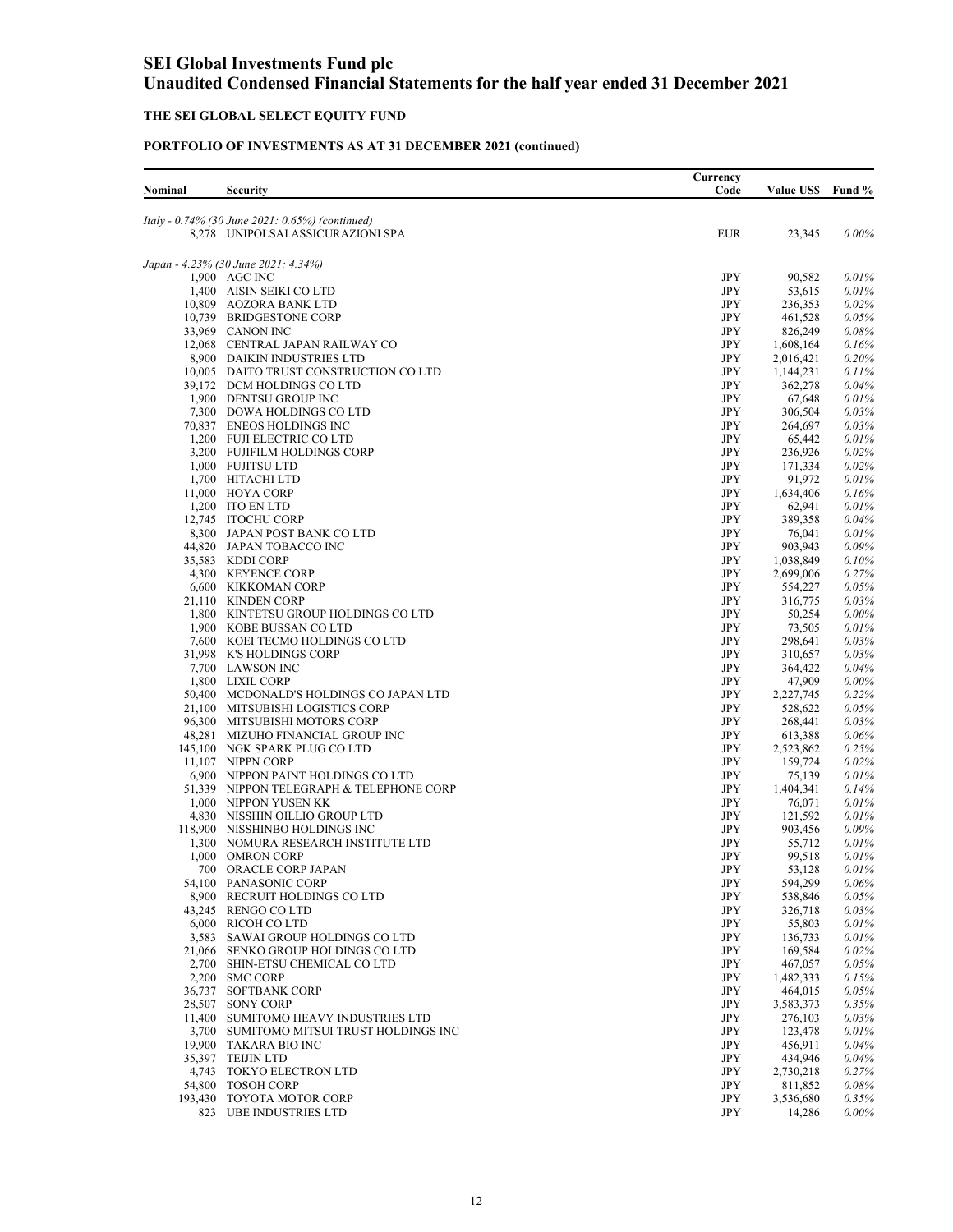### **THE SEI GLOBAL SELECT EQUITY FUND**

| Nominal | <b>Security</b>                                                                             | Currency<br>Code         | <b>Value US\$</b>      | Fund %            |
|---------|---------------------------------------------------------------------------------------------|--------------------------|------------------------|-------------------|
|         |                                                                                             |                          |                        |                   |
|         | Japan - 4.23% (30 June 2021: 4.34%) (continued)                                             |                          |                        |                   |
|         | 34,424 YAMAGUCHI FINANCIAL GROUP INC                                                        | JPY                      | 201,186                | 0.02%             |
|         | 2,900 YAMAHA MOTOR CO LTD                                                                   | <b>JPY</b>               | 69,481                 | 0.01%             |
|         | Kazakhstan - 0.13% (30 June 2021: 0.11%)                                                    |                          |                        |                   |
|         | 81,248 HALYK SAVINGS BANK OF KAZAKHSTAN JSC SPONSORED GDR                                   | <b>USD</b>               | 1,340,592              | 0.13%             |
|         |                                                                                             |                          |                        |                   |
|         | Luxembourg - 0.37% (30 June 2021: 0.45%)<br>32.479 APERAM SA                                |                          |                        |                   |
|         | 63,716 ARCELORMITTAL SA                                                                     | <b>EUR</b><br><b>EUR</b> | 1,759,587<br>2,039,324 | 0.17%<br>0.20%    |
|         | 8,324 AROUNDTOWN SA                                                                         | <b>EUR</b>               | 50,359                 | $0.00\%$          |
|         |                                                                                             |                          |                        |                   |
|         | Mexico - 0.16% (30 June 2021: 0.12%)                                                        |                          |                        |                   |
|         | 133,556 FRESNILLO PLC                                                                       | <b>GBP</b>               | 1,615,027              | 0.16%             |
|         | Netherlands - 1.64% (30 June 2021: 1.48%)                                                   |                          |                        |                   |
|         | 207,233 ING GROEP NV                                                                        | <b>EUR</b>               | 2,885,013              | 0.28%             |
|         | 132,107 KONINKLIJKE AHOLD DELHAIZE NV                                                       | <b>EUR</b>               | 4,527,250              | 0.44%             |
|         | 7.989 NN GROUP NV                                                                           | <b>EUR</b>               | 432,517                | 0.04%             |
|         | 8,310 NXP SEMICONDUCTORS NV                                                                 | <b>USD</b>               | 1,892,863              | 0.19%             |
|         | 18,117 PROSUS NV                                                                            | <b>EUR</b>               | 1,514,890              | 0.15%             |
|         | 128,485 ROYAL DUTCH SHELL PLC CLASS A                                                       | <b>EUR</b>               | 2,821,443              | 0.28%             |
|         | 44,889 SIGNIFY NV 144A<br>5,364 WOLTERS KLUWER NV                                           | <b>EUR</b><br><b>EUR</b> | 2,081,741<br>631,954   | 0.20%<br>0.06%    |
|         |                                                                                             |                          |                        |                   |
|         | New Zealand - 0.02% (30 June 2021: 0.00%)                                                   |                          |                        |                   |
|         | 6,820 RYMAN HEALTHCARE LTD                                                                  | NZD                      | 57,199                 | 0.01%             |
|         | 35,340 SPARK NEW ZEALAND LTD                                                                | <b>NZD</b>               | 109,364                | 0.01%             |
|         | Norway - 0.01% (30 June 2021: 0.04%)                                                        |                          |                        |                   |
|         | 2,896 GJENSIDIGE FORSIKRING ASA                                                             | <b>NOK</b>               | 70,279                 | 0.01%             |
|         | 1,546 SCHIBSTED ASA CLASS B                                                                 | <b>NOK</b>               | 52,069                 | $0.00\%$          |
|         | 1,393 SPAREBANK 1 SMN                                                                       | <b>NOK</b>               | 23,533                 | $0.00\%$          |
|         | Poland - 1.14% (30 June 2021: 1.14%)                                                        |                          |                        |                   |
|         | 48,443 AMBRA SA                                                                             | <b>PLN</b>               | 298,081                | 0.03%             |
|         | 54,944 BANK HANDLOWY W WARSZAWIE SA                                                         | <b>PLN</b>               | 804,311                | 0.08%             |
|         | 54,310 BANK POLSKA KASA OPIEKI SA                                                           | <b>PLN</b>               | 1,643,961              | 0.16%             |
|         | 2,650 BENEFIT SYSTEMS SA                                                                    | <b>PLN</b>               | 418,172                | 0.04%             |
|         | 248,534 CAPITEA SA                                                                          | <b>PLN</b>               | $\bf{0}$               | 0.00%             |
|         | 41,483 CIECH SA                                                                             | <b>PLN</b>               | 432,286                | 0.04%             |
|         | 9,514 COMARCH SA                                                                            | <b>PLN</b>               | 424,901                | 0.04%             |
|         | 131,853 EUROCASH SA                                                                         | <b>PLN</b>               | 354,626                | 0.03%             |
|         | 5,880 GRUPA KETY SA<br>214,691 ORANGE POLSKA SA                                             | <b>PLN</b><br><b>PLN</b> | 889,936<br>450,114     | 0.09%<br>0.04%    |
|         | 221,417 POWSZECHNA KASA OSZCZEDNOSCI BANK POLSKI SA                                         | <b>PLN</b>               | 2,468,307              | 0.24%             |
|         | 318,517 POWSZECHNY ZAKLAD UBEZPIECZEN SA                                                    | <b>PLN</b>               | 2,793,662              | 0.27%             |
|         | 240,000 TOYA SA                                                                             | <b>PLN</b>               | 476,380                | 0.05%             |
|         | 317,702 VRG SA                                                                              | <b>PLN</b>               | 297,176                | 0.03%             |
|         |                                                                                             |                          |                        |                   |
|         | Portugal - 0.02% (30 June 2021: 0.02%)<br>28,631 EDP-ENERGIAS DE PORTUGAL SA                |                          | 157,326                |                   |
|         | 8,400 REN - REDES ENERGETICAS NACIONAIS SGPS SA                                             | <b>EUR</b><br><b>EUR</b> | 24,312                 | 0.02%<br>$0.00\%$ |
|         |                                                                                             |                          |                        |                   |
|         | Romania - 0.42% (30 June 2021: 0.22%)                                                       |                          |                        |                   |
|         | 956,312 BANCA TRANSILVANIA SA                                                               | <b>RON</b>               | 566,970                | 0.06%             |
|         | 351,183 BRD-GROUPE SOCIETE GENERALE SA                                                      | <b>RON</b>               | 1,428,393              | 0.14%             |
|         | 10,968,581 OMV PETROM SA                                                                    | <b>RON</b>               | 1,257,743              | 0.12%             |
|         | 67,000 SOCIETATEA NATIONALA DE GAZE NATURALE ROMGAZ SA<br>117,000 SPHERA FRANCHISE GROUP SA | <b>RON</b>               | 600,455<br>403,291     | 0.06%             |
|         |                                                                                             | <b>RON</b>               |                        | 0.04%             |
|         | Russia - 0.54% (30 June 2021: 0.53%)                                                        |                          |                        |                   |
|         | 231,947 DETSKY MIR PJSC                                                                     | <b>USD</b>               | 385,804                | 0.04%             |
|         | 180,000 GAZPROM PJSC                                                                        | <b>USD</b>               | 823,803                | 0.08%             |
|         | 60,000 GLOBALTRANS INVESTMENT PLC SPONSORED GDR                                             | <b>USD</b>               | 511,200                | 0.05%             |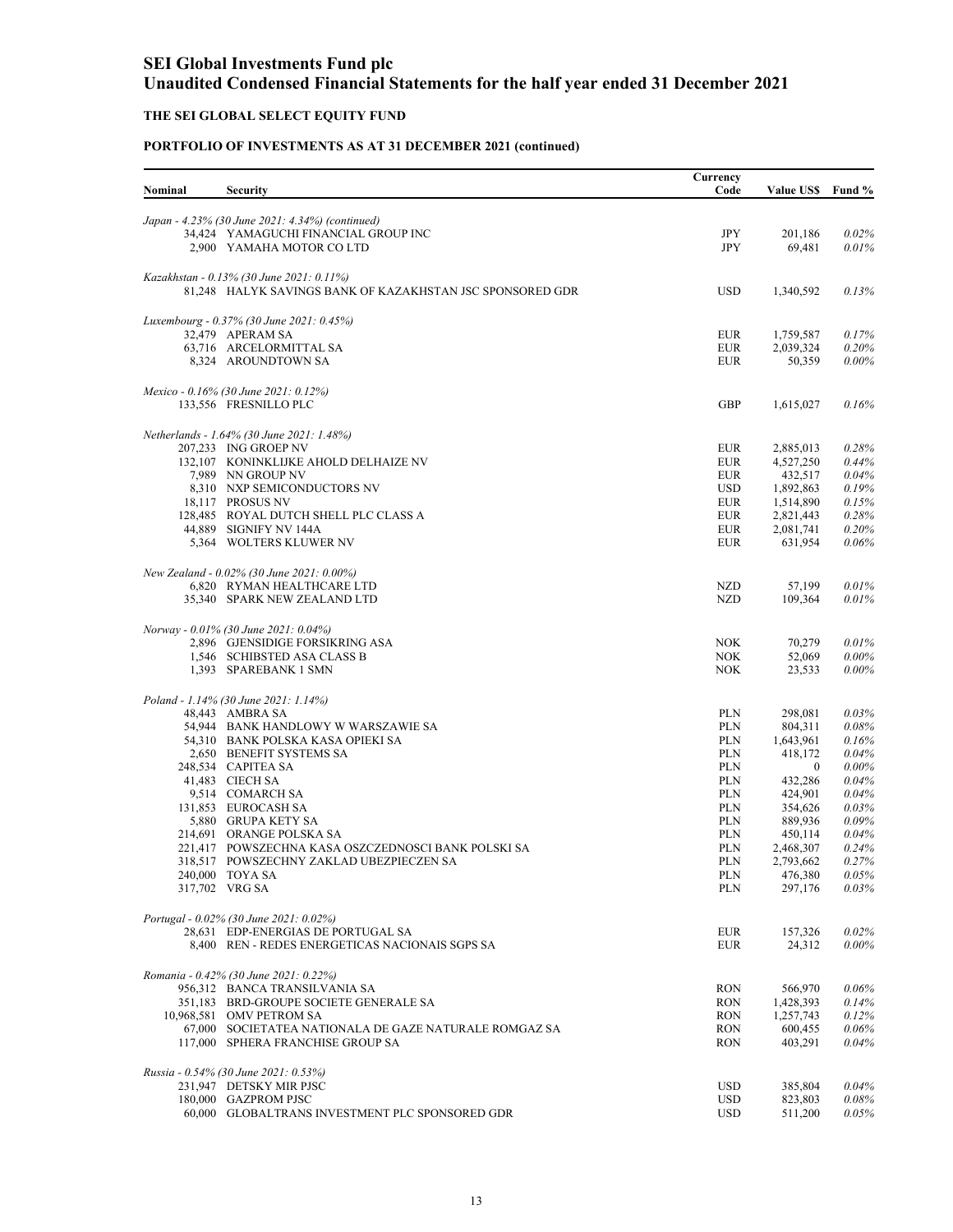### **THE SEI GLOBAL SELECT EQUITY FUND**

| Nominal | <b>Security</b>                                                              | Currency<br>Code         | <b>Value US\$</b>    | Fund %         |
|---------|------------------------------------------------------------------------------|--------------------------|----------------------|----------------|
|         |                                                                              |                          |                      |                |
|         | Russia - 0.54% (30 June 2021: 0.53%) (continued)                             |                          |                      |                |
|         | 35,000 GLOBALTRANS INVESTMENT PLC SPONSORED GDR                              | <b>USD</b>               | 298,200              | 0.03%          |
|         | 8,840,000 INTER RAO UES PJSC                                                 | <b>USD</b>               | 503,544              | 0.05%          |
|         | 97,109 MD MEDICAL GROUP INVESTMENTS PLC SPONSORED GDR                        | USD                      | 1,029,355            | 0.10%          |
|         | 1,200 MMC NORILSK NICKEL PJSC<br>62,900 ROSNEFT OIL CO PJSC                  | <b>USD</b><br><b>USD</b> | 365,218<br>503,074   | 0.04%<br>0.05% |
|         | 110,000 SBERBANK OF RUSSIA PJSC PFD                                          | <b>USD</b>               | 407,919              | 0.04%          |
|         | 21,727 X5 RETAIL GROUP NV GDR SPONSORED GDR                                  | <b>USD</b>               | 575,114              | 0.06%          |
|         | 273 X5 RETAIL GROUP NV SPONSORED GDR                                         | <b>USD</b>               | 7,226                | $0.00\%$       |
|         |                                                                              |                          |                      |                |
|         | Singapore - 0.25% (30 June 2021: 0.30%)                                      |                          |                      |                |
|         | 118,600 BEST WORLD INTERNATIONAL LTD<br>20,663 DBS GROUP HOLDINGS LTD        | SGD<br>SGD               | 119,642<br>500,566   | 0.01%<br>0.05% |
|         | 20,500 KEPPEL CORP LTD                                                       | SGD                      | 77,855               | 0.01%          |
|         | 48,352 OVERSEA-CHINESE BANKING CORP LTD                                      | SGD                      | 408,864              | 0.04%          |
|         | 13,800 SINGAPORE EXCHANGE LTD                                                | SGD                      | 95,197               | 0.01%          |
|         | 149,400 SINGAPORE PRESS HOLDINGS LTD                                         | SGD                      | 258,207              | 0.03%          |
|         | 48,834 UNITED OVERSEAS BANK LTD                                              | SGD                      | 974,388              | 0.10%          |
|         | Slovenia - 0.09% (30 June 2021: 0.48%)                                       |                          |                      |                |
|         | 54,449 NOVA LJUBLJANSKA BANKA DD GDR                                         | <b>EUR</b>               | 931,887              | 0.09%          |
|         |                                                                              |                          |                      |                |
|         | South Korea - 0.40% (30 June 2021: 0.74%)                                    |                          |                      |                |
|         | 2,441 SAMSUNG ELECTRONICS CO LTD SPONSORED GDR 144A                          | <b>USD</b>               | 4,019,292            | $0.40\%$       |
|         |                                                                              |                          |                      |                |
|         | Spain - 0.45% (30 June 2021: 0.40%)                                          |                          |                      |                |
|         | 932,815 BANCO SANTANDER SA<br>60,545 CAIXABANK SA                            | <b>EUR</b><br><b>EUR</b> | 3,119,275<br>166,208 | 0.31%<br>0.02% |
|         | 1,509 CELLNEX TELECOM SA 144A                                                | <b>EUR</b>               | 87,827               | 0.01%          |
|         | 26,716 ENDESA SA                                                             | <b>EUR</b>               | 613,707              | 0.06%          |
|         | 3,445 INDUSTRIA DE DISENO TEXTIL SA                                          | <b>EUR</b>               | 111,771              | 0.01%          |
|         | 28,853 REPSOL SA                                                             | <b>EUR</b>               | 342,427              | 0.03%          |
|         | 19,612 TELEFONICA SA                                                         | <b>EUR</b>               | 85,910               | 0.01%          |
|         | Sweden - 0.53% (30 June 2021: 0.41%)                                         |                          |                      |                |
|         | 13,459 AUTOLIV INC                                                           | SEK                      | 1,397,324            | 0.14%          |
|         | 2,304 ELECTROLUX AB CLASS B                                                  | <b>SEK</b>               | 55,858               | 0.01%          |
|         | 1,880 EVOLUTION GAMING GROUP AB 144A                                         | <b>SEK</b>               | 267,075              | 0.03%          |
|         | 728 INDUSTRIVARDEN AB CLASS A                                                | <b>SEK</b>               | 23,178               | $0.00\%$       |
|         | 2,230 INVESTMENT AB LATOUR CLASS B<br>1,654 LUNDIN ENERGY AB                 | <b>SEK</b>               | 90,812               | 0.01%<br>0.01% |
|         | 3,321 NORDNET AB PUBL                                                        | <b>SEK</b><br><b>SEK</b> | 59,281<br>63,677     | 0.01%          |
|         | 26,927 PEAB AB CLASS B                                                       | <b>SEK</b>               | 339,642              | 0.03%          |
|         | 72,155 SANDVIK AB                                                            | <b>SEK</b>               | 2,013,113            | 0.20%          |
|         | 5.472 SINCH AB 144A                                                          | <b>SEK</b>               | 69,565               | 0.01%          |
|         | 3,901 SKANDINAVISKA ENSKILDA BANKEN AB CLASS A                               | <b>SEK</b>               | 54,225               | 0.01%          |
|         | 47,301 SVENSKA HANDELSBANKEN AB CLASS A                                      | SEK                      | 511,256              | 0.05%          |
|         | 9,185 SWEDISH MATCH AB                                                       | <b>SEK</b>               | 73,063               | 0.01%          |
|         | 5,629 TELE2 AB CLASS B                                                       | SEK                      | 80,265               | 0.01%          |
|         |                                                                              |                          |                      |                |
|         | Switzerland - 1.23% (30 June 2021: 1.20%)<br>1,408 BACHEM HOLDING AG CLASS B | <b>CHF</b>               | 1,106,435            | 0.11%          |
|         | 662 BELIMO HOLDING AG                                                        | <b>CHF</b>               | 421,402              | 0.04%          |
|         | 2,340 GARMIN LTD                                                             | <b>USD</b>               | 318,638              | 0.03%          |
|         | 304 GEBERIT AG                                                               | <b>CHF</b>               | 248,632              | 0.02%          |
|         | 4,688 KUEHNE + NAGEL INTERNATIONAL AG                                        | <b>CHF</b>               | 1,514,731            | 0.15%          |
|         | 8,711 NOVARTIS AG                                                            | <b>CHF</b>               | 767,509              | 0.08%          |
|         | 425 PARTNERS GROUP HOLDING AG                                                | <b>CHF</b>               | 705,496              | 0.07%          |
|         | 10,559 ROCHE HOLDING AG                                                      | <b>CHF</b>               | 4,393,267            | 0.43%          |
|         | 216 SCHINDLER HOLDING AG REG                                                 | <b>CHF</b>               | 57,938               | 0.01%          |
|         | 184 SONOVA HOLDING AG                                                        | CHF                      | 72,255               | 0.01%          |
|         | 12,297 STMICROELECTRONICS NV                                                 | <b>EUR</b>               | 606,492              | 0.06%          |
|         | 34 STRAUMANN HOLDING AG                                                      | <b>CHF</b><br><b>CHF</b> | 72,280               | 0.01%          |
|         | 930 SWATCH GROUP AG<br>920 SWISS LIFE HOLDING AG                             | <b>CHF</b>               | 54,556<br>564,266    | 0.01%<br>0.06% |
|         | 247 SWISSCOM AG                                                              | <b>CHF</b>               | 139,501              | 0.01%          |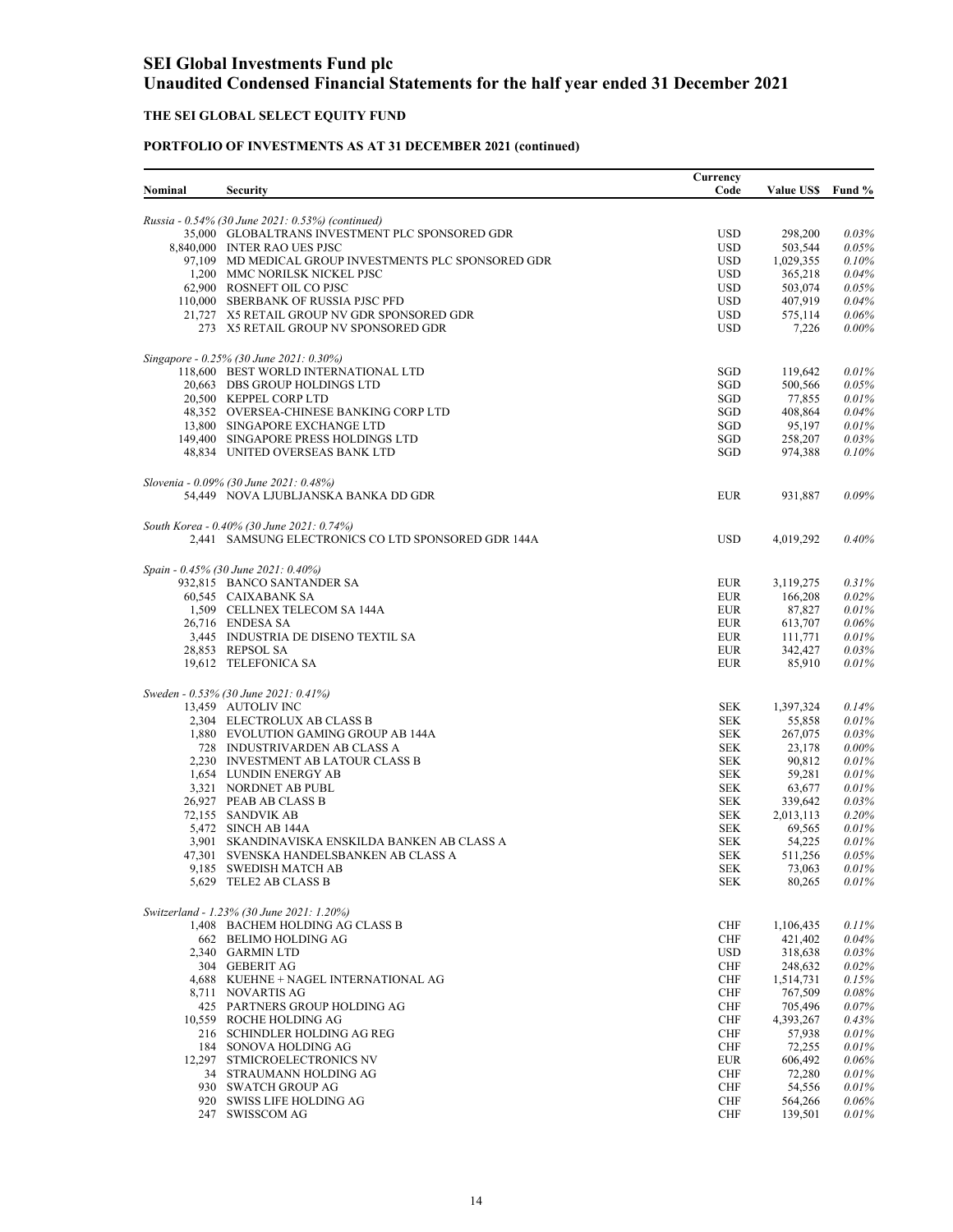### **THE SEI GLOBAL SELECT EQUITY FUND**

|         |                                                                | Currency                 |                      |                      |
|---------|----------------------------------------------------------------|--------------------------|----------------------|----------------------|
| Nominal | <b>Security</b>                                                | Code                     | <b>Value US\$</b>    | Fund %               |
|         | Switzerland - 1.23% (30 June 2021: 1.20%) (continued)          |                          |                      |                      |
|         | 66,550 UBS GROUP AG                                            | <b>CHF</b>               | 1,199,310            | 0.12%                |
|         | 1,063 VALIANT HOLDING AG                                       | <b>CHF</b>               | 106,528              | 0.01%                |
|         | Turkey - 0.18% (30 June 2021: 0.44%)                           |                          |                      |                      |
|         | 310,233 ANADOLU EFES BIRACILIK VE MALT SANAYII A/S             | <b>TRY</b>               | 691,963              | $0.07\%$             |
|         | 231,200 KOC HOLDING A/S                                        | <b>TRY</b>               | 494,095              | 0.05%                |
|         | 214,000 MIGROS TICARET AS                                      | <b>TRY</b>               | 611,394              | $0.06\%$             |
|         | United Kingdom - 7.02% (30 June 2021: 6.33%)                   |                          |                      |                      |
|         | 992 ADMIRAL GROUP PLC                                          | GBP                      | 42,418               | $0.00\%$             |
|         | 5,284 ASTRAZENECA PLC                                          | GBP                      | 621,077              | 0.06%                |
|         | 520,165 AVIVA PLC                                              | GBP                      | 2,891,420            | 0.28%                |
|         | 434,467 BAE SYSTEMS PLC                                        | GBP                      | 3,235,372            | 0.32%                |
|         | 671,974 BARCLAYS PLC<br>1,507 BERKELEY GROUP HOLDINGS PLC      | GBP<br>GBP               | 1,701,990<br>97,465  | 0.17%<br>0.01%       |
|         | 738,072 BP PLC                                                 | GBP                      | 3,303,946            | 0.32%                |
|         | 15,741 BRITISH AMERICAN TOBACCO PLC                            | GBP                      | 582,778              | $0.06\%$             |
|         | 1,059,967 BT GROUP PLC CLASS A                                 | GBP                      | 2,434,183            | 0.24%                |
|         | 1,124,680 CENTRICA PLC                                         | GBP                      | 1,089,176            | 0.11%                |
|         | 3,515 CLARIVATE PLC                                            | <b>USD</b>               | 82,673               | 0.01%                |
|         | 211,396 CNH INDUSTRIAL NV                                      | <b>USD</b>               | 4,107,425            | 0.40%                |
|         | 74,000 EVRAZ PLC<br>370,053 GLAXOSMITHKLINE PLC                | GBP<br>GBP               | 602,979<br>8,052,583 | $0.06\%$<br>0.79%    |
|         | 142,891 IMPERIAL BRANDS PLC                                    | GBP                      | 3,128,563            | 0.31%                |
|         | 214,038 INFORMA PLC                                            | GBP                      | 1,497,640            | 0.15%                |
|         | 459,376 INTERNATIONAL CONSOLIDATED AIRLINES GROUP SA           | GBP                      | 886,513              | $0.09\%$             |
|         | 702,925 ITV PLC                                                | GBP                      | 1,052,521            | $0.10\%$             |
|         | 132,778 J SAINSBURY PLC                                        | GBP                      | 496,003              | 0.05%                |
|         | 17,905 JD SPORTS FASHION PLC                                   | GBP                      | 52,820               | 0.01%                |
|         | 609,885 KINGFISHER PLC                                         | GBP                      | 2,794,559            | 0.27%                |
|         | 10,405 LINDE PLC                                               | <b>USD</b>               | 3,604,656            | 0.35%                |
|         | 3,293 LONDON STOCK EXCHANGE GROUP PLC<br>448,253 M&G PLC       | GBP<br>GBP               | 309,092<br>1,211,237 | 0.03%<br>0.12%       |
|         | 702,925 NATWEST GROUP PLC                                      | GBP                      | 2,148,838            | 0.21%                |
|         | 291,402 PEARSON PLC                                            | GBP                      | 2,420,234            | 0.24%                |
|         | 3,786 PERSIMMON PLC                                            | GBP                      | 146,454              | 0.01%                |
|         | 11,751 PHOENIX GROUP HOLDINGS PLC                              | GBP                      | 103,964              | 0.01%                |
|         | 351,463 QINETIQ GROUP PLC                                      | GBP                      | 1,266,263            | 0.12%                |
|         | 737 RECKITT BENCKISER GROUP PLC                                | GBP                      | 63,308               | 0.01%                |
|         | 281,170 ROYAL MAIL PLC                                         | GBP                      | 1,927,004            | 0.19%                |
|         | 105,439 SMITHS GROUP PLC                                       | GBP                      | 2,255,709            | 0.22%                |
|         | 600 SPIRAX-SARCO ENGINEERING PLC<br>7,333 ST JAMES'S PLACE PLC | GBP<br>GBP               | 130,434<br>167,208   | 0.01%<br>$0.02\%$    |
|         | 386,609 STANDARD CHARTERED PLC                                 | GBP                      | 2,348,013            | 0.23%                |
|         | 302,258 STANDARD LIFE ABERDEEN PLC                             | GBP                      | 986,228              | 0.10%                |
|         | 48,763 TATE & LYLE PLC                                         | GBP                      | 436,839              | 0.04%                |
|         | 635,792 TAYLOR WIMPEY PLC                                      | <b>GBP</b>               | 1,511,317            | 0.15%                |
|         | 705,313 TESCO PLC                                              | GBP                      | 2,769,448            | 0.27%                |
|         | 590,457 TP ICAP GROUP PLC                                      | GBP                      | 1,221,210            | 0.12%                |
|         | 44,065 TRAVIS PERKINS PLC                                      | GBP                      | 927,786              | 0.09%                |
|         | 1,359,579 VODAFONE GROUP PLC<br>2,426 WILLIS TOWERS WATSON PLC | GBP<br><b>USD</b>        | 2,067,247<br>576,151 | $0.20\%$<br>$0.06\%$ |
|         | 275,114 WPP PLC                                                | GBP                      | 4,171,576            | 0.41%                |
|         |                                                                |                          |                      |                      |
|         | United States - 46.76% (30 June 2021: 45.70%)                  |                          |                      |                      |
|         | 6,824 AARON'S CO INC<br>4,652 ABBVIE INC                       | <b>USD</b><br><b>USD</b> | 168,212<br>629,881   | $0.02\%$<br>$0.06\%$ |
|         | 66,531 ADIENT PLC                                              | <b>USD</b>               | 3,185,481            | 0.31%                |
|         | 4,430 ADOBE INC                                                | <b>USD</b>               | 2,512,076            | 0.25%                |
|         | 24,275 ADVANCE AUTO PARTS INC                                  | <b>USD</b>               | 5,823,167            | 0.57%                |
|         | 10,178 ADVANCED MICRO DEVICES INC                              | <b>USD</b>               | 1,464,614            | 0.14%                |
|         | 49,731 AFLAC INC                                               | <b>USD</b>               | 2,903,767            | $0.29\%$             |
|         | 715 AIR PRODUCTS & CHEMICALS INC                               | <b>USD</b>               | 217,546              | 0.02%                |
|         | 30,590 ALASKA AIR GROUP INC                                    | <b>USD</b>               | 1,593,761            | 0.16%                |
|         | 13,647 ALLISON TRANSMISSION HOLDINGS INC                       | <b>USD</b>               | 496,072              | $0.05\%$             |
|         | 51,712 ALLSTATE CORP                                           | <b>USD</b>               | 6,083,892            | $0.60\%$             |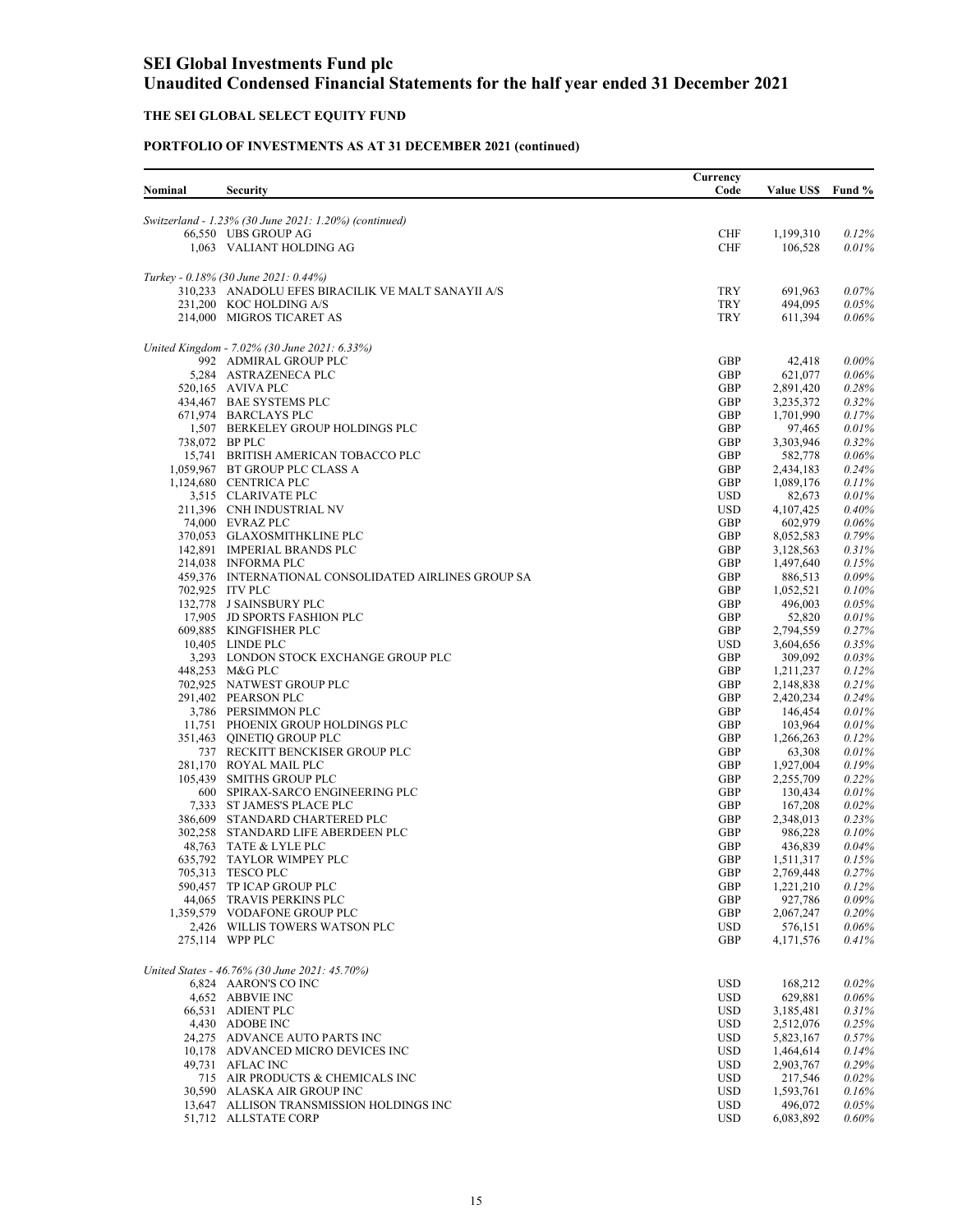## **THE SEI GLOBAL SELECT EQUITY FUND**

| Nominal | <b>Security</b>                                                                | Currency<br>Code         | <b>Value US\$</b>      | Fund %            |
|---------|--------------------------------------------------------------------------------|--------------------------|------------------------|-------------------|
|         | United States - 46.76% (30 June 2021: 45.70%) (continued)                      |                          |                        |                   |
|         | 144,944 ALLY FINANCIAL INC                                                     | <b>USD</b>               | 6,900,802              | 0.68%             |
|         | 543 ALPHABET INC CLASS C CLASS C                                               | <b>USD</b>               | 1,571,219              | 0.15%             |
|         | 2,709 ALPHABET INC CLASS A                                                     | <b>USD</b>               | 7,848,060              | 0.77%             |
|         | 12,281 ALTRIA GROUP INC                                                        | <b>USD</b><br><b>USD</b> | 581,980                | $0.06\%$<br>0.01% |
|         | 40 AMAZON.COM INC<br>25,323 AMDOCS LTD                                         | <b>USD</b>               | 133,374<br>1,895,199   | 0.19%             |
|         | 130 AMERCO                                                                     | <b>USD</b>               | 94,410                 | 0.01%             |
|         | 8,845 AMERICAN EXPRESS CO                                                      | <b>USD</b>               | 1,446,970              | 0.14%             |
|         | 3,250 AMERICAN FINANCIAL GROUP INC/OH                                          | <b>USD</b>               | 446,253                | $0.04\%$          |
|         | 75,295 AMERICAN INTERNATIONAL GROUP INC                                        | <b>USD</b>               | 4,281,294              | 0.42%             |
|         | 31,503 AMERISOURCEBERGEN CORP CLASS A                                          | <b>USD</b>               | 4,186,382              | 0.41%             |
|         | 558 AMETEK INC                                                                 | <b>USD</b>               | 82,048                 | 0.01%             |
|         | 6,193 AMGEN INC                                                                | <b>USD</b>               | 1,393,211              | 0.14%             |
|         | 2,427 AMN HEALTHCARE SERVICES INC                                              | <b>USD</b>               | 296,895                | 0.03%             |
|         | 16,239 ANALOG DEVICES INC<br>183 ANTHEM INC                                    | <b>USD</b>               | 2,854,292              | 0.28%<br>0.01%    |
|         | 36,319 AO SMITH CORP                                                           | <b>USD</b><br><b>USD</b> | 84,828<br>3,117,986    | 0.31%             |
|         | 3,116 APOLLO GLOBAL MANAGEMENT INC CLASS A                                     | <b>USD</b>               | 225,692                | $0.02\%$          |
|         | 55,551 APPLE INC                                                               | <b>USD</b>               | 9,864,191              | 0.97%             |
|         | 13,361 APPLIED MATERIALS INC                                                   | <b>USD</b>               | 2,102,487              | 0.21%             |
|         | 13,931 ARCHER-DANIELS-MIDLAND CO                                               | <b>USD</b>               | 941,621                | 0.09%             |
|         | 161,788 AT&T INC                                                               | <b>USD</b>               | 3,979,996              | $0.39\%$          |
|         | 3,421 AUTOZONE INC                                                             | <b>USD</b>               | 7,171,814              | 0.71%             |
|         | 1,853 AVANTOR INC                                                              | <b>USD</b>               | 78,085                 | 0.01%             |
|         | 11,624 BAKER HUGHES CO CLASS A                                                 | <b>USD</b>               | 279,673                | 0.03%             |
|         | 8,434 BANK OF AMERICA CORP<br>21,951 BANK OF NEW YORK MELLON CORP              | <b>USD</b>               | 375,229                | 0.04%             |
|         | 2,323 BAUSCH HEALTH COS INC                                                    | <b>USD</b><br>CAD        | 1,274,916<br>64,257    | 0.13%<br>0.01%    |
|         | 109,017 BEAZER HOMES USA INC                                                   | <b>USD</b>               | 2,531,379              | 0.25%             |
|         | 11,959 BECTON DICKINSON AND CO                                                 | <b>USD</b>               | 3,007,446              | 0.30%             |
|         | 3,460 BERKSHIRE HATHAWAY INC CLASS B                                           | <b>USD</b>               | 1,034,526              | $0.10\%$          |
|         | 6,517 BERRY GLOBAL GROUP INC                                                   | <b>USD</b>               | 480,822                | 0.05%             |
|         | 9,350 BEST BUY CO INC                                                          | <b>USD</b>               | 949,960                | 0.09%             |
|         | 280 BIO-RAD LABORATORIES INC CLASS A                                           | <b>USD</b>               | 211,560                | 0.02%             |
|         | 11,381 BLACKSTONE INC CLASS A                                                  | <b>USD</b>               | 1,472,588              | 0.14%             |
|         | 28,126 BRISTOL-MYERS SQUIBB CO                                                 | <b>USD</b>               | 1,753,678              | 0.17%             |
|         | 1,377 BROADCOM INC<br>979 BROADRIDGE FINANCIAL SOLUTIONS INC                   | <b>USD</b><br><b>USD</b> | 916,270<br>178,981     | 0.09%<br>0.02%    |
|         | 5,172 BROWN & BROWN INC                                                        | <b>USD</b>               | 363,488                | $0.04\%$          |
|         | 2,310 BUNGE LTD                                                                | <b>USD</b>               | 215,662                | $0.02\%$          |
|         | 1,927 CACI INTERNATIONAL INC CLASS A                                           | <b>USD</b>               | 518,784                | 0.05%             |
|         | 9,287 CADENCE DESIGN SYSTEMS INC                                               | <b>USD</b>               | 1,730,632              | 0.17%             |
|         | 12,802 CALIFORNIA WATER SERVICE GROUP                                          | <b>USD</b>               | 919,952                | 0.09%             |
|         | 3,321 CALLAWAY GOLF CO                                                         | <b>USD</b>               | 91,128                 | 0.01%             |
|         | 2,834 CARDINAL HEALTH INC                                                      | <b>USD</b>               | 145,923                | 0.01%             |
|         | 1,601 CARLYLE GROUP INC                                                        | <b>USD</b>               | 87,895                 | 0.01%             |
|         | 58,232 CARRIER GLOBAL CORP                                                     | <b>USD</b>               | 3,158,488              | 0.31%             |
|         | 2.672 CAVCO INDUSTRIES INC<br>484 CBOE GLOBAL MARKETS INC                      | <b>USD</b><br><b>USD</b> | 848,761                | 0.08%<br>0.01%    |
|         | 1,443 CELANESE CORP CLASS A                                                    | <b>USD</b>               | 63,114<br>242,511      | 0.02%             |
|         | 42,813 CHEVRON CORP                                                            | <b>USD</b>               | 5,024,155              | 0.49%             |
|         | 403 CIGNA CORP                                                                 | <b>USD</b>               | 92,541                 | 0.01%             |
|         | 1,400 CINTAS CORP                                                              | <b>USD</b>               | 620,438                | $0.06\%$          |
|         | 29,712 CISCO SYSTEMS INC                                                       | <b>USD</b>               | 1,882,836              | 0.18%             |
|         | 54,032 CITIGROUP INC                                                           | <b>USD</b>               | 3,262,982              | 0.32%             |
|         | 1,018 CLOUDFLARE INC CLASS A                                                   | <b>USD</b>               | 133,867                | 0.01%             |
|         | 11,540 CME GROUP INC CLASS A                                                   | <b>USD</b>               | 2,636,530              | 0.26%             |
|         | 38,188 CNO FINANCIAL GROUP INC                                                 | <b>USD</b>               | 910,402                | 0.09%             |
|         | 12,906 COCA-COLA CO                                                            | <b>USD</b>               | 764,164                | 0.07%             |
|         | 691 COGNIZANT TECHNOLOGY SOLUTIONS CORP CLASS A<br>24,803 COLGATE-PALMOLIVE CO | <b>USD</b>               | 61,306                 | 0.01%             |
|         | 24,561 COMCAST CORP CLASS A                                                    | <b>USD</b><br><b>USD</b> | 2,116,670<br>1,236,169 | 0.21%<br>0.12%    |
|         | 88,635 CONAGRA BRANDS INC                                                      | <b>USD</b>               | 3,026,888              | 0.30%             |
|         | 14,691 CORNING INC                                                             | <b>USD</b>               | 546,946                | 0.05%             |
|         | 8,806 CORTEVA INC                                                              | <b>USD</b>               | 416,348                | 0.04%             |
|         | 5,273 CROWDSTRIKE HOLDINGS INC CLASS A                                         | <b>USD</b>               | 1,079,647              | 0.11%             |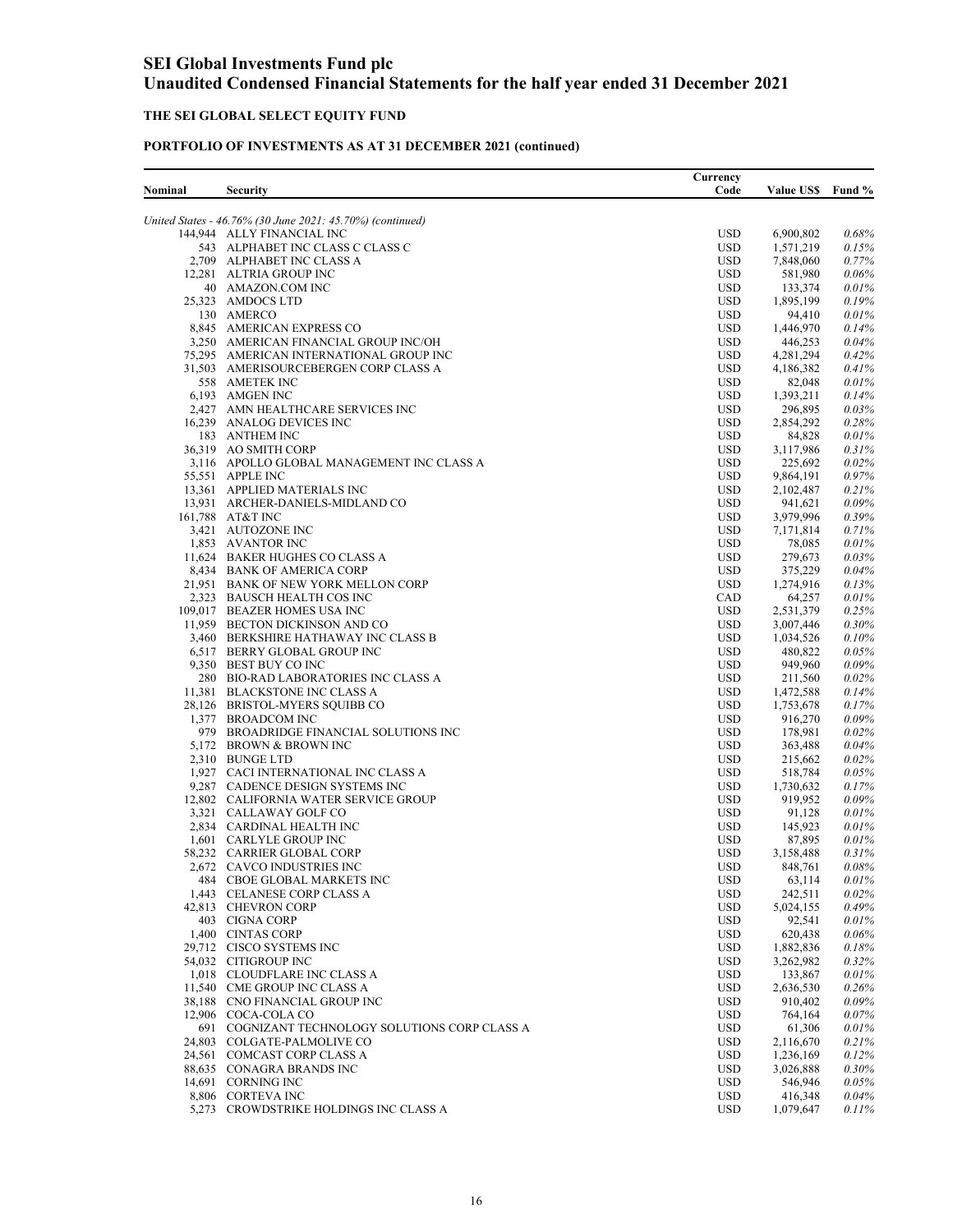### **THE SEI GLOBAL SELECT EQUITY FUND**

| Nominal | Security                                                                 | Currency<br>Code         | <b>Value USS</b>     | Fund %            |
|---------|--------------------------------------------------------------------------|--------------------------|----------------------|-------------------|
|         | United States - 46.76% (30 June 2021: 45.70%) (continued)                |                          |                      |                   |
|         | 473 CSG SYSTEMS INTERNATIONAL INC                                        | <b>USD</b>               | 27,255               | $0.00\%$          |
|         | 64,523 CSX CORP                                                          | <b>USD</b>               | 2,426,065            | 0.24%             |
|         | 4,617 CUMMINS INC                                                        | <b>USD</b>               | 1,007,167            | 0.10%             |
|         | 15,429 CURTISS-WRIGHT CORP                                               | <b>USD</b>               | 2,139,491            | 0.21%             |
|         | 73,264 CVR ENERGY INC                                                    | <b>USD</b>               | 1,231,575            | 0.12%             |
|         | 58,584 CVS HEALTH CORP                                                   | <b>USD</b>               | 6,043,516            | 0.59%             |
|         | 104,513 DANA INC                                                         | <b>USD</b>               | 2,384,980            | 0.23%             |
|         | 2,546 DANAHER CORP                                                       | <b>USD</b>               | 837,659              | $0.08\%$          |
|         | 1,012 DARDEN RESTAURANTS INC                                             | <b>USD</b>               | 152,448              | 0.01%             |
|         | 49,961 DELEK US HOLDINGS INC                                             | <b>USD</b>               | 748,911              | $0.07\%$          |
|         | 377 DELL TECHNOLOGIES INC CLASS C<br>181,025 DESIGNER BRANDS INC CLASS A | <b>USD</b><br><b>USD</b> | 21,157               | $0.00\%$          |
|         |                                                                          | <b>USD</b>               | 2,572,369            | 0.25%<br>0.02%    |
|         | 4,008 DEVON ENERGY CORP<br>330 DEXCOM INC                                | <b>USD</b>               | 176,552<br>177,193   | 0.02%             |
|         | 44,585 DISCOVERY INC CLASS A                                             | <b>USD</b>               | 1,049,524            | 0.10%             |
|         | 1,988 DISH NETWORK CORP CLASS A                                          | <b>USD</b>               | 64,491               | 0.01%             |
|         | 2,166 DOLLAR GENERAL CORP                                                | <b>USD</b>               | 510,766              | $0.05\%$          |
|         | 32,764 DOLLAR TREE INC                                                   | <b>USD</b>               | 4,603,982            | 0.45%             |
|         | 16,148 DONALDSON CO INC                                                  | <b>USD</b>               | 956,930              | 0.09%             |
|         | 2,518 DOVER CORP                                                         | <b>USD</b>               | 457,269              | 0.04%             |
|         | 5,580 DR HORTON INC                                                      | <b>USD</b>               | 605,121              | $0.06\%$          |
|         | 2,343 DT MIDSTREAM INC                                                   | <b>USD</b>               | 112,398              | 0.01%             |
|         | 182,895 DXC TECHNOLOGY CO                                                | <b>USD</b>               | 5,887,391            | 0.58%             |
|         | 2,491 EATON CORP PLC                                                     | <b>USD</b>               | 430,495              | $0.04\%$          |
|         | 60,730 EBAY INC                                                          | <b>USD</b>               | 4,038,527            | 0.40%             |
|         | 5,977 ECOLAB INC                                                         | <b>USD</b>               | 1,402,148            | 0.14%             |
|         | 5,194 ENTERGY CORP                                                       | <b>USD</b>               | 585,139              | $0.06\%$          |
|         | 290 EPAM SYSTEMS INC                                                     | <b>USD</b>               | 193,850              | 0.02%             |
|         | 133,756 EQUITABLE HOLDINGS INC                                           | <b>USD</b>               | 4,385,857            | 0.43%             |
|         | 1,479 ESTEE LAUDER COS INC CLASS A                                       | <b>USD</b>               | 547,526              | 0.05%             |
|         | 15,933 EVERGY INC                                                        | <b>USD</b>               | 1,093,184            | 0.11%             |
|         | 2,777 F5 INC                                                             | <b>USD</b>               | 679,491              | 0.07%             |
|         | 5,164 FACTSET RESEARCH SYSTEMS INC                                       | <b>USD</b>               | 2,509,911            | 0.25%             |
|         | 350 FEDEX CORP                                                           | <b>USD</b>               | 90,524               | 0.01%             |
|         | 545 FIDELITY NATIONAL INFORMATION SERVICES INC                           | <b>USD</b>               | 59,487               | 0.01%             |
|         | 81,949 FLUOR CORP                                                        | <b>USD</b>               | 2,029,878            | $0.20\%$          |
|         | 11,360 FNB CORP                                                          | <b>USD</b>               | 137,797              | 0.01%             |
|         | 45,845 FOOT LOCKER INC                                                   | <b>USD</b>               | 2,000,196            | $0.20\%$          |
|         | 5,499 FORD MOTOR CO                                                      | <b>USD</b>               | 114,220              | 0.01%             |
|         | 1,257 FORTIVE CORP                                                       | <b>USD</b>               | 95,897               | 0.01%             |
|         | 9.994 FOX CORP CLASS A                                                   | <b>USD</b>               | 368,795              | 0.04%             |
|         | 15,018 FS KKR CAPITAL CORP                                               | <b>USD</b>               | 314,476              | $0.03\%$          |
|         | 2,127 FULGENT GENETICS INC                                               | <b>USD</b>               | 213,955              | 0.02%             |
|         | 28,270 GAP INC                                                           | <b>USD</b>               | 498,959              | $0.05\%$          |
|         | 723 GENERAL ELECTRIC CO                                                  | <b>USD</b>               | 68,302               | 0.01%             |
|         | 14,875 GENERAL MILLS INC                                                 | <b>USD</b>               | 1,002,289            | $0.10\%$<br>0.19% |
|         | 54,409 GENTEX CORP<br>9.951 GILEAD SCIENCES INC                          | <b>USD</b><br><b>USD</b> | 1,896,167<br>722,517 | 0.07%             |
|         | 367 GOLDMAN SACHS GROUP INC                                              | <b>USD</b>               | 140,396              | 0.01%             |
|         | 33,592 GRACO INC                                                         | <b>USD</b>               | 2,708,147            | 0.27%             |
|         | 28,366 GREENBRIER COS INC                                                | <b>USD</b>               | 1,301,696            | 0.13%             |
|         | 60,452 H&R BLOCK INC                                                     | <b>USD</b>               | 1,424,239            | 0.14%             |
|         | 4,600 HALLIBURTON CO                                                     | <b>USD</b>               | 105,202              | 0.01%             |
|         | 15,241 HARTFORD FINANCIAL SERVICES GROUP INC                             | <b>USD</b>               | 1,052,260            | $0.10\%$          |
|         | 2.573 HASBRO INC                                                         | <b>USD</b>               | 261,880              | 0.03%             |
|         | 94,837 HAWAIIAN HOLDINGS INC                                             | <b>USD</b>               | 1,742,150            | 0.17%             |
|         | 1,093 HCA HEALTHCARE INC                                                 | <b>USD</b>               | 280,814              | 0.03%             |
|         | 82,200 HOLLYFRONTIER CORP                                                | <b>USD</b>               | 2,694,527            | $0.26\%$          |
|         | 693 HOLOGIC INC                                                          | <b>USD</b>               | 53,056               | 0.01%             |
|         | 2,807 HUNTINGTON BANCSHARES INC/OH                                       | <b>USD</b>               | 43,284               | $0.00\%$          |
|         | 2,750 HUNTINGTON INGALLS INDUSTRIES INC                                  | <b>USD</b>               | 513,618              | $0.05\%$          |
|         | 686 IDEXX LABORATORIES INC                                               | <b>USD</b>               | 451,704              | $0.04\%$          |
|         | 3,250 INGREDION INC                                                      | <b>USD</b>               | 314,054              | $0.03\%$          |
|         | 105,592 INTEL CORP                                                       | <b>USD</b>               | 5,437,995            | 0.53%             |
|         | 42,051 INTERNATIONAL BUSINESS MACHINES CORP                              | <b>USD</b>               | 5,620,490            | 0.55%             |
|         | 87,523 INTERPUBLIC GROUP OF COS INC                                      | <b>USD</b>               | 3,277,736            | 0.32%             |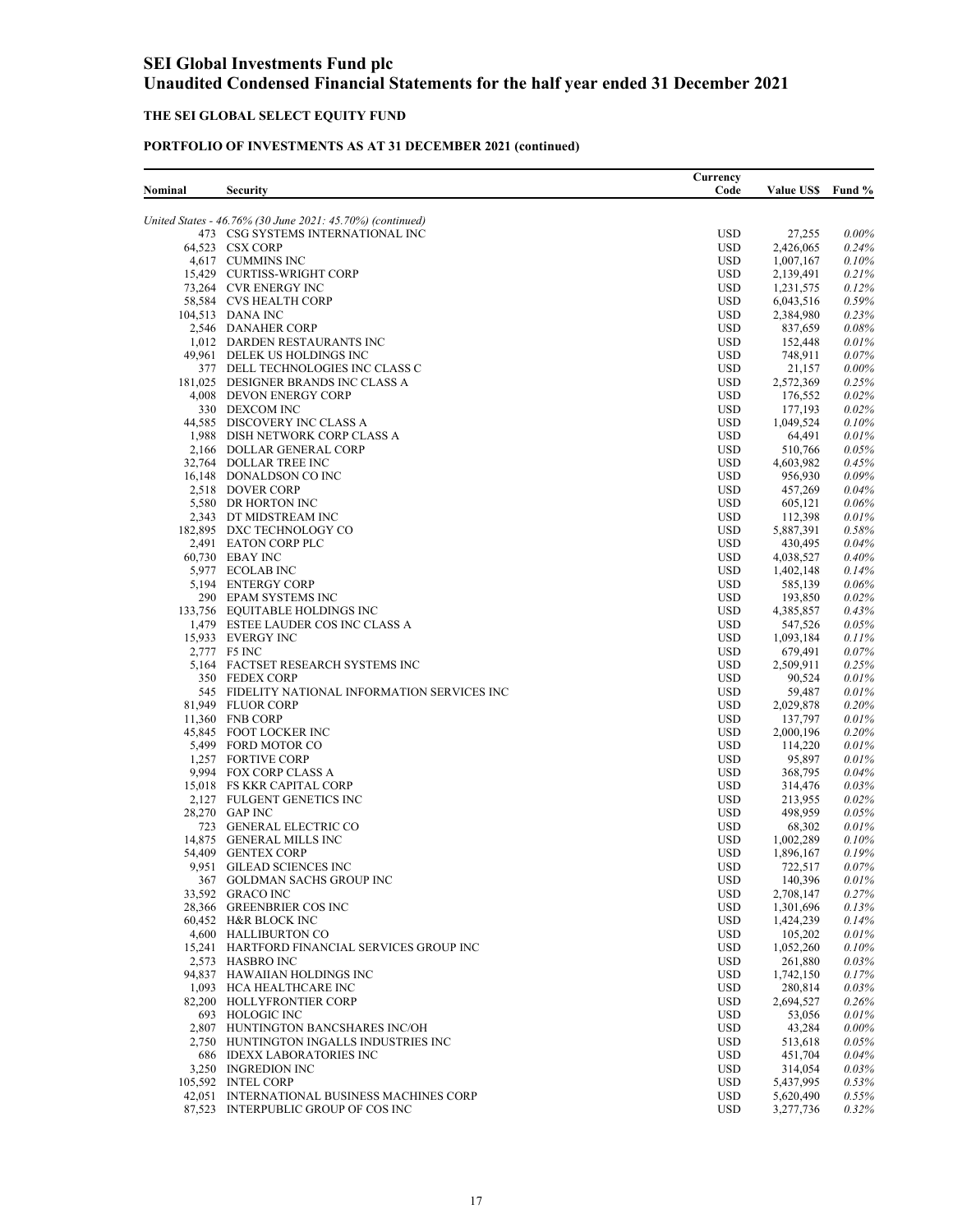## **THE SEI GLOBAL SELECT EQUITY FUND**

| Nominal | <b>Security</b>                                                      | Currency<br>Code         | <b>Value US\$</b>    | Fund %         |
|---------|----------------------------------------------------------------------|--------------------------|----------------------|----------------|
|         | United States - 46.76% (30 June 2021: 45.70%) (continued)            |                          |                      |                |
|         | 28,012 INVESTORS BANCORP INC                                         | <b>USD</b>               | 424,389              | 0.04%          |
|         | 392 IQVIA HOLDINGS INC                                               | <b>USD</b>               | 110,599              | 0.01%          |
|         | 2,620 JACOBS ENGINEERING GROUP INC                                   | <b>USD</b>               | 364,783              | 0.04%          |
|         | 13,349 JM SMUCKER CO                                                 | <b>USD</b><br><b>USD</b> | 1,813,100            | 0.18%          |
|         | 43,190 JOHNSON & JOHNSON<br>1,146 JOHNSON CONTROLS INTERNATIONAL PLC | <b>USD</b>               | 7,388,557<br>93,181  | 0.73%<br>0.01% |
|         | 3,269 JPMORGAN CHASE & CO                                            | <b>USD</b>               | 517,646              | 0.05%          |
|         | 19.971 JUNIPER NETWORKS INC                                          | <b>USD</b>               | 713,178              | 0.07%          |
|         | 10,588 KELLOGG CO                                                    | <b>USD</b>               | 682,056              | $0.07\%$       |
|         | 7,484 KEYCORP                                                        | <b>USD</b>               | 173,105              | 0.02%          |
|         | 3,172 KEYSIGHT TECHNOLOGIES INC                                      | <b>USD</b>               | 655,050              | 0.06%          |
|         | 7,042 KLA CORP                                                       | <b>USD</b>               | 3,028,720            | 0.30%          |
|         | 1,312 KNIGHT-SWIFT TRANSPORTATION HOLDINGS INC CLASS A               | <b>USD</b>               | 79,953               | 0.01%          |
|         | 24,561 KRAFT HEINZ CO                                                | <b>USD</b>               | 881,750              | 0.09%          |
|         | 39,356 KROGER CO<br>7,954 KYNDRYL HOLDINGS INC                       | <b>USD</b><br><b>USD</b> | 1,781,246            | 0.17%<br>0.01% |
|         | 2,124 L3HARRIS TECHNOLOGIES INC                                      | <b>USD</b>               | 143,975<br>452,922   | $0.04\%$       |
|         | 4,751 LAM RESEARCH CORP                                              | <b>USD</b>               | 3,416,989            | 0.34%          |
|         | 57,051 LAS VEGAS SANDS CORP                                          | <b>USD</b>               | 2,147,393            | 0.21%          |
|         | 36,889 LAUREATE EDUCATION INC CLASS A                                | <b>USD</b>               | 451,521              | 0.04%          |
|         | 2,122 LEIDOS HOLDINGS INC                                            | <b>USD</b>               | 188,646              | 0.02%          |
|         | 25,134 LENNAR CORP CLASS A                                           | <b>USD</b>               | 2,919,583            | $0.29\%$       |
|         | 16,514 LIBERTY BROADBAND CORP CLASS A                                | <b>USD</b>               | 2,657,103            | 0.26%          |
|         | 3,040 LIBERTY MEDIA CORP-LIBERTY FORMULA ONE CLASS C                 | <b>USD</b>               | 192,250              | 0.02%          |
|         | 4,683 LIBERTY MEDIA CORP-LIBERTY SIRIUSXM CLASS A                    | <b>USD</b>               | 238,131              | 0.02%          |
|         | 210,145 LIBERTY OILFIELD SERVICES INC CLASS A                        | <b>USD</b>               | 2,038,403            | 0.20%          |
|         | 26,913 LINCOLN NATIONAL CORP<br>1,187 LITHIA MOTORS INC CLASS A      | <b>USD</b><br><b>USD</b> | 1,837,047<br>352,480 | 0.18%<br>0.03% |
|         | 1,945 LOCKHEED MARTIN CORP                                           | <b>USD</b>               | 691,123              | 0.07%          |
|         | 35,906 LOWE'S COS INC                                                | <b>USD</b>               | 9,280,888            | 0.91%          |
|         | 78,651 LUMEN TECHNOLOGIES INC                                        | <b>USD</b>               | 987,070              | $0.10\%$       |
|         | 25,752 M/I HOMES INC                                                 | <b>USD</b>               | 1,601,285            | 0.16%          |
|         | 1,541 MANHATTAN ASSOCIATES INC                                       | <b>USD</b>               | 239,610              | 0.02%          |
|         | 52,035 MANITOWOC CO INC                                              | <b>USD</b>               | 967,327              | 0.09%          |
|         | 12,285 MASTERCARD INC CLASS A                                        | <b>USD</b>               | 4,414,211            | 0.43%          |
|         | 4,398 MCDONALD'S CORP                                                | <b>USD</b>               | 1,178,972            | 0.12%          |
|         | 3,959 MCKESSON CORP<br>73,550 MERCK & CO INC                         | <b>USD</b><br><b>USD</b> | 984,147<br>5,636,874 | 0.10%<br>0.55% |
|         | 83,590 MERITOR INC                                                   | <b>USD</b>               | 2,071,350            | 0.20%          |
|         | 1,335 MESA LABORATORIES INC                                          | <b>USD</b>               | 438,000              | 0.04%          |
|         | 12,593 META PLATFORMS INC CLASS A                                    | <b>USD</b>               | 4,235,803            | 0.42%          |
|         | 33,726 METLIFE INC                                                   | <b>USD</b>               | 2,107,538            | 0.21%          |
|         | 1,834 METTLER-TOLEDO INTERNATIONAL INC                               | <b>USD</b>               | 3,113,119            | 0.31%          |
|         | 2,078 MGE ENERGY INC                                                 | <b>USD</b>               | 170,915              | 0.02%          |
|         | 56,477 MICROSOFT CORP                                                | <b>USD</b>               | 18,994,282           | 1.87%          |
|         | 15,046 MIDDLEBY CORP                                                 | <b>USD</b>               | 2,960,507            | 0.29%          |
|         | 45,993 MILLERKNOLL INC                                               | <b>USD</b>               | 1,802,452            | 0.18%          |
|         | 403 MODERNA INC<br>9,215 MOLSON COORS BEVERAGE CO CLASS B            | <b>USD</b><br><b>USD</b> | 102,354<br>427,109   | 0.01%<br>0.04% |
|         | 17,895 MOODY'S CORP                                                  | <b>USD</b>               | 6,989,240            | 0.69%          |
|         | 4,591 MORGAN STANLEY                                                 | <b>USD</b>               | 450,653              | $0.04\%$       |
|         | 3,644 MOTOROLA SOLUTIONS INC                                         | <b>USD</b>               | 990,075              | $0.10\%$       |
|         | 6,995 MSCI INC CLASS A                                               | <b>USD</b>               | 4,285,846            | 0.42%          |
|         | 105,537 MURPHY OIL CORP                                              | <b>USD</b>               | 2,755,563            | 0.27%          |
|         | 83,290 NATIONAL FUEL GAS CO                                          | <b>USD</b>               | 5,325,562            | 0.52%          |
|         | 90,268 NAUTILUS INC                                                  | <b>USD</b>               | 553,344              | 0.05%          |
|         | 14,742 NEW MOUNTAIN FINANCE CORP                                     | <b>USD</b>               | 201,966              | 0.02%          |
|         | 112,295 NEWELL BRANDS INC                                            | <b>USD</b>               | 2,452,522            | 0.24%          |
|         | 1,743 NEWMARKET CORP                                                 | <b>USD</b>               | 597,400              | 0.06%          |
|         | 8,181 NEWMONT CORP<br>7,390 NEWS CORP CLASS A                        | <b>USD</b><br><b>USD</b> | 507,401<br>164,871   | 0.05%<br>0.02% |
|         | 21,014 NIKE INC CLASS B                                              | <b>USD</b>               | 3,502,447            | 0.34%          |
|         | 1,060 NORTHERN TRUST CORP                                            | <b>USD</b>               | 126,787              | 0.01%          |
|         | 3,469 NORTHROP GRUMMAN CORP                                          | <b>USD</b>               | 1,342,634            | 0.13%          |
|         | 11,911 NORTONLIFELOCK INC                                            | <b>USD</b>               | 309,448              | 0.03%          |
|         | 71,367 NOW INC                                                       | <b>USD</b>               | 609,474              | 0.06%          |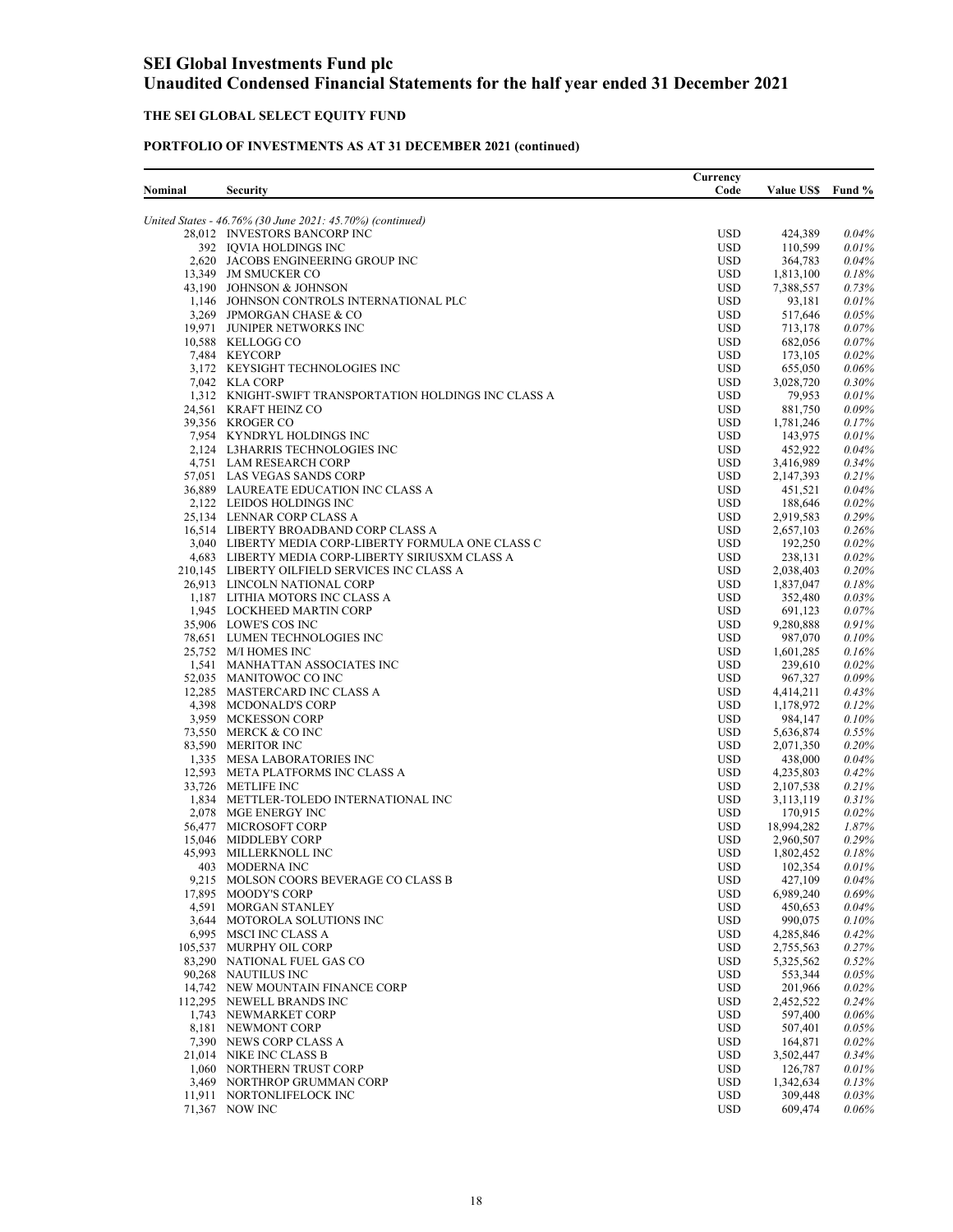### **THE SEI GLOBAL SELECT EQUITY FUND**

| Nominal |                                                                         | Currency<br>Code         | <b>Value US\$</b>      |                   |
|---------|-------------------------------------------------------------------------|--------------------------|------------------------|-------------------|
|         | <b>Security</b>                                                         |                          |                        | Fund %            |
|         | United States - 46.76% (30 June 2021: 45.70%) (continued)               |                          |                        |                   |
|         | 152 OLD DOMINION FREIGHT LINE INC                                       | <b>USD</b>               | 54,474                 | 0.01%             |
|         | 4,979 OLD REPUBLIC INTERNATIONAL CORP                                   | <b>USD</b>               | 122,384                | 0.01%             |
|         | 76.317 ORACLE CORP<br>92,768 ORGANON & CO                               | <b>USD</b>               | 6,655,566              | $0.65\%$          |
|         | 28,580 OTIS WORLDWIDE CORP                                              | <b>USD</b><br><b>USD</b> | 2,824,788<br>2,488,479 | 0.28%<br>0.24%    |
|         | 438 OTTER TAIL CORP                                                     | <b>USD</b>               | 31,280                 | $0.00\%$          |
|         | 16,342 PACKAGING CORP OF AMERICA                                        | <b>USD</b>               | 2,224,978              | 0.22%             |
|         | 109,789 PACTIV EVERGREEN INC                                            | <b>USD</b>               | 1,392,128              | 0.14%             |
|         | 9,821 PARKER-HANNIFIN CORP                                              | <b>USD</b>               | 3,124,342              | 0.31%             |
|         | 1,208 PAYCHEX INC                                                       | <b>USD</b>               | 164,892                | $0.02\%$          |
|         | 24,104 PEPSICO INC                                                      | <b>USD</b>               | 4, 187, 076            | 0.41%             |
|         | 667 PERKINELMER INC<br>47,231 PFIZER INC                                | <b>USD</b><br><b>USD</b> | 134,107<br>2,788,963   | 0.01%<br>0.27%    |
|         | 12,026 PHILIP MORRIS INTERNATIONAL INC                                  | <b>USD</b>               | 1,142,483              | 0.11%             |
|         | 2,777 PLUG POWER INC                                                    | <b>USD</b>               | 78,395                 | 0.01%             |
|         | 6,789 PORTLAND GENERAL ELECTRIC CO                                      | <b>USD</b>               | 359,248                | 0.04%             |
|         | 28,524 PROGRESSIVE CORP                                                 | <b>USD</b>               | 2,927,938              | 0.29%             |
|         | 314,689 PROPETRO HOLDING CORP                                           | <b>USD</b>               | 2,548,984              | 0.25%             |
|         | 544 PRUDENTIAL FINANCIAL INC                                            | <b>USD</b>               | 58,883                 | 0.01%             |
|         | 11,797 QUALCOMM INC                                                     | <b>USD</b>               | 2,157,317              | 0.21%             |
|         | 6,477 QUEST DIAGNOSTICS INC<br>9,138 RALPH LAUREN CORP CLASS A          | <b>USD</b><br><b>USD</b> | 1,120,570<br>1,086,146 | 0.11%<br>0.11%    |
|         | 439 REGENERON PHARMACEUTICALS INC                                       | <b>USD</b>               | 277,237                | 0.03%             |
|         | 14,572 REGIONS FINANCIAL CORP                                           | <b>USD</b>               | 317,670                | $0.03\%$          |
|         | 11,029 RELIANCE STEEL & ALUMINUM CO                                     | <b>USD</b>               | 1,789,100              | 0.18%             |
|         | 2,192 REPLIGEN CORP                                                     | <b>USD</b>               | 580,529                | $0.06\%$          |
|         | 13,532 REPUBLIC SERVICES INC CLASS A                                    | <b>USD</b>               | 1,887,037              | 0.19%             |
|         | 2,625 RESMED INC                                                        | <b>USD</b>               | 683,760                | 0.07%             |
|         | 628 RINGCENTRAL INC CLASS A                                             | <b>USD</b>               | 117,656                | 0.01%<br>0.04%    |
|         | 3,729 RLI CORP<br>1,002 ROBERT HALF INTERNATIONAL INC                   | <b>USD</b><br><b>USD</b> | 418,021<br>111,743     | 0.01%             |
|         | 787 ROCKWELL AUTOMATION INC                                             | <b>USD</b>               | 274,545                | 0.03%             |
|         | 1,459 ROYAL GOLD INC                                                    | <b>USD</b>               | 153,501                | 0.01%             |
|         | 923 S&P GLOBAL INC                                                      | <b>USD</b>               | 435,591                | 0.04%             |
|         | 4,161 SAIA INC                                                          | <b>USD</b>               | 1,402,382              | 0.14%             |
|         | 5,512 SALESFORCE.COM INC                                                | <b>USD</b>               | 1,400,765              | 0.14%             |
|         | 1,830 SCHLUMBERGER NV                                                   | <b>USD</b>               | 54,808                 | 0.01%             |
|         | 15,786 SEAGATE TECHNOLOGY HOLDINGS PLC<br>8,734 SEALED AIR CORP         | <b>USD</b><br><b>USD</b> | 1,783,535<br>589,285   | 0.18%<br>0.06%    |
|         | 20,626 SERVICE CORP INTERNATIONAL                                       | <b>USD</b>               | 1,464,269              | 0.14%             |
|         | 13,057 SHERWIN-WILLIAMS CO                                              | <b>USD</b>               | 4,598,129              | 0.45%             |
|         | 894 SHOCKWAVE MEDICAL INC                                               | <b>USD</b>               | 159,427                | 0.02%             |
|         | 16,152 SILGAN HOLDINGS INC                                              | <b>USD</b>               | 691,964                | 0.07%             |
|         | 393 SITEONE LANDSCAPE SUPPLY INC                                        | <b>USD</b>               | 95,216                 | $0.01\%$          |
|         | 1,218 SIXTH STREET SPECIALTY LENDING INC                                | <b>USD</b>               | 28,479                 | $0.00\%$          |
|         | 2,788 SKYWORKS SOLUTIONS INC<br>36,202 SLM CORP                         | <b>USD</b><br><b>USD</b> | 432,530<br>712,093     | 0.04%<br>0.07%    |
|         | 23,916 SS&C TECHNOLOGIES HOLDINGS INC                                   | <b>USD</b>               | 1,960,634              | 0.19%             |
|         | 4,116 STANDARD MOTOR PRODUCTS INC                                       | <b>USD</b>               | 215,637                | 0.02%             |
|         | 3,033 STERLING CONSTRUCTION CO INC                                      | <b>USD</b>               | 79,768                 | 0.01%             |
|         | 9,344 SYNCHRONY FINANCIAL                                               | <b>USD</b>               | 433,468                | 0.04%             |
|         | 42,854 TAPESTRY INC                                                     | <b>USD</b>               | 1,739,877              | 0.17%             |
|         | 11,519 TARGET CORP                                                      | <b>USD</b>               | 2,665,867              | $0.26\%$          |
|         | 83,274 TAYLOR MORRISON HOME CORP CLASS A<br>135,820 TENNECO INC CLASS A | <b>USD</b><br><b>USD</b> | 2,911,256<br>1,534,770 | $0.29\%$<br>0.15% |
|         | 1,357 TESLA INC                                                         | <b>USD</b>               | 1,434,050              | 0.14%             |
|         | 1,078 TEXAS PACIFIC LAND CORP                                           | <b>USD</b>               | 1,346,282              | 0.13%             |
|         | 43,645 TJX COS INC                                                      | <b>USD</b>               | 3,313,516              | 0.33%             |
|         | 9,005 TRACTOR SUPPLY CO                                                 | <b>USD</b>               | 2,148,555              | 0.21%             |
|         | 584 TRADEWEB MARKETS INC CLASS A                                        | <b>USD</b>               | 58,482                 | 0.01%             |
|         | 3,783 TYLER TECHNOLOGIES INC                                            | <b>USD</b>               | 2,035,065              | 0.20%             |
|         | 19,976 TYSON FOODS INC CLASS A<br>2,047 ULTA BEAUTY INC                 | <b>USD</b><br><b>USD</b> | 1,741,114              | 0.17%<br>0.08%    |
|         | 16,031 UNION PACIFIC CORP                                               | <b>USD</b>               | 844,060<br>4,038,786   | 0.40%             |
|         | 31,225 UNITED NATURAL FOODS INC                                         | <b>USD</b>               | 1,532,544              | 0.15%             |
|         | 119 UNITED RENTALS INC                                                  | <b>USD</b>               | 39,543                 | 0.00%             |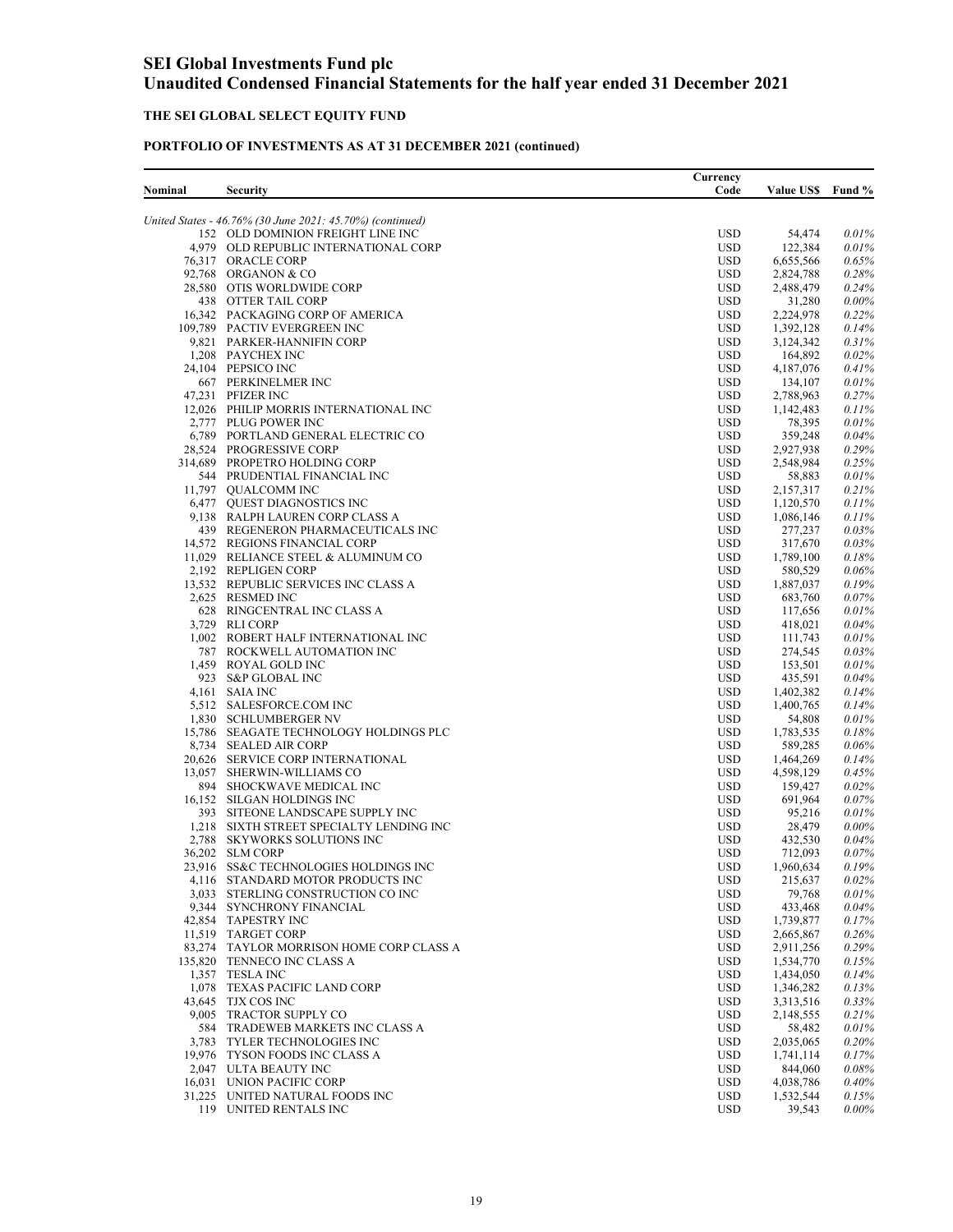## **THE SEI GLOBAL SELECT EQUITY FUND**

| United States - 46.76% (30 June 2021: 45.70%) (continued)<br><b>USD</b><br>16,514 UNITED THERAPEUTICS CORP<br>3,568,332<br>0.35%<br>18,782 UNITEDHEALTH GROUP INC<br><b>USD</b><br>0.93%<br>9,431,160<br><b>USD</b><br>2,216 UNIVERSAL HEALTH SERVICES INC CLASS B<br>287,342<br>0.03%<br>32,896 US BANCORP<br><b>USD</b><br>1,847,768<br>0.18%<br>5,408 VEEVA SYSTEMS INC CLASS A<br><b>USD</b><br>1,381,636<br>0.14%<br>626 VERISIGN INC<br><b>USD</b><br>158,891<br>0.02%<br>476 VERISK ANALYTICS INC CLASS A<br><b>USD</b><br>108,875<br>0.01%<br>47,598 VERIZON COMMUNICATIONS INC<br><b>USD</b><br>2,473,215<br>0.24%<br>9,720 VISTA OUTDOOR INC<br><b>USD</b><br>447,800<br>$0.04\%$<br>0.00%<br>166 VMWARE INC CLASS A<br><b>USD</b><br>19,225<br><b>USD</b><br>1,992,468<br>0.20%<br>102,073 WABASH NATIONAL CORP<br>8,716 WALMART INC<br><b>USD</b><br>1,261,118<br>0.12%<br><b>USD</b><br>4,163 WALT DISNEY CO<br>644,807<br>$0.06\%$<br><b>USD</b><br>0.02%<br>1,246 WASTE CONNECTIONS INC<br>169,792<br>2,069 WATERS CORP<br><b>USD</b><br>0.08%<br>770,909<br>98,292 WELLS FARGO & CO<br><b>USD</b><br>4,716,034<br>0.46%<br>7,428 WERNER ENTERPRISES INC<br><b>USD</b><br>$0.03\%$<br>354,016<br>1,698 WEST PHARMACEUTICAL SERVICES INC<br><b>USD</b><br>796,379<br>0.08%<br>89,042 WESTERN UNION CO<br><b>USD</b><br>1,588,513<br>0.16%<br>15,858 WESTLAKE CHEMICAL CORP<br><b>USD</b><br>1,540,288<br>0.15%<br>3,309 WESTROCK CO<br><b>USD</b><br>146,787<br>0.01%<br>2,908 WHIRLPOOL CORP<br><b>USD</b><br>682,418<br>$0.07\%$<br>4,643 XILINX INC<br><b>USD</b><br>0.10%<br>984,455<br>506 ZEBRA TECHNOLOGIES CORP CLASS A<br><b>USD</b><br>0.03%<br>301,171<br><b>USD</b><br>1,010 ZIMMER BIOMET HOLDINGS INC<br>128,310<br>0.01%<br>7,235 ZIONS BANCORP NA<br><b>USD</b><br>456,978<br>0.04%<br>6,274 ZOETIS INC CLASS A<br><b>USD</b><br>0.15%<br>1,531,044<br>77.97%<br><b>Total Equities<sup>*</sup></b><br>792,899,440<br><b>Financial Equity Assets at Fair Value Through Profit or Loss</b><br>792,899,440<br>77.97%<br><b>Financial Equity Liabilities at Fair Value Through Profit or Loss</b><br><b>INVESTMENT FUNDS</b><br>Australia - 0.05% (30 June 2021: 0.01%)<br>42,416 ARENA REIT<br><b>AUD</b><br>0.01%<br>152,034<br>0.03%<br>18,340 CHARTER HALL GROUP<br><b>AUD</b><br>274,416<br><b>AUD</b><br>0.01%<br>26,141 STOCKLAND<br>80,585<br>Canada - 0.03% (30 June 2021: 0.00%)<br>3,179 GRANITE REAL ESTATE INVESTMENT TRUST<br>CAD<br>265,263<br>Japan - 0.25% (30 June 2021: 0.08%)<br>139 ADVANCE RESIDENCE INVESTMENT CORP CLASS REIT<br>JPY<br>0.04%<br>458,686<br><b>JPY</b><br>23 AEON REIT INVESTMENT CORP CLASS REIT<br>31,861<br>$0.00\%$<br>80 KENEDIX OFFICE INVESTMENT CORP CLASS REIT<br>JPY<br>493,943<br>0.05%<br>JPY<br>18 NIPPON BUILDING FUND INC CLASS REIT<br>104,728<br>0.01%<br>JPY<br>1,479,498<br>1.988 SEKISUI HOUSE REIT INC CLASS REIT<br>0.15%<br>Luxembourg - 14.08% (30 June 2021: 15.05%)<br>595,477 ARCUS SICAV FUND ARCUS JAPAN FUND<br>JPY<br>143,208,198<br>Romania - 0.10% (30 June 2021: 0.09%)<br>2,222,654 FONDUL PROPRIETATEA SA<br><b>RON</b><br>1,016,403<br>Singapore - 0.03% (30 June 2021: 0.00%)<br>115,100 CROMWELL EUROPEAN REAL ESTATE INVESTMENT TRUST<br><b>EUR</b><br>331,156<br>0.03%<br>United Kingdom - 0.02% (30 June 2021: 0.01%)<br>18,374 BRITISH LAND CO PLC<br>0.01%<br>GBP<br>132,148<br>5,557 LAND SECURITIES GROUP PLC<br><b>GBP</b><br>58,437 | Nominal | <b>Security</b> | Currency<br>Code | <b>Value US\$</b> | Fund % |
|-------------------------------------------------------------------------------------------------------------------------------------------------------------------------------------------------------------------------------------------------------------------------------------------------------------------------------------------------------------------------------------------------------------------------------------------------------------------------------------------------------------------------------------------------------------------------------------------------------------------------------------------------------------------------------------------------------------------------------------------------------------------------------------------------------------------------------------------------------------------------------------------------------------------------------------------------------------------------------------------------------------------------------------------------------------------------------------------------------------------------------------------------------------------------------------------------------------------------------------------------------------------------------------------------------------------------------------------------------------------------------------------------------------------------------------------------------------------------------------------------------------------------------------------------------------------------------------------------------------------------------------------------------------------------------------------------------------------------------------------------------------------------------------------------------------------------------------------------------------------------------------------------------------------------------------------------------------------------------------------------------------------------------------------------------------------------------------------------------------------------------------------------------------------------------------------------------------------------------------------------------------------------------------------------------------------------------------------------------------------------------------------------------------------------------------------------------------------------------------------------------------------------------------------------------------------------------------------------------------------------------------------------------------------------------------------------------------------------------------------------------------------------------------------------------------------------------------------------------------------------------------------------------------------------------------------------------------------------------------------------------------------------------------------------------------------------------------------------------------------------------------------------------------------------------------------------------------------------------------------------------------------------------------------------------------------------------------------------------------------------------------------------------------------------------------------------------|---------|-----------------|------------------|-------------------|--------|
|                                                                                                                                                                                                                                                                                                                                                                                                                                                                                                                                                                                                                                                                                                                                                                                                                                                                                                                                                                                                                                                                                                                                                                                                                                                                                                                                                                                                                                                                                                                                                                                                                                                                                                                                                                                                                                                                                                                                                                                                                                                                                                                                                                                                                                                                                                                                                                                                                                                                                                                                                                                                                                                                                                                                                                                                                                                                                                                                                                                                                                                                                                                                                                                                                                                                                                                                                                                                                                                       |         |                 |                  |                   |        |
|                                                                                                                                                                                                                                                                                                                                                                                                                                                                                                                                                                                                                                                                                                                                                                                                                                                                                                                                                                                                                                                                                                                                                                                                                                                                                                                                                                                                                                                                                                                                                                                                                                                                                                                                                                                                                                                                                                                                                                                                                                                                                                                                                                                                                                                                                                                                                                                                                                                                                                                                                                                                                                                                                                                                                                                                                                                                                                                                                                                                                                                                                                                                                                                                                                                                                                                                                                                                                                                       |         |                 |                  |                   |        |
|                                                                                                                                                                                                                                                                                                                                                                                                                                                                                                                                                                                                                                                                                                                                                                                                                                                                                                                                                                                                                                                                                                                                                                                                                                                                                                                                                                                                                                                                                                                                                                                                                                                                                                                                                                                                                                                                                                                                                                                                                                                                                                                                                                                                                                                                                                                                                                                                                                                                                                                                                                                                                                                                                                                                                                                                                                                                                                                                                                                                                                                                                                                                                                                                                                                                                                                                                                                                                                                       |         |                 |                  |                   |        |
|                                                                                                                                                                                                                                                                                                                                                                                                                                                                                                                                                                                                                                                                                                                                                                                                                                                                                                                                                                                                                                                                                                                                                                                                                                                                                                                                                                                                                                                                                                                                                                                                                                                                                                                                                                                                                                                                                                                                                                                                                                                                                                                                                                                                                                                                                                                                                                                                                                                                                                                                                                                                                                                                                                                                                                                                                                                                                                                                                                                                                                                                                                                                                                                                                                                                                                                                                                                                                                                       |         |                 |                  |                   |        |
|                                                                                                                                                                                                                                                                                                                                                                                                                                                                                                                                                                                                                                                                                                                                                                                                                                                                                                                                                                                                                                                                                                                                                                                                                                                                                                                                                                                                                                                                                                                                                                                                                                                                                                                                                                                                                                                                                                                                                                                                                                                                                                                                                                                                                                                                                                                                                                                                                                                                                                                                                                                                                                                                                                                                                                                                                                                                                                                                                                                                                                                                                                                                                                                                                                                                                                                                                                                                                                                       |         |                 |                  |                   |        |
|                                                                                                                                                                                                                                                                                                                                                                                                                                                                                                                                                                                                                                                                                                                                                                                                                                                                                                                                                                                                                                                                                                                                                                                                                                                                                                                                                                                                                                                                                                                                                                                                                                                                                                                                                                                                                                                                                                                                                                                                                                                                                                                                                                                                                                                                                                                                                                                                                                                                                                                                                                                                                                                                                                                                                                                                                                                                                                                                                                                                                                                                                                                                                                                                                                                                                                                                                                                                                                                       |         |                 |                  |                   |        |
|                                                                                                                                                                                                                                                                                                                                                                                                                                                                                                                                                                                                                                                                                                                                                                                                                                                                                                                                                                                                                                                                                                                                                                                                                                                                                                                                                                                                                                                                                                                                                                                                                                                                                                                                                                                                                                                                                                                                                                                                                                                                                                                                                                                                                                                                                                                                                                                                                                                                                                                                                                                                                                                                                                                                                                                                                                                                                                                                                                                                                                                                                                                                                                                                                                                                                                                                                                                                                                                       |         |                 |                  |                   |        |
|                                                                                                                                                                                                                                                                                                                                                                                                                                                                                                                                                                                                                                                                                                                                                                                                                                                                                                                                                                                                                                                                                                                                                                                                                                                                                                                                                                                                                                                                                                                                                                                                                                                                                                                                                                                                                                                                                                                                                                                                                                                                                                                                                                                                                                                                                                                                                                                                                                                                                                                                                                                                                                                                                                                                                                                                                                                                                                                                                                                                                                                                                                                                                                                                                                                                                                                                                                                                                                                       |         |                 |                  |                   |        |
|                                                                                                                                                                                                                                                                                                                                                                                                                                                                                                                                                                                                                                                                                                                                                                                                                                                                                                                                                                                                                                                                                                                                                                                                                                                                                                                                                                                                                                                                                                                                                                                                                                                                                                                                                                                                                                                                                                                                                                                                                                                                                                                                                                                                                                                                                                                                                                                                                                                                                                                                                                                                                                                                                                                                                                                                                                                                                                                                                                                                                                                                                                                                                                                                                                                                                                                                                                                                                                                       |         |                 |                  |                   |        |
|                                                                                                                                                                                                                                                                                                                                                                                                                                                                                                                                                                                                                                                                                                                                                                                                                                                                                                                                                                                                                                                                                                                                                                                                                                                                                                                                                                                                                                                                                                                                                                                                                                                                                                                                                                                                                                                                                                                                                                                                                                                                                                                                                                                                                                                                                                                                                                                                                                                                                                                                                                                                                                                                                                                                                                                                                                                                                                                                                                                                                                                                                                                                                                                                                                                                                                                                                                                                                                                       |         |                 |                  |                   |        |
|                                                                                                                                                                                                                                                                                                                                                                                                                                                                                                                                                                                                                                                                                                                                                                                                                                                                                                                                                                                                                                                                                                                                                                                                                                                                                                                                                                                                                                                                                                                                                                                                                                                                                                                                                                                                                                                                                                                                                                                                                                                                                                                                                                                                                                                                                                                                                                                                                                                                                                                                                                                                                                                                                                                                                                                                                                                                                                                                                                                                                                                                                                                                                                                                                                                                                                                                                                                                                                                       |         |                 |                  |                   |        |
|                                                                                                                                                                                                                                                                                                                                                                                                                                                                                                                                                                                                                                                                                                                                                                                                                                                                                                                                                                                                                                                                                                                                                                                                                                                                                                                                                                                                                                                                                                                                                                                                                                                                                                                                                                                                                                                                                                                                                                                                                                                                                                                                                                                                                                                                                                                                                                                                                                                                                                                                                                                                                                                                                                                                                                                                                                                                                                                                                                                                                                                                                                                                                                                                                                                                                                                                                                                                                                                       |         |                 |                  |                   |        |
|                                                                                                                                                                                                                                                                                                                                                                                                                                                                                                                                                                                                                                                                                                                                                                                                                                                                                                                                                                                                                                                                                                                                                                                                                                                                                                                                                                                                                                                                                                                                                                                                                                                                                                                                                                                                                                                                                                                                                                                                                                                                                                                                                                                                                                                                                                                                                                                                                                                                                                                                                                                                                                                                                                                                                                                                                                                                                                                                                                                                                                                                                                                                                                                                                                                                                                                                                                                                                                                       |         |                 |                  |                   |        |
|                                                                                                                                                                                                                                                                                                                                                                                                                                                                                                                                                                                                                                                                                                                                                                                                                                                                                                                                                                                                                                                                                                                                                                                                                                                                                                                                                                                                                                                                                                                                                                                                                                                                                                                                                                                                                                                                                                                                                                                                                                                                                                                                                                                                                                                                                                                                                                                                                                                                                                                                                                                                                                                                                                                                                                                                                                                                                                                                                                                                                                                                                                                                                                                                                                                                                                                                                                                                                                                       |         |                 |                  |                   |        |
|                                                                                                                                                                                                                                                                                                                                                                                                                                                                                                                                                                                                                                                                                                                                                                                                                                                                                                                                                                                                                                                                                                                                                                                                                                                                                                                                                                                                                                                                                                                                                                                                                                                                                                                                                                                                                                                                                                                                                                                                                                                                                                                                                                                                                                                                                                                                                                                                                                                                                                                                                                                                                                                                                                                                                                                                                                                                                                                                                                                                                                                                                                                                                                                                                                                                                                                                                                                                                                                       |         |                 |                  |                   |        |
|                                                                                                                                                                                                                                                                                                                                                                                                                                                                                                                                                                                                                                                                                                                                                                                                                                                                                                                                                                                                                                                                                                                                                                                                                                                                                                                                                                                                                                                                                                                                                                                                                                                                                                                                                                                                                                                                                                                                                                                                                                                                                                                                                                                                                                                                                                                                                                                                                                                                                                                                                                                                                                                                                                                                                                                                                                                                                                                                                                                                                                                                                                                                                                                                                                                                                                                                                                                                                                                       |         |                 |                  |                   |        |
|                                                                                                                                                                                                                                                                                                                                                                                                                                                                                                                                                                                                                                                                                                                                                                                                                                                                                                                                                                                                                                                                                                                                                                                                                                                                                                                                                                                                                                                                                                                                                                                                                                                                                                                                                                                                                                                                                                                                                                                                                                                                                                                                                                                                                                                                                                                                                                                                                                                                                                                                                                                                                                                                                                                                                                                                                                                                                                                                                                                                                                                                                                                                                                                                                                                                                                                                                                                                                                                       |         |                 |                  |                   |        |
|                                                                                                                                                                                                                                                                                                                                                                                                                                                                                                                                                                                                                                                                                                                                                                                                                                                                                                                                                                                                                                                                                                                                                                                                                                                                                                                                                                                                                                                                                                                                                                                                                                                                                                                                                                                                                                                                                                                                                                                                                                                                                                                                                                                                                                                                                                                                                                                                                                                                                                                                                                                                                                                                                                                                                                                                                                                                                                                                                                                                                                                                                                                                                                                                                                                                                                                                                                                                                                                       |         |                 |                  |                   |        |
|                                                                                                                                                                                                                                                                                                                                                                                                                                                                                                                                                                                                                                                                                                                                                                                                                                                                                                                                                                                                                                                                                                                                                                                                                                                                                                                                                                                                                                                                                                                                                                                                                                                                                                                                                                                                                                                                                                                                                                                                                                                                                                                                                                                                                                                                                                                                                                                                                                                                                                                                                                                                                                                                                                                                                                                                                                                                                                                                                                                                                                                                                                                                                                                                                                                                                                                                                                                                                                                       |         |                 |                  |                   |        |
|                                                                                                                                                                                                                                                                                                                                                                                                                                                                                                                                                                                                                                                                                                                                                                                                                                                                                                                                                                                                                                                                                                                                                                                                                                                                                                                                                                                                                                                                                                                                                                                                                                                                                                                                                                                                                                                                                                                                                                                                                                                                                                                                                                                                                                                                                                                                                                                                                                                                                                                                                                                                                                                                                                                                                                                                                                                                                                                                                                                                                                                                                                                                                                                                                                                                                                                                                                                                                                                       |         |                 |                  |                   |        |
|                                                                                                                                                                                                                                                                                                                                                                                                                                                                                                                                                                                                                                                                                                                                                                                                                                                                                                                                                                                                                                                                                                                                                                                                                                                                                                                                                                                                                                                                                                                                                                                                                                                                                                                                                                                                                                                                                                                                                                                                                                                                                                                                                                                                                                                                                                                                                                                                                                                                                                                                                                                                                                                                                                                                                                                                                                                                                                                                                                                                                                                                                                                                                                                                                                                                                                                                                                                                                                                       |         |                 |                  |                   |        |
|                                                                                                                                                                                                                                                                                                                                                                                                                                                                                                                                                                                                                                                                                                                                                                                                                                                                                                                                                                                                                                                                                                                                                                                                                                                                                                                                                                                                                                                                                                                                                                                                                                                                                                                                                                                                                                                                                                                                                                                                                                                                                                                                                                                                                                                                                                                                                                                                                                                                                                                                                                                                                                                                                                                                                                                                                                                                                                                                                                                                                                                                                                                                                                                                                                                                                                                                                                                                                                                       |         |                 |                  |                   |        |
|                                                                                                                                                                                                                                                                                                                                                                                                                                                                                                                                                                                                                                                                                                                                                                                                                                                                                                                                                                                                                                                                                                                                                                                                                                                                                                                                                                                                                                                                                                                                                                                                                                                                                                                                                                                                                                                                                                                                                                                                                                                                                                                                                                                                                                                                                                                                                                                                                                                                                                                                                                                                                                                                                                                                                                                                                                                                                                                                                                                                                                                                                                                                                                                                                                                                                                                                                                                                                                                       |         |                 |                  |                   |        |
|                                                                                                                                                                                                                                                                                                                                                                                                                                                                                                                                                                                                                                                                                                                                                                                                                                                                                                                                                                                                                                                                                                                                                                                                                                                                                                                                                                                                                                                                                                                                                                                                                                                                                                                                                                                                                                                                                                                                                                                                                                                                                                                                                                                                                                                                                                                                                                                                                                                                                                                                                                                                                                                                                                                                                                                                                                                                                                                                                                                                                                                                                                                                                                                                                                                                                                                                                                                                                                                       |         |                 |                  |                   |        |
|                                                                                                                                                                                                                                                                                                                                                                                                                                                                                                                                                                                                                                                                                                                                                                                                                                                                                                                                                                                                                                                                                                                                                                                                                                                                                                                                                                                                                                                                                                                                                                                                                                                                                                                                                                                                                                                                                                                                                                                                                                                                                                                                                                                                                                                                                                                                                                                                                                                                                                                                                                                                                                                                                                                                                                                                                                                                                                                                                                                                                                                                                                                                                                                                                                                                                                                                                                                                                                                       |         |                 |                  |                   |        |
|                                                                                                                                                                                                                                                                                                                                                                                                                                                                                                                                                                                                                                                                                                                                                                                                                                                                                                                                                                                                                                                                                                                                                                                                                                                                                                                                                                                                                                                                                                                                                                                                                                                                                                                                                                                                                                                                                                                                                                                                                                                                                                                                                                                                                                                                                                                                                                                                                                                                                                                                                                                                                                                                                                                                                                                                                                                                                                                                                                                                                                                                                                                                                                                                                                                                                                                                                                                                                                                       |         |                 |                  |                   |        |
|                                                                                                                                                                                                                                                                                                                                                                                                                                                                                                                                                                                                                                                                                                                                                                                                                                                                                                                                                                                                                                                                                                                                                                                                                                                                                                                                                                                                                                                                                                                                                                                                                                                                                                                                                                                                                                                                                                                                                                                                                                                                                                                                                                                                                                                                                                                                                                                                                                                                                                                                                                                                                                                                                                                                                                                                                                                                                                                                                                                                                                                                                                                                                                                                                                                                                                                                                                                                                                                       |         |                 |                  |                   |        |
|                                                                                                                                                                                                                                                                                                                                                                                                                                                                                                                                                                                                                                                                                                                                                                                                                                                                                                                                                                                                                                                                                                                                                                                                                                                                                                                                                                                                                                                                                                                                                                                                                                                                                                                                                                                                                                                                                                                                                                                                                                                                                                                                                                                                                                                                                                                                                                                                                                                                                                                                                                                                                                                                                                                                                                                                                                                                                                                                                                                                                                                                                                                                                                                                                                                                                                                                                                                                                                                       |         |                 |                  |                   |        |
|                                                                                                                                                                                                                                                                                                                                                                                                                                                                                                                                                                                                                                                                                                                                                                                                                                                                                                                                                                                                                                                                                                                                                                                                                                                                                                                                                                                                                                                                                                                                                                                                                                                                                                                                                                                                                                                                                                                                                                                                                                                                                                                                                                                                                                                                                                                                                                                                                                                                                                                                                                                                                                                                                                                                                                                                                                                                                                                                                                                                                                                                                                                                                                                                                                                                                                                                                                                                                                                       |         |                 |                  |                   |        |
|                                                                                                                                                                                                                                                                                                                                                                                                                                                                                                                                                                                                                                                                                                                                                                                                                                                                                                                                                                                                                                                                                                                                                                                                                                                                                                                                                                                                                                                                                                                                                                                                                                                                                                                                                                                                                                                                                                                                                                                                                                                                                                                                                                                                                                                                                                                                                                                                                                                                                                                                                                                                                                                                                                                                                                                                                                                                                                                                                                                                                                                                                                                                                                                                                                                                                                                                                                                                                                                       |         |                 |                  |                   |        |
|                                                                                                                                                                                                                                                                                                                                                                                                                                                                                                                                                                                                                                                                                                                                                                                                                                                                                                                                                                                                                                                                                                                                                                                                                                                                                                                                                                                                                                                                                                                                                                                                                                                                                                                                                                                                                                                                                                                                                                                                                                                                                                                                                                                                                                                                                                                                                                                                                                                                                                                                                                                                                                                                                                                                                                                                                                                                                                                                                                                                                                                                                                                                                                                                                                                                                                                                                                                                                                                       |         |                 |                  |                   |        |
|                                                                                                                                                                                                                                                                                                                                                                                                                                                                                                                                                                                                                                                                                                                                                                                                                                                                                                                                                                                                                                                                                                                                                                                                                                                                                                                                                                                                                                                                                                                                                                                                                                                                                                                                                                                                                                                                                                                                                                                                                                                                                                                                                                                                                                                                                                                                                                                                                                                                                                                                                                                                                                                                                                                                                                                                                                                                                                                                                                                                                                                                                                                                                                                                                                                                                                                                                                                                                                                       |         |                 |                  |                   |        |
|                                                                                                                                                                                                                                                                                                                                                                                                                                                                                                                                                                                                                                                                                                                                                                                                                                                                                                                                                                                                                                                                                                                                                                                                                                                                                                                                                                                                                                                                                                                                                                                                                                                                                                                                                                                                                                                                                                                                                                                                                                                                                                                                                                                                                                                                                                                                                                                                                                                                                                                                                                                                                                                                                                                                                                                                                                                                                                                                                                                                                                                                                                                                                                                                                                                                                                                                                                                                                                                       |         |                 |                  |                   |        |
|                                                                                                                                                                                                                                                                                                                                                                                                                                                                                                                                                                                                                                                                                                                                                                                                                                                                                                                                                                                                                                                                                                                                                                                                                                                                                                                                                                                                                                                                                                                                                                                                                                                                                                                                                                                                                                                                                                                                                                                                                                                                                                                                                                                                                                                                                                                                                                                                                                                                                                                                                                                                                                                                                                                                                                                                                                                                                                                                                                                                                                                                                                                                                                                                                                                                                                                                                                                                                                                       |         |                 |                  |                   |        |
|                                                                                                                                                                                                                                                                                                                                                                                                                                                                                                                                                                                                                                                                                                                                                                                                                                                                                                                                                                                                                                                                                                                                                                                                                                                                                                                                                                                                                                                                                                                                                                                                                                                                                                                                                                                                                                                                                                                                                                                                                                                                                                                                                                                                                                                                                                                                                                                                                                                                                                                                                                                                                                                                                                                                                                                                                                                                                                                                                                                                                                                                                                                                                                                                                                                                                                                                                                                                                                                       |         |                 |                  |                   |        |
|                                                                                                                                                                                                                                                                                                                                                                                                                                                                                                                                                                                                                                                                                                                                                                                                                                                                                                                                                                                                                                                                                                                                                                                                                                                                                                                                                                                                                                                                                                                                                                                                                                                                                                                                                                                                                                                                                                                                                                                                                                                                                                                                                                                                                                                                                                                                                                                                                                                                                                                                                                                                                                                                                                                                                                                                                                                                                                                                                                                                                                                                                                                                                                                                                                                                                                                                                                                                                                                       |         |                 |                  |                   |        |
|                                                                                                                                                                                                                                                                                                                                                                                                                                                                                                                                                                                                                                                                                                                                                                                                                                                                                                                                                                                                                                                                                                                                                                                                                                                                                                                                                                                                                                                                                                                                                                                                                                                                                                                                                                                                                                                                                                                                                                                                                                                                                                                                                                                                                                                                                                                                                                                                                                                                                                                                                                                                                                                                                                                                                                                                                                                                                                                                                                                                                                                                                                                                                                                                                                                                                                                                                                                                                                                       |         |                 |                  |                   |        |
|                                                                                                                                                                                                                                                                                                                                                                                                                                                                                                                                                                                                                                                                                                                                                                                                                                                                                                                                                                                                                                                                                                                                                                                                                                                                                                                                                                                                                                                                                                                                                                                                                                                                                                                                                                                                                                                                                                                                                                                                                                                                                                                                                                                                                                                                                                                                                                                                                                                                                                                                                                                                                                                                                                                                                                                                                                                                                                                                                                                                                                                                                                                                                                                                                                                                                                                                                                                                                                                       |         |                 |                  |                   |        |
|                                                                                                                                                                                                                                                                                                                                                                                                                                                                                                                                                                                                                                                                                                                                                                                                                                                                                                                                                                                                                                                                                                                                                                                                                                                                                                                                                                                                                                                                                                                                                                                                                                                                                                                                                                                                                                                                                                                                                                                                                                                                                                                                                                                                                                                                                                                                                                                                                                                                                                                                                                                                                                                                                                                                                                                                                                                                                                                                                                                                                                                                                                                                                                                                                                                                                                                                                                                                                                                       |         |                 |                  |                   | 0.03%  |
|                                                                                                                                                                                                                                                                                                                                                                                                                                                                                                                                                                                                                                                                                                                                                                                                                                                                                                                                                                                                                                                                                                                                                                                                                                                                                                                                                                                                                                                                                                                                                                                                                                                                                                                                                                                                                                                                                                                                                                                                                                                                                                                                                                                                                                                                                                                                                                                                                                                                                                                                                                                                                                                                                                                                                                                                                                                                                                                                                                                                                                                                                                                                                                                                                                                                                                                                                                                                                                                       |         |                 |                  |                   |        |
|                                                                                                                                                                                                                                                                                                                                                                                                                                                                                                                                                                                                                                                                                                                                                                                                                                                                                                                                                                                                                                                                                                                                                                                                                                                                                                                                                                                                                                                                                                                                                                                                                                                                                                                                                                                                                                                                                                                                                                                                                                                                                                                                                                                                                                                                                                                                                                                                                                                                                                                                                                                                                                                                                                                                                                                                                                                                                                                                                                                                                                                                                                                                                                                                                                                                                                                                                                                                                                                       |         |                 |                  |                   |        |
|                                                                                                                                                                                                                                                                                                                                                                                                                                                                                                                                                                                                                                                                                                                                                                                                                                                                                                                                                                                                                                                                                                                                                                                                                                                                                                                                                                                                                                                                                                                                                                                                                                                                                                                                                                                                                                                                                                                                                                                                                                                                                                                                                                                                                                                                                                                                                                                                                                                                                                                                                                                                                                                                                                                                                                                                                                                                                                                                                                                                                                                                                                                                                                                                                                                                                                                                                                                                                                                       |         |                 |                  |                   |        |
|                                                                                                                                                                                                                                                                                                                                                                                                                                                                                                                                                                                                                                                                                                                                                                                                                                                                                                                                                                                                                                                                                                                                                                                                                                                                                                                                                                                                                                                                                                                                                                                                                                                                                                                                                                                                                                                                                                                                                                                                                                                                                                                                                                                                                                                                                                                                                                                                                                                                                                                                                                                                                                                                                                                                                                                                                                                                                                                                                                                                                                                                                                                                                                                                                                                                                                                                                                                                                                                       |         |                 |                  |                   |        |
|                                                                                                                                                                                                                                                                                                                                                                                                                                                                                                                                                                                                                                                                                                                                                                                                                                                                                                                                                                                                                                                                                                                                                                                                                                                                                                                                                                                                                                                                                                                                                                                                                                                                                                                                                                                                                                                                                                                                                                                                                                                                                                                                                                                                                                                                                                                                                                                                                                                                                                                                                                                                                                                                                                                                                                                                                                                                                                                                                                                                                                                                                                                                                                                                                                                                                                                                                                                                                                                       |         |                 |                  |                   |        |
|                                                                                                                                                                                                                                                                                                                                                                                                                                                                                                                                                                                                                                                                                                                                                                                                                                                                                                                                                                                                                                                                                                                                                                                                                                                                                                                                                                                                                                                                                                                                                                                                                                                                                                                                                                                                                                                                                                                                                                                                                                                                                                                                                                                                                                                                                                                                                                                                                                                                                                                                                                                                                                                                                                                                                                                                                                                                                                                                                                                                                                                                                                                                                                                                                                                                                                                                                                                                                                                       |         |                 |                  |                   |        |
|                                                                                                                                                                                                                                                                                                                                                                                                                                                                                                                                                                                                                                                                                                                                                                                                                                                                                                                                                                                                                                                                                                                                                                                                                                                                                                                                                                                                                                                                                                                                                                                                                                                                                                                                                                                                                                                                                                                                                                                                                                                                                                                                                                                                                                                                                                                                                                                                                                                                                                                                                                                                                                                                                                                                                                                                                                                                                                                                                                                                                                                                                                                                                                                                                                                                                                                                                                                                                                                       |         |                 |                  |                   |        |
|                                                                                                                                                                                                                                                                                                                                                                                                                                                                                                                                                                                                                                                                                                                                                                                                                                                                                                                                                                                                                                                                                                                                                                                                                                                                                                                                                                                                                                                                                                                                                                                                                                                                                                                                                                                                                                                                                                                                                                                                                                                                                                                                                                                                                                                                                                                                                                                                                                                                                                                                                                                                                                                                                                                                                                                                                                                                                                                                                                                                                                                                                                                                                                                                                                                                                                                                                                                                                                                       |         |                 |                  |                   |        |
|                                                                                                                                                                                                                                                                                                                                                                                                                                                                                                                                                                                                                                                                                                                                                                                                                                                                                                                                                                                                                                                                                                                                                                                                                                                                                                                                                                                                                                                                                                                                                                                                                                                                                                                                                                                                                                                                                                                                                                                                                                                                                                                                                                                                                                                                                                                                                                                                                                                                                                                                                                                                                                                                                                                                                                                                                                                                                                                                                                                                                                                                                                                                                                                                                                                                                                                                                                                                                                                       |         |                 |                  |                   | 14.08% |
|                                                                                                                                                                                                                                                                                                                                                                                                                                                                                                                                                                                                                                                                                                                                                                                                                                                                                                                                                                                                                                                                                                                                                                                                                                                                                                                                                                                                                                                                                                                                                                                                                                                                                                                                                                                                                                                                                                                                                                                                                                                                                                                                                                                                                                                                                                                                                                                                                                                                                                                                                                                                                                                                                                                                                                                                                                                                                                                                                                                                                                                                                                                                                                                                                                                                                                                                                                                                                                                       |         |                 |                  |                   |        |
|                                                                                                                                                                                                                                                                                                                                                                                                                                                                                                                                                                                                                                                                                                                                                                                                                                                                                                                                                                                                                                                                                                                                                                                                                                                                                                                                                                                                                                                                                                                                                                                                                                                                                                                                                                                                                                                                                                                                                                                                                                                                                                                                                                                                                                                                                                                                                                                                                                                                                                                                                                                                                                                                                                                                                                                                                                                                                                                                                                                                                                                                                                                                                                                                                                                                                                                                                                                                                                                       |         |                 |                  |                   |        |
|                                                                                                                                                                                                                                                                                                                                                                                                                                                                                                                                                                                                                                                                                                                                                                                                                                                                                                                                                                                                                                                                                                                                                                                                                                                                                                                                                                                                                                                                                                                                                                                                                                                                                                                                                                                                                                                                                                                                                                                                                                                                                                                                                                                                                                                                                                                                                                                                                                                                                                                                                                                                                                                                                                                                                                                                                                                                                                                                                                                                                                                                                                                                                                                                                                                                                                                                                                                                                                                       |         |                 |                  |                   | 0.10%  |
|                                                                                                                                                                                                                                                                                                                                                                                                                                                                                                                                                                                                                                                                                                                                                                                                                                                                                                                                                                                                                                                                                                                                                                                                                                                                                                                                                                                                                                                                                                                                                                                                                                                                                                                                                                                                                                                                                                                                                                                                                                                                                                                                                                                                                                                                                                                                                                                                                                                                                                                                                                                                                                                                                                                                                                                                                                                                                                                                                                                                                                                                                                                                                                                                                                                                                                                                                                                                                                                       |         |                 |                  |                   |        |
|                                                                                                                                                                                                                                                                                                                                                                                                                                                                                                                                                                                                                                                                                                                                                                                                                                                                                                                                                                                                                                                                                                                                                                                                                                                                                                                                                                                                                                                                                                                                                                                                                                                                                                                                                                                                                                                                                                                                                                                                                                                                                                                                                                                                                                                                                                                                                                                                                                                                                                                                                                                                                                                                                                                                                                                                                                                                                                                                                                                                                                                                                                                                                                                                                                                                                                                                                                                                                                                       |         |                 |                  |                   |        |
|                                                                                                                                                                                                                                                                                                                                                                                                                                                                                                                                                                                                                                                                                                                                                                                                                                                                                                                                                                                                                                                                                                                                                                                                                                                                                                                                                                                                                                                                                                                                                                                                                                                                                                                                                                                                                                                                                                                                                                                                                                                                                                                                                                                                                                                                                                                                                                                                                                                                                                                                                                                                                                                                                                                                                                                                                                                                                                                                                                                                                                                                                                                                                                                                                                                                                                                                                                                                                                                       |         |                 |                  |                   |        |
|                                                                                                                                                                                                                                                                                                                                                                                                                                                                                                                                                                                                                                                                                                                                                                                                                                                                                                                                                                                                                                                                                                                                                                                                                                                                                                                                                                                                                                                                                                                                                                                                                                                                                                                                                                                                                                                                                                                                                                                                                                                                                                                                                                                                                                                                                                                                                                                                                                                                                                                                                                                                                                                                                                                                                                                                                                                                                                                                                                                                                                                                                                                                                                                                                                                                                                                                                                                                                                                       |         |                 |                  |                   |        |
|                                                                                                                                                                                                                                                                                                                                                                                                                                                                                                                                                                                                                                                                                                                                                                                                                                                                                                                                                                                                                                                                                                                                                                                                                                                                                                                                                                                                                                                                                                                                                                                                                                                                                                                                                                                                                                                                                                                                                                                                                                                                                                                                                                                                                                                                                                                                                                                                                                                                                                                                                                                                                                                                                                                                                                                                                                                                                                                                                                                                                                                                                                                                                                                                                                                                                                                                                                                                                                                       |         |                 |                  |                   |        |
|                                                                                                                                                                                                                                                                                                                                                                                                                                                                                                                                                                                                                                                                                                                                                                                                                                                                                                                                                                                                                                                                                                                                                                                                                                                                                                                                                                                                                                                                                                                                                                                                                                                                                                                                                                                                                                                                                                                                                                                                                                                                                                                                                                                                                                                                                                                                                                                                                                                                                                                                                                                                                                                                                                                                                                                                                                                                                                                                                                                                                                                                                                                                                                                                                                                                                                                                                                                                                                                       |         |                 |                  |                   | 0.01%  |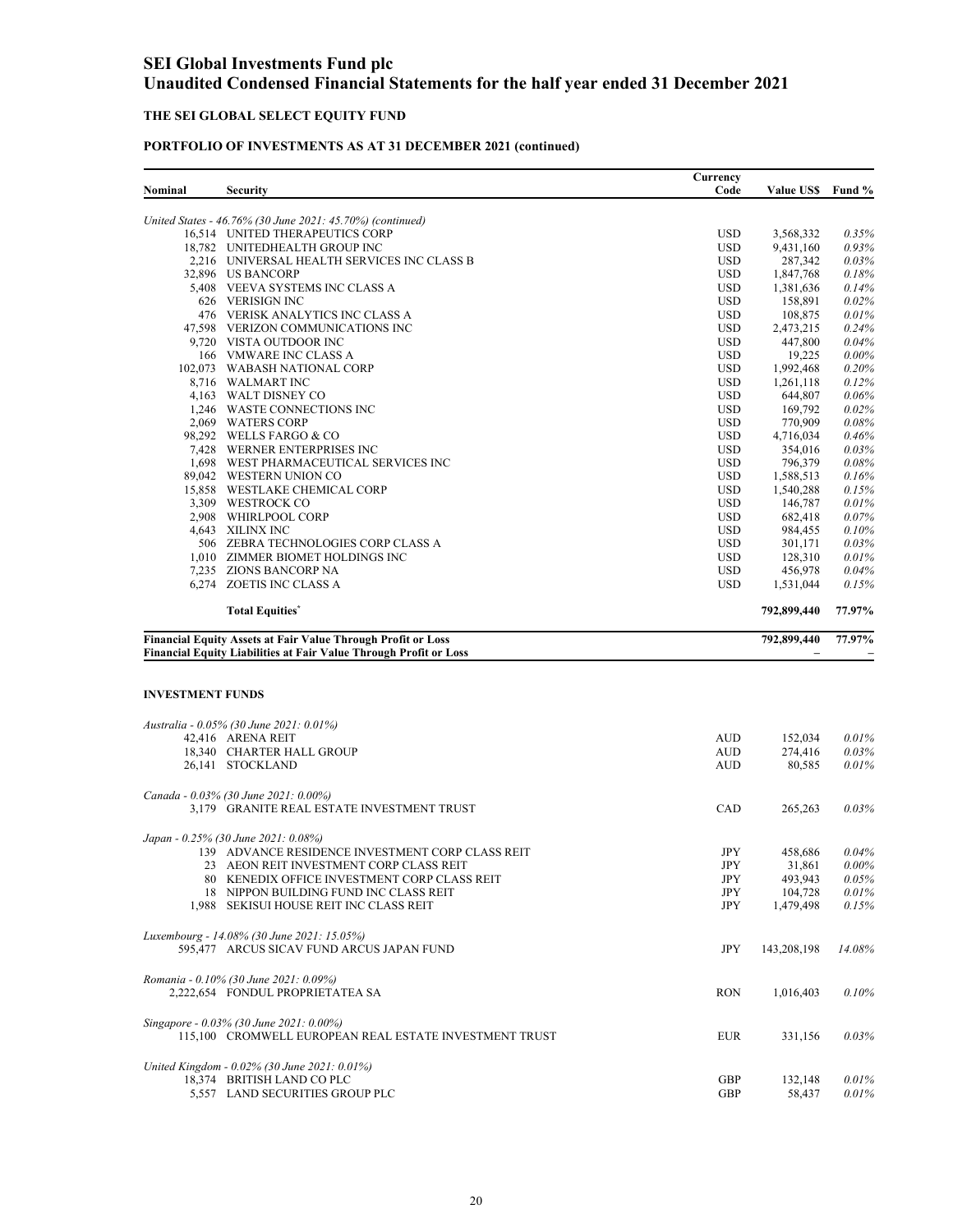### **THE SEI GLOBAL SELECT EQUITY FUND**

### **PORTFOLIO OF INVESTMENTS AS AT 31 DECEMBER 2021 (continued)**

|                                                                                                                                                                   |                                             | Currency   |                  |        |
|-------------------------------------------------------------------------------------------------------------------------------------------------------------------|---------------------------------------------|------------|------------------|--------|
| <b>Nominal</b>                                                                                                                                                    | <b>Security</b>                             | Code       | <b>Value USS</b> | Fund % |
|                                                                                                                                                                   | United States - 0.17% (30 June 2021: 0.47%) |            |                  |        |
| 341                                                                                                                                                               | ALEXANDRIA REAL ESTATE EQUITIES INC         | <b>USD</b> | 76.029           | 0.01%  |
| 34.854                                                                                                                                                            | ANNALY CAPITAL MANAGEMENT INC               | <b>USD</b> | 272,555          | 0.03%  |
| 32,900                                                                                                                                                            | <b>BRANDYWINE REALTY TRUST</b>              | <b>USD</b> | 441,521          | 0.04%  |
| 2.564                                                                                                                                                             | <b>DUKE REALTY CORP</b>                     | USD.       | 168.301          | 0.02%  |
| 322                                                                                                                                                               | <b>ESSEX PROPERTY TRUST INC</b>             | <b>USD</b> | 113,418          | 0.01%  |
| 2.191                                                                                                                                                             | <b>INVITATION HOMES INC</b>                 | <b>USD</b> | 99.340           | 0.01%  |
| 1.232                                                                                                                                                             | <b>PUBLIC STORAGE</b>                       | <b>USD</b> | 461,458          | 0.04%  |
| 393                                                                                                                                                               | <b>SUN COMMUNITIES INC</b>                  | <b>USD</b> | 82.518           | 0.01%  |
|                                                                                                                                                                   | <b>Total Investment Funds</b> <sup>±</sup>  |            | 149,802,496      | 14.73% |
| <b>Financial Investment Fund Assets at Fair Value Through Profit or Loss</b><br><b>Financial Investment Fund Liabilities at Fair Value Through Profit or Loss</b> |                                             |            |                  | 14.73% |

### **CONTRACTS FOR DIFFERENCES - 0.48% (30 June 2021: 0.22%)**

|         | Counterparty;                                                |                   |            |
|---------|--------------------------------------------------------------|-------------------|------------|
| Nominal | <b>Referenced obligation</b>                                 | Value US\$ Fund % |            |
|         | (319,241) Morgan Stanley                                     | 117,350           | 0.01%      |
|         | 8X8 INC                                                      |                   |            |
|         | 683,566 Morgan Stanley                                       | (118, 409)        | $(0.01\%)$ |
|         | <b>ADYEN NV</b>                                              |                   |            |
|         | 789,401 Morgan Stanley<br>AEON FINANCIAL SERVICES CO LTD     | (169, 237)        | $(0.02\%)$ |
|         | (257,703) Morgan Stanley                                     | 39,379            | 0.01%      |
|         | ALFRESA HOLDINGS CORP                                        |                   |            |
|         | (453,784) Morgan Stanley                                     | 11,888            | $0.00\%$   |
|         | ALPS ALPINE CO LTD                                           |                   |            |
|         | $(105, 135)$ Morgan Stanley                                  | (5,605)           | $0.00\%$   |
|         | <b>ALTUS GROUP LTD</b>                                       |                   |            |
|         | 1,560,522 Morgan Stanley                                     | (10, 599)         | $0.00\%$   |
|         | AMADA HOLDINGS CO LTD                                        |                   |            |
|         | 2,319,212 Morgan Stanley                                     | (32,084)          | $0.00\%$   |
|         | <b>AMERICAN EXPRESS CO</b>                                   |                   |            |
|         | (146,365) Morgan Stanley                                     | (16, 876)         | $0.00\%$   |
|         | <b>AMPLTD</b>                                                |                   |            |
|         | (374,368) Morgan Stanley                                     | (7,707)           | $0.00\%$   |
|         | <b>APPEN LTD</b>                                             |                   |            |
|         | (201,385) Morgan Stanley                                     | 15,338            | $0.00\%$   |
|         | <b>APTARGROUP INC</b>                                        |                   |            |
|         | (891,094) Morgan Stanley                                     | 67,557            | 0.01%      |
|         | ASTELLAS PHARMA INC                                          |                   |            |
|         | (44,943) Morgan Stanley                                      | 867               | $0.00\%$   |
|         | <b>ATEA ASA</b>                                              |                   |            |
|         | (917,815) Morgan Stanley                                     | (57, 652)         | $(0.01\%)$ |
|         | <b>AUTOLIV INC</b>                                           |                   |            |
|         | $(63,014)$ Morgan Stanley                                    | 12,957            | $0.00\%$   |
|         | <b>BADGER DAYLIGHTING LTD</b><br>$(112, 454)$ Morgan Stanley | (18,035)          | $0.00\%$   |
|         | BANK OF NT BUTTERFIELD&SON                                   |                   |            |
|         | 111,061 Morgan Stanley                                       | 5,593             | $0.00\%$   |
|         | <b>BNP PARIBAS</b>                                           |                   |            |
|         | (302,976) Morgan Stanley                                     | (45,331)          | $(0.01\%)$ |
|         | BOTTOMLINE TECHNOLOGIES INC                                  |                   |            |
|         | (149,817) Morgan Stanley                                     | 21,652            | $0.00\%$   |
|         | BOYD GROUP SERVICES INC                                      |                   |            |
|         | 382,601 Morgan Stanley                                       | (37, 184)         | $0.00\%$   |
|         | <b>BP PLC</b>                                                |                   |            |
|         | (580,283) Morgan Stanley                                     | 11,557            | $0.00\%$   |
|         | <b>BRANDYWINE REALTY TRUST</b>                               |                   |            |
|         | (125,807) Morgan Stanley                                     | 65,880            | 0.01%      |
|         | CARDIOVASCULAR SYSTEMS INC                                   |                   |            |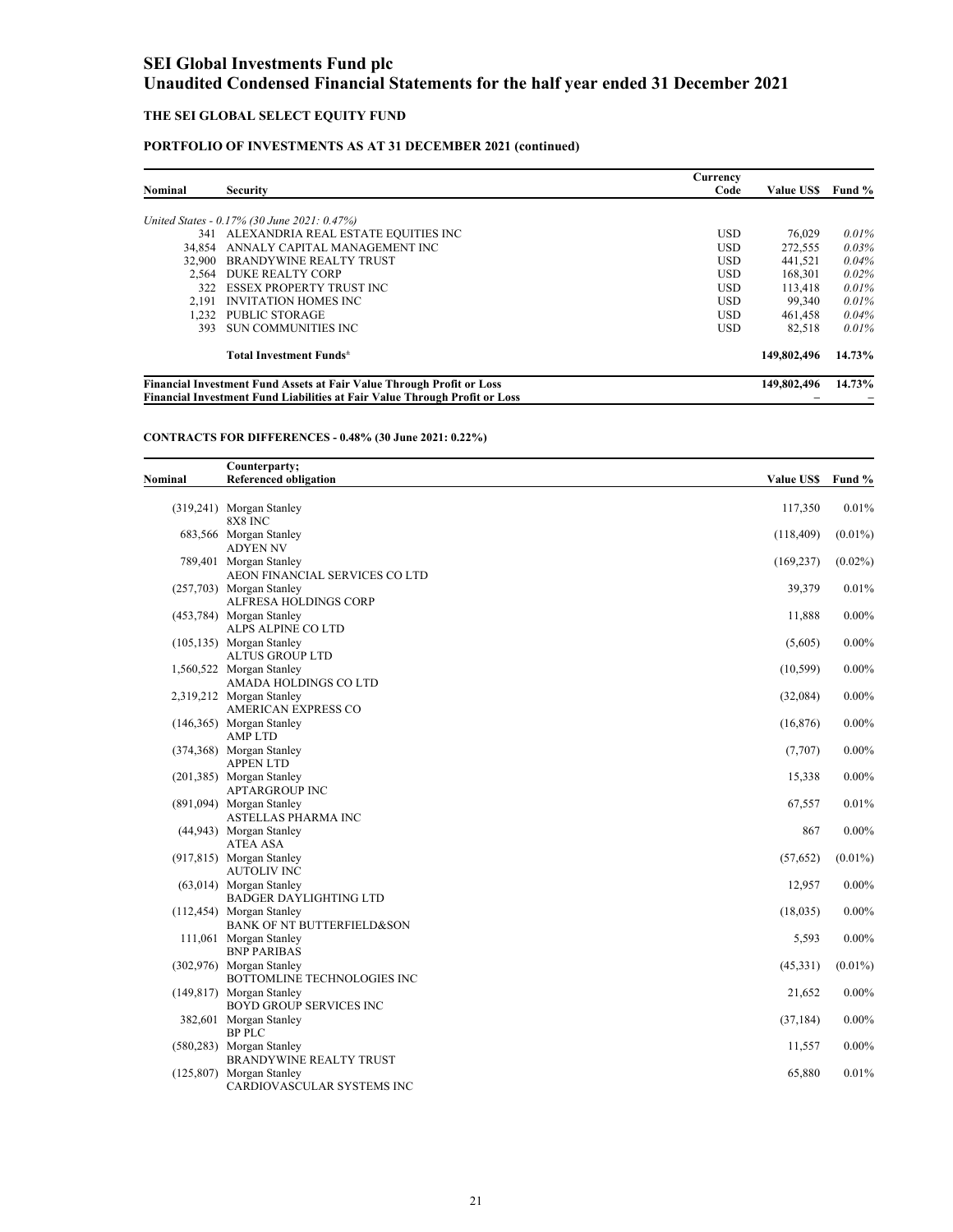## **THE SEI GLOBAL SELECT EQUITY FUND**

| Nominal | Counterparty;<br><b>Referenced obligation</b>                      | <b>Value US\$</b> | Fund %     |
|---------|--------------------------------------------------------------------|-------------------|------------|
|         | 704,015 Morgan Stanley                                             | 3,144             | $0.00\%$   |
|         | CBOE GLOBAL MARKETS INC<br>(199,263) Morgan Stanley                | 61,499            | 0.01%      |
|         | CEMBRA MONEY BANK AG                                               |                   |            |
|         | $(1,577,635)$ Morgan Stanley<br>CENTRAL JAPAN RAILWAY CO           | 138,479           | 0.01%      |
|         | 1,263,560 Morgan Stanley<br><b>CFD AIRBUS SE</b>                   | (31, 418)         | $0.00\%$   |
|         | 1,262,571 Morgan Stanley<br><b>CHUBB LTD</b>                       | 119,402           | 0.01%      |
|         | (476,277) Morgan Stanley                                           | 105,187           | 0.01%      |
|         | CHUGOKU ELECTRIC POWER CO INC<br>(274,703) Morgan Stanley          | 7,620             | $0.00\%$   |
|         | COCA-COLA BOTTLERS JAPAN HOLDINGS INC<br>1,940,770 Morgan Stanley  | (263, 472)        | $(0.03\%)$ |
|         | COMCAST CORP CLASS A<br>(584,669) Morgan Stanley                   | (55,942)          | $(0.01\%)$ |
|         | COMMVAULT SYSTEMS INC                                              |                   |            |
|         | 546,966 Morgan Stanley<br>COSTCO WHOLESALE CORP                    | 389,739           | 0.04%      |
|         | $(136,357)$ Morgan Stanley<br><b>CTP NV</b>                        | (1, 445)          | $0.00\%$   |
|         | 526,724 Morgan Stanley<br><b>CVS GROUP PLC</b>                     | (59, 159)         | $(0.01\%)$ |
|         | 756,911 Morgan Stanley                                             | 106,032           | 0.01%      |
|         | DATADOG INC CLASS A<br>371,320 Morgan Stanley                      | (124, 074)        | $(0.01\%)$ |
|         | <b>DOLE PLC</b><br>$(551, 632)$ Morgan Stanley                     | 10,834            | $0.00\%$   |
|         | <b>DOMINOS PIZZA ENTERPRISES</b><br>299,194 Morgan Stanley         |                   |            |
|         | DRAX GROUP PLC                                                     | 35,572            | $0.00\%$   |
|         | 321,889 Morgan Stanley<br><b>ENERGEAN PLC</b>                      | 31,388            | $0.00\%$   |
|         | (81,739) Morgan Stanley<br><b>ENGHOUSE SYSTEMS LTD</b>             | 9,889             | $0.00\%$   |
|         | 1,473,743 Morgan Stanley<br><b>ENGIE</b>                           | 113,343           | 0.01%      |
|         | (92,864) Morgan Stanley                                            | 20,204            | $0.00\%$   |
|         | <b>EQUINOX GOLD CORP</b><br>(183,809) Morgan Stanley               | 15,551            | $0.00\%$   |
|         | FARO TECHNOLOGIES INC<br>(392,914) Morgan Stanley                  | (39,298)          | $(0.01\%)$ |
|         | <b>FLATEXDEGIRO AG</b>                                             |                   |            |
|         | (157,707) Morgan Stanley<br><b>GENTHERM INC</b>                    | 331               | $0.00\%$   |
|         | (464,288) Morgan Stanley<br><b>GENTING SINGAPORE LTD</b>           | 9,400             | $0.00\%$   |
|         | (141,398) Morgan Stanley<br><b>GENUS PLC</b>                       | 18,467            | $0.00\%$   |
|         | (351,243) Morgan Stanley                                           | (26, 801)         | $0.00\%$   |
|         | <b>GETLINK SE</b><br>(247,368) Morgan Stanley                      | 57,130            | 0.01%      |
|         | <b>GIBRALTAR INDUSTRIES INC</b><br>(698,749) Morgan Stanley        | 38,292            | 0.01%      |
|         | <b>GMO PAYMENT GATEWAY INC</b><br>(130,454) Morgan Stanley         | (3,242)           | $0.00\%$   |
|         | <b>GRAINGER PLC</b>                                                |                   |            |
|         | (94,859) Morgan Stanley<br><b>GREAT LAKES DREDGE &amp; DOCK CO</b> | (3,579)           | $0.00\%$   |
|         | 380,777 Morgan Stanley<br><b>GREGGS PLC</b>                        | 115,632           | 0.01%      |
|         | (222,303) Morgan Stanley<br><b>GS YUASA CORP</b>                   | (13,160)          | $0.00\%$   |
|         | $(167,040)$ Morgan Stanley                                         | (26, 877)         | $0.00\%$   |
|         | <b>HEXPOL AB</b><br>3,321,476 Morgan Stanley<br>HOME DEPOT INC     | 74,965            | 0.01%      |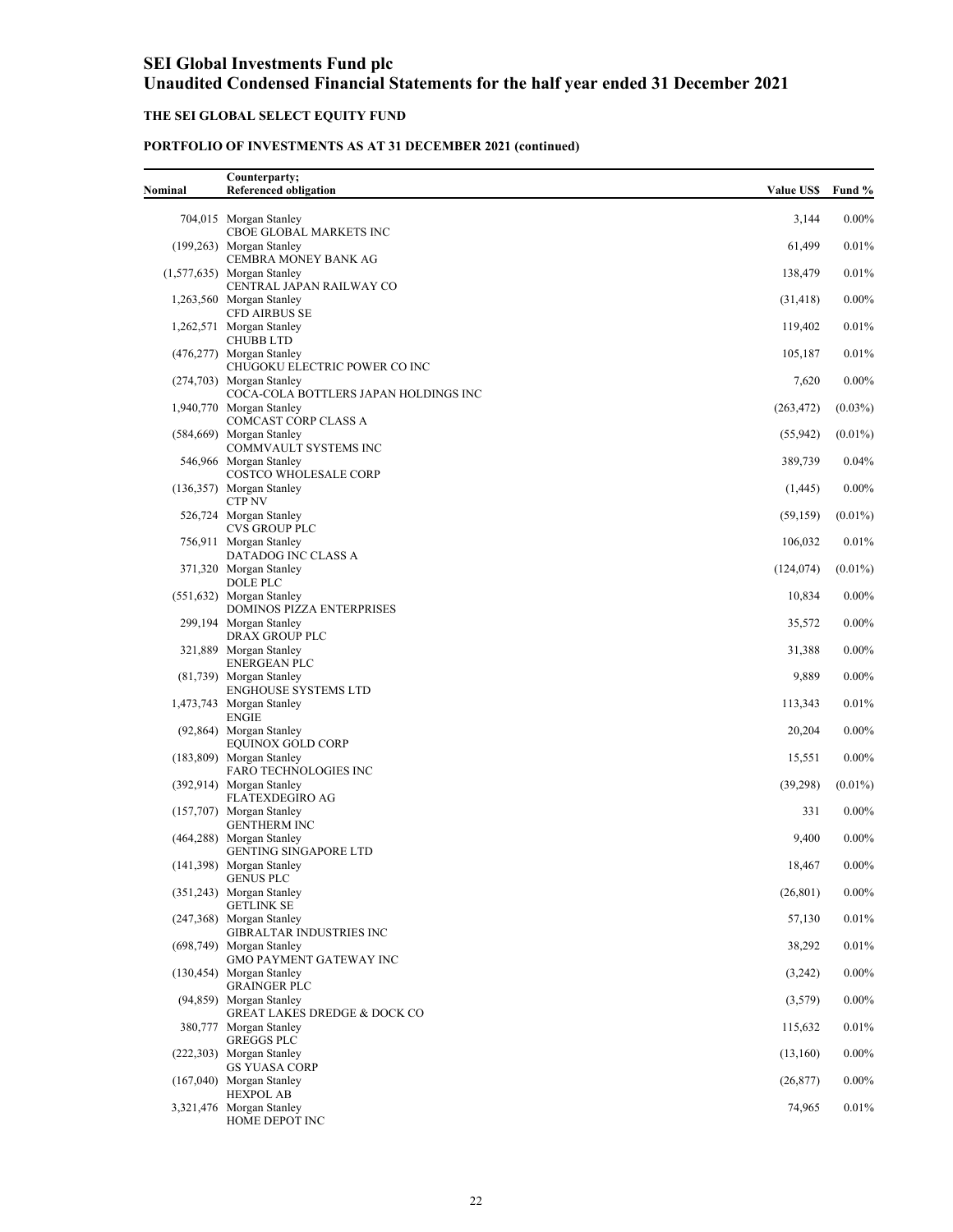### **THE SEI GLOBAL SELECT EQUITY FUND**

| Nominal | Counterparty;<br><b>Referenced obligation</b>                   | <b>Value USS</b> | Fund %     |
|---------|-----------------------------------------------------------------|------------------|------------|
|         | 760,296 Morgan Stanley                                          | (57,916)         | $(0.01\%)$ |
|         | HORIZON THERAPEUTICS PLC<br>1,216,818 Morgan Stanley            | 54,892           | 0.01%      |
|         | HSBC HOLDINGS PLC<br>139,672 Morgan Stanley                     | 55,439           | 0.01%      |
|         | <b>ICON PLC</b>                                                 |                  | $0.00\%$   |
|         | (198,647) Morgan Stanley<br><b>INFINERA CORP</b>                | (1, 448)         |            |
|         | (168,931) Morgan Stanley<br><b>IOOF HOLDINGS LTD</b>            | (1,999)          | $0.00\%$   |
|         | $(192, 110)$ Morgan Stanley<br><b>ITRON INC</b>                 | 56,303           | 0.01%      |
|         | 266,747 Morgan Stanley<br><b>ITV PLC</b>                        | (17,286)         | $0.00\%$   |
|         | $(1,597,254)$ Morgan Stanley<br><b>J2 GLOBAL INC</b>            | 236,336          | 0.02%      |
|         | (497,318) Morgan Stanley                                        | 1,291            | $0.00\%$   |
|         | JAPAN AIRPORT TERMINAL CO LTD<br>(131,767) Morgan Stanley       | 3,931            | $0.00\%$   |
|         | JINS HOLDINGS INC<br>$(214, 106)$ Morgan Stanley                | 36,571           | $0.00\%$   |
|         | <b>JUSTSYSTEMS CORP</b><br>(160,398) Morgan Stanley             | 28,784           | $0.00\%$   |
|         | KAKEN PHARMACEUTICAL CO<br>(438,808) Morgan Stanley             | 101,035          | 0.01%      |
|         | KEIHAN HOLDINGS CO LTD                                          |                  |            |
|         | (106,830) Morgan Stanley<br><b>KELSIAN GROUP LTD</b>            | 3,536            | $0.00\%$   |
|         | (597,790) Morgan Stanley<br>KIMBERLY-CLARK CORP                 | (41,205)         | $(0.01\%)$ |
|         | (597,675) Morgan Stanley<br>KINDRED GROUP PLC                   | 31,462           | $0.00\%$   |
|         | $(174, 184)$ Morgan Stanley<br>KOTOBUKI SPIRITS CO LTD          | 35,423           | $0.00\%$   |
|         | (538,373) Morgan Stanley                                        | 26,298           | $0.00\%$   |
|         | KURITA WATER INDUSTRIES<br>(778,988) Morgan Stanley             | (126,981)        | $(0.01\%)$ |
|         | <b>LEAR CORP</b><br>2,861,476 Morgan Stanley                    | (113,820)        | $(0.01\%)$ |
|         | LLOYDS BANKING GROUP PLC<br>2,910,299 Morgan Stanley            | 117,658          | 0.01%      |
|         | <b>L'OREAL</b><br>(276,466) Morgan Stanley                      | (990)            | $0.00\%$   |
|         | LTC PROPERTIES INC<br>(280,065) Morgan Stanley                  | (426)            | $0.00\%$   |
|         | MABUCHI MOTOR CO LTD                                            |                  |            |
|         | $(1,163,582)$ Morgan Stanley<br><b>MANDIANT INC</b>             | 30,112           | $0.00\%$   |
|         | (474,814) Morgan Stanley<br>MARUI GROUP CO LTD                  | (25, 286)        | $0.00\%$   |
|         | (858,527) Morgan Stanley<br>MEIJI HOLDINGS CO LTD               | 48,349           | 0.01%      |
|         | (134,033) Morgan Stanley<br>MELCO INTERNATIONAL DEVELOPMENT LTD | 52,305           | 0.01%      |
|         | (306,288) Morgan Stanley                                        | (6,361)          | $0.00\%$   |
|         | <b>MERITOR INC</b><br>1,612,867 Morgan Stanley                  | 186,175          | 0.02%      |
|         | METTLER-TOLEDO INTERNATIONAL<br>(253,389) Morgan Stanley        | (42,790)         | $(0.01\%)$ |
|         | MIDDLESEX WATER CO<br>(56,803) Morgan Stanley                   | (14,936)         | $0.00\%$   |
|         | MINERAL RESOURCES LTD<br>(200,268) Morgan Stanley               | 789              | $0.00\%$   |
|         | <b>MIXI INC</b><br>(122,260) Morgan Stanley                     | 2,699            |            |
|         | <b>MSA SAFETY INC</b>                                           |                  | $0.00\%$   |
|         | (588,968) Morgan Stanley<br>NAGOYA RAILROAD CO LTD              | 187,769          | 0.02%      |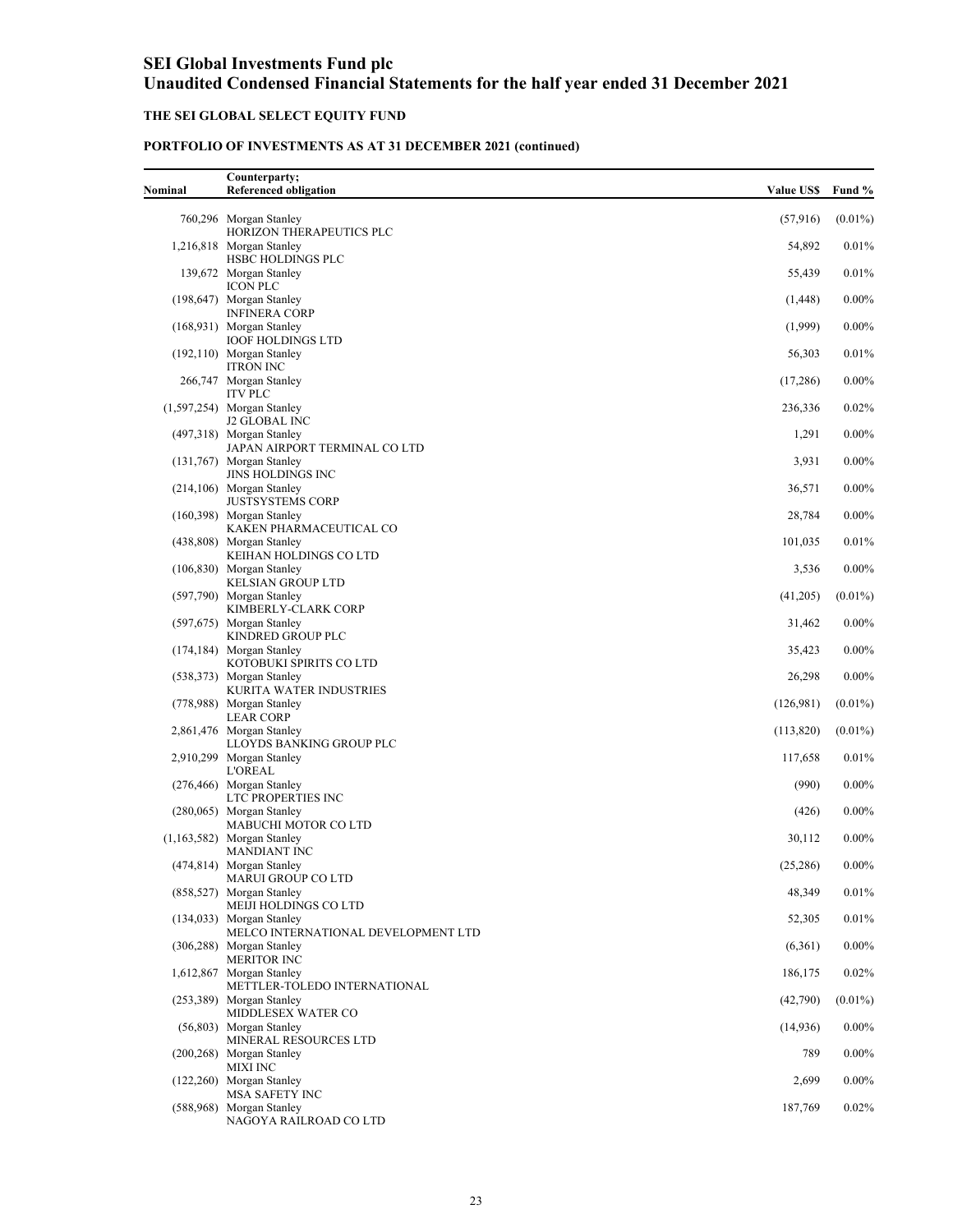### **THE SEI GLOBAL SELECT EQUITY FUND**

| Nominal | Counterparty;<br><b>Referenced obligation</b>                        | <b>Value US\$</b> | Fund %     |
|---------|----------------------------------------------------------------------|-------------------|------------|
|         | $(134, 535)$ Morgan Stanley                                          | 15,543            | $0.00\%$   |
|         | NANKAI ELECTRIC RAILWAY<br>$(317,336)$ Morgan Stanley                | (11, 524)         | $0.00\%$   |
|         | <b>NEOGEN CORP</b><br>(405,956) Morgan Stanley                       |                   | 0.01%      |
|         | NET ONE SYSTEMS CO LTD                                               | 39,841            |            |
|         | (373,943) Morgan Stanley<br>NEW YORK COMMUNITY BANCORP INC           | 8,083             | $0.00\%$   |
|         | (125,371) Morgan Stanley<br><b>NEXTDC LTD</b>                        | (7,670)           | $0.00\%$   |
|         | $(131,366)$ Morgan Stanley<br>NFI GROUP INC                          | 29.949            | $0.00\%$   |
|         | (136,561) Morgan Stanley<br>NIPPON PAPER INDUSTRIES                  | 6,416             | $0.00\%$   |
|         | 600,259 Morgan Stanley                                               | (20,270)          | $0.00\%$   |
|         | NORTHERN TRUST CORP<br>(748,223) Morgan Stanley                      | 452,483           | 0.05%      |
|         | NOVOCURE LTD<br>574,045 Morgan Stanley                               | 389,459           | 0.04%      |
|         | NVIDIA CORP<br>(711,878) Morgan Stanley                              | 78,123            | 0.01%      |
|         | <b>OBAYASHI CORP</b>                                                 |                   |            |
|         | (563,244) Morgan Stanley<br>ODAKYU ELECTRIC RAILWAY                  | 32,745            | $0.00\%$   |
|         | (489,642) Morgan Stanley<br>OUTSOURCING INC                          | 30,651            | $0.00\%$   |
|         | (220,463) Morgan Stanley<br>PENTA-OCEAN CONSTRUCTION                 | 44,917            | 0.01%      |
|         | 3,186,045 Morgan Stanley<br>PEPSICO INC                              | 327,414           | 0.03%      |
|         | (203,420) Morgan Stanley                                             | (7,880)           | $0.00\%$   |
|         | PHOENIX GROUP HOLDINGS PLC<br>$(103,789)$ Morgan Stanley             | 17,328            | $0.00\%$   |
|         | PLATINUM ASSET MANAGEMENT<br>463,012 Morgan Stanley                  | (29, 897)         | $0.00\%$   |
|         | PLUS500 LTD<br>(992,731) Morgan Stanley                              | (34,716)          | $0.00\%$   |
|         | PORSCHE AUTOMOBIL HOLDING SE PFD<br>(594,440) Morgan Stanley         | (99, 114)         | $(0.01\%)$ |
|         | PPG INDUSTRIES INC                                                   |                   |            |
|         | (704,084) Morgan Stanley<br><b>RAKUS CO LTD</b>                      | (9,303)           | $0.00\%$   |
|         | (63,838) Morgan Stanley<br><b>RUBIS</b>                              | (2,368)           | $0.00\%$   |
|         | (874,741) Morgan Stanley<br>RYOHIN KEIKAKU CO LTD                    | 193,887           | $0.02\%$   |
|         | 401,423 Morgan Stanley                                               | 58,236            | 0.01%      |
|         | S&P GLOBAL INC<br>572,856 Morgan Stanley                             | 122,858           | 0.01%      |
|         | SAFESTORE HOLDINGS PLC<br>(223,042) Morgan Stanley                   | 8,182             | $0.00\%$   |
|         | SANKYO CO LTD<br>66,309 Morgan Stanley                               | 120,759           | 0.01%      |
|         | SARTORIUS STEDIM BIOTECH<br>(532,839) Morgan Stanley                 | 1,170             | $0.00\%$   |
|         | SEIBU HOLDINGS INC                                                   |                   |            |
|         | $(135,803)$ Morgan Stanley<br>SEINO HOLDINGS CO LTD                  | 6,308             | $0.00\%$   |
|         | (334,712) Morgan Stanley<br><b>SEVEN BANK LTD</b>                    | 23,249            | $0.00\%$   |
|         | (208,292) Morgan Stanley<br>SHIP HEALTHCARE HOLDINGS INC             | (3, 492)          | $0.00\%$   |
|         | (349,683) Morgan Stanley<br>SIEMENS GAMESA RENEWABLE                 | 79,309            | 0.01%      |
|         | $(207, 619)$ Morgan Stanley                                          | (5,064)           | $0.00\%$   |
|         | <b>SIMCORP</b><br>(461,378) Morgan Stanley<br>SINGAPORE EXCHANGE LTD | 14,365            | $0.00\%$   |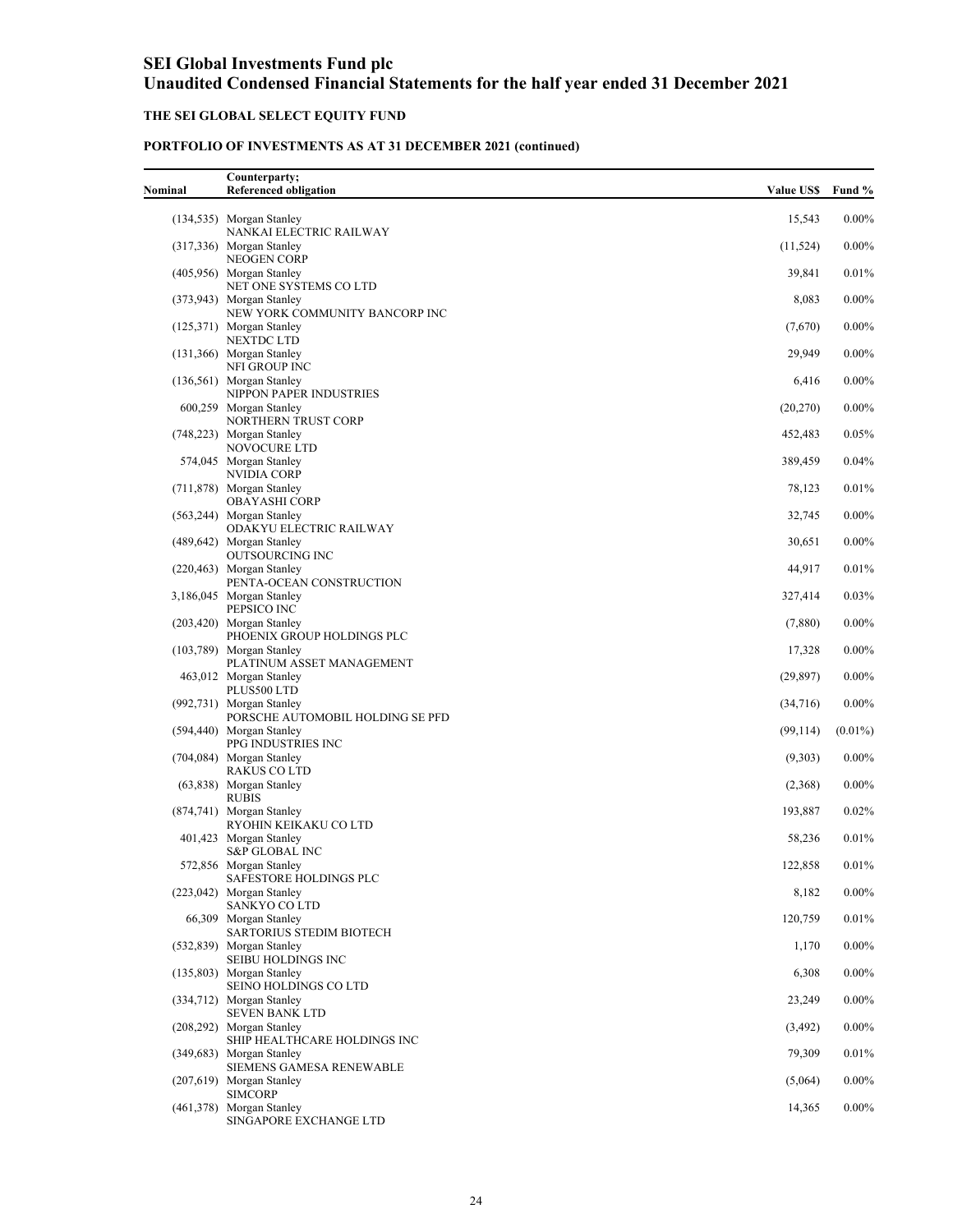### **THE SEI GLOBAL SELECT EQUITY FUND**

### **PORTFOLIO OF INVESTMENTS AS AT 31 DECEMBER 2021 (continued)**

| Nominal | Counterparty;<br><b>Referenced obligation</b>                                          | <b>Value US\$</b> | Fund %     |
|---------|----------------------------------------------------------------------------------------|-------------------|------------|
|         | (639,807) Morgan Stanley                                                               | (12,329)          | $0.00\%$   |
|         | SKYLARK HOLDINGS CO LTD<br>(308,767) Morgan Stanley                                    | 15,389            | $0.00\%$   |
|         | SNC-LAVALIN GROUP INC                                                                  |                   |            |
|         | (399,299) Morgan Stanley<br>SOTERA HEALTH CO                                           | (45, 184)         | $(0.01\%)$ |
|         | (320,163) Morgan Stanley<br><b>SPIRE INC</b>                                           | (7,763)           | $0.00\%$   |
|         | (195,503) Morgan Stanley<br>STRATEGIC EDUCATION INC                                    | 48,647            | 0.01%      |
|         | (577,792) Morgan Stanley                                                               | 36,547            | $0.00\%$   |
|         | <b>SUBARU CORP</b><br>(306,601) Morgan Stanley                                         | 40,282            | 0.01%      |
|         | SUGI HOLDINGS CO LTD<br>(814,742) Morgan Stanley                                       | (30,998)          | $0.00\%$   |
|         | <b>SWITCH INC CLASS A</b>                                                              |                   |            |
|         | (186,188) Morgan Stanley<br><b>TAISEI CORP</b>                                         | 13,191            | $0.00\%$   |
|         | (356,455) Morgan Stanley<br>TAKASHIMAYA CO LTD                                         | 3,366             | $0.00\%$   |
|         | 1,352,893 Morgan Stanley<br><b>TENARIS SA</b>                                          | 11,128            | $0.00\%$   |
|         | (278,547) Morgan Stanley                                                               | 9,635             | $0.00\%$   |
|         | TEVA PHARMACEUTICAL INDUSTRIES LTD SPONSORED ADR<br>3,248,743 Morgan Stanley           | 183,540           | 0.02%      |
|         | THERMO FISHER SCIENTIFIC INC<br>(137,626) Morgan Stanley                               | (8,704)           | $0.00\%$   |
|         | <b>TINEXTA SPA</b><br>(225,278) Morgan Stanley                                         | 63,360            | 0.01%      |
|         | TOKUYAMA CORP<br>(922,436) Morgan Stanley                                              | 99,435            | 0.01%      |
|         | TOKYO ELECTRIC POWER CO<br>(247,893) Morgan Stanley                                    | 34,674            | $0.00\%$   |
|         | <b>TOPCON CORP</b>                                                                     |                   |            |
|         | 327,419 Morgan Stanley<br><b>TOTAL SA</b>                                              | 14,100            | $0.00\%$   |
|         | (534,262) Morgan Stanley<br>TOYO SUISAN KAISHA LTD                                     | 9,317             | $0.00\%$   |
|         | (118,496) Morgan Stanley<br>TRI CHEMICAL LABORATORIE                                   | 1,380             | $0.00\%$   |
|         | (397,354) Morgan Stanley<br>TRIUMPH BANCORP INC                                        | 37,970            | $0.00\%$   |
|         | (168,266) Morgan Stanley                                                               | 1,270             | $0.00\%$   |
|         | TS TECH CO LTD<br>1,202,406 Morgan Stanley                                             | 281,920           | 0.03%      |
|         | UNITEDHEALTH GROUP INC<br>173,396 Morgan Stanley                                       | 21,531            | $0.00\%$   |
|         | VICTORIA PLC                                                                           |                   |            |
|         | 259,840 Morgan Stanley<br><b>VIRBAC SA</b>                                             | 119,112           | 0.01%      |
|         | 727,173 Morgan Stanley<br>VIRTU FINANCIAL INC CLASS A                                  | 45,529            | 0.01%      |
|         | $(1,801,769)$ Morgan Stanley<br>WEST JAPAN RAILWAY CO                                  | 406,658           | 0.04%      |
|         | 517,615 Morgan Stanley                                                                 | (12, 254)         | $0.00\%$   |
|         | WILLIAMS-SONOMA INC<br>(407,593) Morgan Stanley                                        | 38,239            | $0.00\%$   |
|         | XYLEM INC<br>548,528 Morgan Stanley                                                    | 12,706            | $0.00\%$   |
|         | ZENKOKU HOSHO CO LTD                                                                   |                   |            |
|         | Total Contracts for Differences <sup>®</sup>                                           | 4,832,316         | $0.48\%$   |
|         | <b>Financial Contracts for Differences Assets at Fair Value Through Profit or Loss</b> | 6,799,476         | $0.67\%$   |
|         | Financial Contracts for Differences Liabilities at Fair Value Through Profit or Loss   | (1,967,160)       | $(0.19\%)$ |

**Investments** 

**947,534,252 93.18%**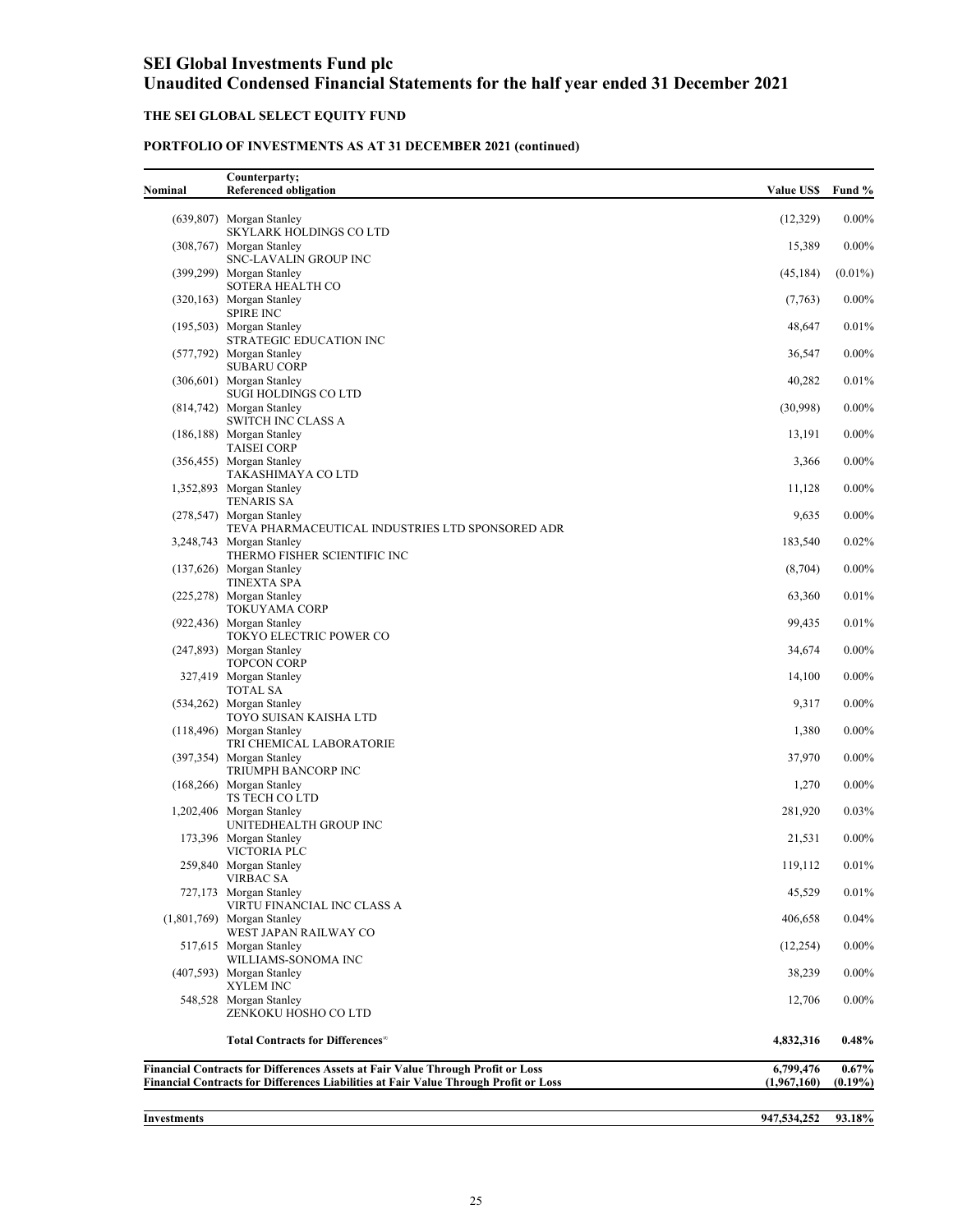### **THE SEI GLOBAL SELECT EQUITY FUND**

### **PORTFOLIO OF INVESTMENTS AS AT 31 DECEMBER 2021 (continued)**

### **FORWARD FOREIGN CURRENCY CONTRACTS 0.06% (30 June 2021: (0.03%))**

|                          |                      |                      |                                                                       |                          |                                                    | Unrealised           |                      |
|--------------------------|----------------------|----------------------|-----------------------------------------------------------------------|--------------------------|----------------------------------------------------|----------------------|----------------------|
| <b>Maturity</b>          | Amount               |                      | Amount                                                                |                          |                                                    | Gain/(Loss)          |                      |
| Date                     | <b>Bought</b>        |                      | Sold                                                                  |                          | Counterparty                                       | US\$                 | Fund %               |
|                          |                      |                      |                                                                       |                          |                                                    |                      |                      |
|                          |                      |                      | The SEI Global Select Equity Fund Hedged Sterling Institutional Class |                          |                                                    |                      |                      |
| 10/01/2022               | 53,055               | <b>AUD</b>           | (28, 596)                                                             | GBP                      | Brown Brothers Harriman                            | (159)                | $0.00\%$             |
| 10/01/2022               | 50,876               | CAD                  | (29, 898)                                                             | GBP                      | Brown Brothers Harriman                            | (219)                | $0.00\%$             |
| 10/01/2022               | 43,291               | <b>CHF</b>           | (35, 462)                                                             | GBP                      | Brown Brothers Harriman                            | (512)                | $0.00\%$             |
| 10/01/2022               | 83,992               | DKK                  | (9,634)                                                               | GBP                      | Brown Brothers Harriman                            | (205)                | $0.00\%$             |
| 10/01/2022               | 138,410              | <b>EUR</b>           | (118,093)                                                             | GBP                      | Brown Brothers Harriman                            | (2,530)              | $0.00\%$             |
| 10/01/2022               | 396,870              | GBP                  | (735, 378)                                                            | AUD                      | <b>Standard Chartered</b>                          | 2,870                | $0.00\%$             |
| 10/01/2022               | 631,760              | GBP                  | (1,053,827)                                                           | CAD                      | <b>Standard Chartered</b>                          | 21,398               | $0.00\%$             |
| 10/01/2022<br>10/01/2022 | 555,589              | GBP                  | (676, 589)                                                            | <b>CHF</b>               | <b>Barclays</b>                                    | 9,831                | $0.00\%$             |
|                          | 146,432              | GBP                  | (1,272,698)                                                           | DKK                      | <b>Standard Chartered</b>                          | 3,714<br>44,328      | $0.00\%$             |
| 10/01/2022<br>10/01/2022 | 1,792,357<br>149,886 | GBP<br>GBP           | (2,095,520)                                                           | <b>EUR</b><br><b>HKD</b> | <b>Barclays</b><br><b>Standard Chartered</b>       | 5,201                | 0.01%<br>$0.00\%$    |
| 11/01/2022               | 1,273,810            | GBP                  | (1, 542, 179)<br>(190, 684, 819)                                      | JPY                      | <b>Standard Chartered</b>                          | 69,318               | 0.01%                |
| 10/01/2022               | 33,694               | GBP                  | (399, 892)                                                            | <b>NOK</b>               | <b>Barclays</b>                                    | 293                  | $0.00\%$             |
| 10/01/2022               | 13,788               | GBP                  | (26, 881)                                                             | <b>NZD</b>               | <b>Standard Chartered</b>                          | 272                  | $0.00\%$             |
| 10/01/2022               | 201,750              | GBP                  | (2,419,373)                                                           | <b>SEK</b>               | <b>Standard Chartered</b>                          | 6,024                | $0.00\%$             |
| 10/01/2022               | 55,267               | GBP                  | (99, 588)                                                             | SGD                      | <b>Standard Chartered</b>                          | 988                  | $0.00\%$             |
| 10/01/2022               | 13,698,810           | GBP                  | (18,081,470)                                                          | <b>USD</b>               | <b>Standard Chartered</b>                          | 472,683              | 0.05%                |
| 10/01/2022               | 17,657               | GBP                  | (32, 817)                                                             | AUD                      | Brown Brothers Harriman                            | 55                   | $0.00\%$             |
| 10/01/2022               | 24,952               | GBP                  | (30,682)                                                              | CHF                      | Brown Brothers Harriman                            | 116                  | $0.00\%$             |
| 10/01/2022               | 7,715                | GBP                  | (67, 921)                                                             | <b>DKK</b>               | Brown Brothers Harriman                            | 64                   | $0.00\%$             |
| 10/01/2022               | 94,507               | GBP                  | (111, 853)                                                            | <b>EUR</b>               | Brown Brothers Harriman                            | 789                  | $0.00\%$             |
| 10/01/2022               | 8,737                | GBP                  | (91, 325)                                                             | HKD                      | Brown Brothers Harriman                            | 119                  | $0.00\%$             |
| 11/01/2022               | 87,256               | GBP                  | (13,389,794)                                                          | JPY                      | Brown Brothers Harriman                            | 1,902                | $0.00\%$             |
| 10/01/2022               | 1,476                | GBP                  | (17,609)                                                              | <b>NOK</b>               | Brown Brothers Harriman                            | 3                    | $0.00\%$             |
| 10/01/2022               | 668                  | <b>GBP</b>           | (1,314)                                                               | <b>NZD</b>               | Brown Brothers Harriman                            | $\overline{4}$       | $0.00\%$             |
| 10/01/2022               | 32,313               | <b>GBP</b>           | (55, 401)                                                             | CAD                      | Brown Brothers Harriman                            | (93)                 | $0.00\%$             |
| 10/01/2022               | 8,794                | <b>GBP</b>           | (106, 883)                                                            | <b>SEK</b>               | Brown Brothers Harriman                            | 106                  | $0.00\%$             |
| 10/01/2022               | 2,738                | GBP                  | (4,982)                                                               | SGD                      | Brown Brothers Harriman                            | 12                   | $0.00\%$             |
| 10/01/2022               | 802,432              | GBP                  | (1,075,237)                                                           | USD                      | Brown Brothers Harriman                            | 11,605               | $0.00\%$             |
| 10/01/2022               | 100,673              | <b>HKD</b>           | (9,751)                                                               | GBP                      | Brown Brothers Harriman                            | (294)                | $0.00\%$             |
| 11/01/2022               | 12,060,305           | JPY                  | (80, 200)                                                             | GBP                      | Brown Brothers Harriman                            | (3,890)              | $0.00\%$             |
| 10/01/2022               | 30,717               | <b>NOK</b>           | (2,575)                                                               | GBP                      | Brown Brothers Harriman                            | (5)                  | $0.00\%$             |
| 10/01/2022               | 1,756                | <b>NZD</b>           | (897)                                                                 | GBP                      | Brown Brothers Harriman                            | (12)                 | $0.00\%$             |
| 10/01/2022               | 141,921              | <b>SEK</b>           | (11, 765)                                                             | GBP                      | Brown Brothers Harriman                            | (259)                | $0.00\%$             |
| 10/01/2022               | 6,630                | SGD                  | (3,661)                                                               | GBP                      | Brown Brothers Harriman                            | (40)                 | $0.00\%$             |
| 10/01/2022               | 1,190,300            | <b>USD</b>           | (899, 420)                                                            | GBP                      | Brown Brothers Harriman                            | (27, 905)            | $(0.01\%)$           |
|                          |                      |                      |                                                                       |                          |                                                    | 615,572              | 0.06%                |
|                          |                      |                      |                                                                       |                          |                                                    |                      |                      |
|                          |                      |                      |                                                                       |                          |                                                    |                      |                      |
|                          |                      |                      | The SEI Global Select Equity Fund Hedged U.S.\$ Institutional Class   |                          |                                                    |                      |                      |
| 10/01/2022               | 17,674               | <b>AUD</b>           | (12, 624)                                                             | USD                      | Brown Brothers Harriman                            | 226                  | $0.00\%$             |
| 10/01/2022               | 13,223               | CAD                  | (10, 257)                                                             | <b>USD</b>               | Brown Brothers Harriman                            | 211                  | $0.00\%$             |
| 10/01/2022               | 13,706               | <b>CHF</b>           | (14, 864)                                                             | <b>USD</b>               | Brown Brothers Harriman                            | 179                  | $0.00\%$             |
| 10/01/2022               | 24,589               | DKK                  | (3,731)                                                               | <b>USD</b>               | Brown Brothers Harriman                            | 31                   | $0.00\%$             |
| 10/01/2022               | 40,281               | <b>EUR</b>           | (45, 458)                                                             | <b>USD</b>               | Brown Brothers Harriman                            | 356                  | $0.00\%$             |
| 10/01/2022               | 15,633               | <b>GBP</b>           | (20, 686)                                                             | <b>USD</b>               | Brown Brothers Harriman                            | 489                  | $0.00\%$             |
| 10/01/2022               | 35,766               | <b>HKD</b>           | (4, 584)                                                              | <b>USD</b>               | Brown Brothers Harriman                            | 3                    | $0.00\%$             |
| 11/01/2022               | 4,353,746            | JPY                  | (38, 323)                                                             | <b>USD</b>               | Brown Brothers Harriman                            | (514)                | $0.00\%$             |
| 10/01/2022               | 8,363                | <b>NOK</b>           | (928)                                                                 | USD                      | Brown Brothers Harriman<br>Brown Brothers Harriman | 19                   | $0.00\%$             |
| 10/01/2022               | 577                  | NZD<br><b>SEK</b>    | (390)                                                                 | USD<br><b>USD</b>        |                                                    | $\overline{4}$<br>31 | $0.00\%$<br>$0.00\%$ |
| 10/01/2022               | 36,023<br>2,250      | $\operatorname{SGD}$ | (3,948)                                                               | <b>USD</b>               | Brown Brothers Harriman<br>Brown Brothers Harriman | 23                   | $0.00\%$             |
| 10/01/2022<br>10/01/2022 | 298,130              | <b>USD</b>           | (1,645)<br>(417, 914)                                                 | <b>AUD</b>               | Westpac                                            | (5,720)              | $0.00\%$             |
| 10/01/2022               | 473,972              | <b>USD</b>           | (598, 889)                                                            | CAD                      | <b>Barclays</b>                                    | (149)                | $0.00\%$             |
| 10/01/2022               | 416,878              | <b>USD</b>           | (384, 520)                                                            | CHF                      | Westpac                                            | (5,202)              | $0.00\%$             |
| 10/01/2022               | 109,796              | <b>USD</b>           | (723, 278)                                                            | <b>DKK</b>               | <b>Standard Chartered</b>                          | (806)                | $0.00\%$             |
| 10/01/2022               | 1,347,452            | <b>USD</b>           | (1,190,893)                                                           | EUR                      | Westpac                                            | (6,991)              | $0.00\%$             |
| 10/01/2022               | 583,828              | <b>USD</b>           | (442,318)                                                             | GBP                      | <b>Standard Chartered</b>                          | (15,262)             | $0.00\%$             |
| 10/01/2022               | 112,403              | <b>USD</b>           | (876, 436)                                                            | HKD                      | <b>Standard Chartered</b>                          | (15)                 | $0.00\%$             |
| 11/01/2022               | 952,436              | <b>USD</b>           | (108, 369, 820)                                                       | JPY                      | Westpac                                            | 11,315               | $0.00\%$             |
| 10/01/2022               | 25,366               | <b>USD</b>           | (227, 233)                                                            | NOK                      | <b>Barclays</b>                                    | (400)                | $0.00\%$             |
| 10/01/2022               | 10,341               | <b>USD</b>           | (15, 277)                                                             | NZD                      | Standard Chartered                                 | (117)                | $0.00\%$             |
| 10/01/2022               | 151,504              | <b>USD</b>           | (1,374,933)                                                           | <b>SEK</b>               | <b>Standard Chartered</b>                          | (366)                | $0.00\%$             |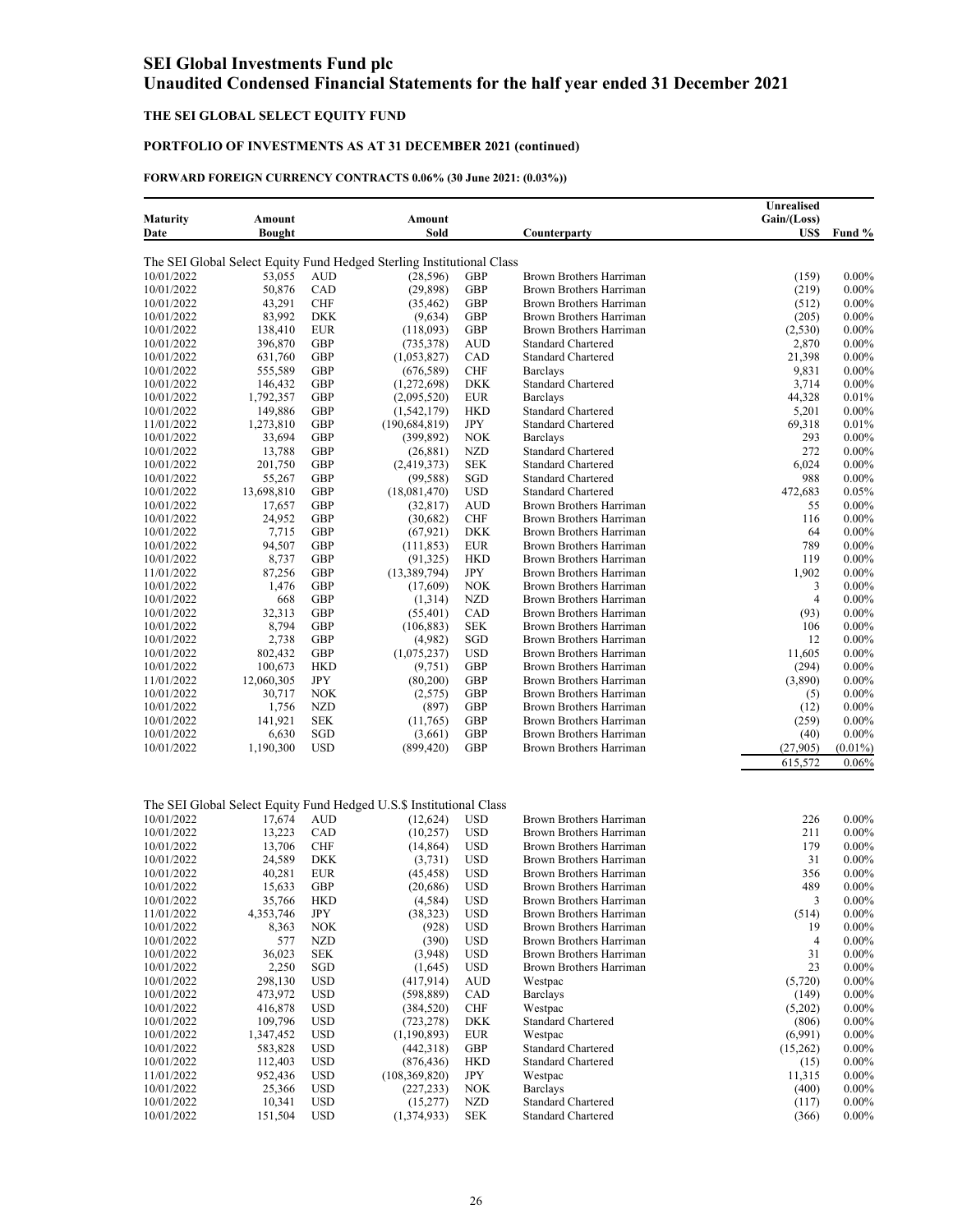### **THE SEI GLOBAL SELECT EQUITY FUND**

### **PORTFOLIO OF INVESTMENTS AS AT 31 DECEMBER 2021 (continued)**

| <b>Maturity</b><br>Date | Amount<br>Bought |            | Amount<br>Sold                                                                  |            | Counterparty            | <b>Unrealised</b><br>Gain/(Loss)<br>US\$ | Fund %   |
|-------------------------|------------------|------------|---------------------------------------------------------------------------------|------------|-------------------------|------------------------------------------|----------|
|                         |                  |            |                                                                                 |            |                         |                                          |          |
|                         |                  |            | The SEI Global Select Equity Fund Hedged U.S.\$ Institutional Class (continued) |            |                         |                                          |          |
| 10/01/2022              | 41,472           | <b>USD</b> | (56, 597)                                                                       | SGD        | Westpac                 | (508)                                    | 0.00%    |
| 10/01/2022              | 19,603           | <b>USD</b> | (27, 278)                                                                       | <b>AUD</b> | Brown Brothers Harriman | (230)                                    | $0.00\%$ |
| 10/01/2022              | 28,428           | <b>USD</b> | (26, 122)                                                                       | <b>CHF</b> | Brown Brothers Harriman | (246)                                    | $0.00\%$ |
| 10/01/2022              | 8,001            | <b>USD</b> | (52, 540)                                                                       | <b>DKK</b> | Brown Brothers Harriman | (34)                                     | $0.00\%$ |
| 10/01/2022              | 97,683           | <b>USD</b> | (86, 242)                                                                       | <b>EUR</b> | Brown Brothers Harriman | (404)                                    | 0.00%    |
| 10/01/2022              | 35,256           | <b>USD</b> | (26, 454)                                                                       | GBP        | Brown Brothers Harriman | (574)                                    | $0.00\%$ |
| 10/01/2022              | 9,703            | <b>USD</b> | (75,679)                                                                        | <b>HKD</b> | Brown Brothers Harriman | (4)                                      | $0.00\%$ |
| 11/01/2022              | 94,247           | <b>USD</b> | (10,774,612)                                                                    | <b>JPY</b> | Brown Brothers Harriman | 676                                      | $0.00\%$ |
| 10/01/2022              | 36,821           | <b>USD</b> | (47,030)                                                                        | CAD        | Brown Brothers Harriman | (409)                                    | $0.00\%$ |
| 10/01/2022              | 1,386            | <b>USD</b> | (12, 354)                                                                       | <b>NOK</b> | Brown Brothers Harriman | (15)                                     | $0.00\%$ |
| 10/01/2022              | 752              | <b>USD</b> | (1,105)                                                                         | <b>NZD</b> | Brown Brothers Harriman | (4)                                      | $0.00\%$ |
| 10/01/2022              | 9,537            | <b>USD</b> | (86, 468)                                                                       | <b>SEK</b> | Brown Brothers Harriman | (15)                                     | $0.00\%$ |
| 10/01/2022              | 3,089            | <b>USD</b> | (4,203)                                                                         | SGD        | Brown Brothers Harriman | (29)                                     | $0.00\%$ |
|                         |                  |            |                                                                                 |            |                         | (24, 451)                                | 0.00%    |
|                         |                  |            | Total Forward Foreign Currency Contracts <sup>®</sup>                           |            |                         | 591,121                                  | $0.06\%$ |

**Financial Forward Foreign Currency Contract Assets at Fair Value Through Profit or Loss 665,258 0.07% Financial Forward Foreign Currency Contract Liabilities at Fair Value Through Profit or Loss (74,137) (0.01%)**

**FUTURES 0.24% (30 June 2021: 0.62%)**

|           |                                                                          |              | Unrealised  |            |  |
|-----------|--------------------------------------------------------------------------|--------------|-------------|------------|--|
| Number of |                                                                          |              | Gain/(Loss) |            |  |
| Contracts | <b>Description</b>                                                       | Counterparty | US\$        | Fund %     |  |
|           |                                                                          |              |             |            |  |
| 159       | AUD USD Currency Futures March 2022                                      | JP Morgan    | 150.625     | 0.02%      |  |
| (369)     | British Pounds Currency Futures March 2022                               | JP Morgan    | (661,004)   | $(0.06\%)$ |  |
| 269       | Canadian Dollar Currency Futures March 2022                              | JP Morgan    | 41,989      | $0.00\%$   |  |
| 142       | CHF Currency Futures March 2022                                          | JP Morgan    | 160,505     | 0.02%      |  |
| (418)     | Euro FX Currency Futures March 2022                                      | JP Morgan    | (192, 216)  | $(0.02\%)$ |  |
| (546)     | Euro Stoxx 50 Futures March 2022                                         | JP Morgan    | (661, 832)  | $(0.07\%)$ |  |
| (341)     | FTSE 100 Index Futures March 2022                                        | JP Morgan    | (612,399)   | $(0.06\%)$ |  |
| 35        | Hang Seng Index Futures January 2022                                     | JP Morgan    | 68.026      | 0.01%      |  |
| (980)     | Japanese Yen Currency Futures March 2022                                 | JP Morgan    | 1,338,294   | 0.13%      |  |
| 82        | MSCI Singapore Index ETS Futures January 2022                            | JP Morgan    | 17,487      | $0.00\%$   |  |
| 7         | Norwegian Krone Futures March 2022                                       | JP Morgan    | 12.740      | $0.00\%$   |  |
| (57)      | OMXS30 Index Futures January 2022                                        | JP Morgan    | (63,740)    | $(0.01\%)$ |  |
| 795       | S&P 500 E-Mini Futures March 2022                                        | JP Morgan    | 2,278,572   | 0.22%      |  |
| 100       | S&P TSX 60 Index Futures March 2022                                      | JP Morgan    | 341.480     | 0.03%      |  |
| 93        | SPI 200 Futures March 2022                                               | JP Morgan    | 114.728     | 0.01%      |  |
| 22        | Swedish Krona Currency Futures March 2022                                | JP Morgan    | (4,053)     | $0.00\%$   |  |
| (55)      | Swiss Market Index Futures March 2022                                    | JP Morgan    | (197,312)   | $(0.02\%)$ |  |
| (588)     | Topix Index Futures March 2022                                           | JP Morgan    | 360,340     | 0.04%      |  |
|           | Total Futures <sup>®</sup>                                               |              | 2,492,230   | $0.24\%$   |  |
|           | Financial Future Assets at Fair Value Through Profit or Loss             |              |             |            |  |
|           | <b>Financial Future Liabilities at Fair Value Through Profit or Loss</b> |              | (2,392,556) | $(0.24\%)$ |  |

|                                                                         | <b>Value USS</b> | Fund %     |
|-------------------------------------------------------------------------|------------------|------------|
|                                                                         |                  |            |
| <b>Total Financial Assets at Fair Value Through Profit or Loss</b>      | 955.051.456      | 93.92%     |
| <b>Total Financial Liabilities at Fair Value Through Profit or Loss</b> | (4, 433, 853)    | $(0.44\%)$ |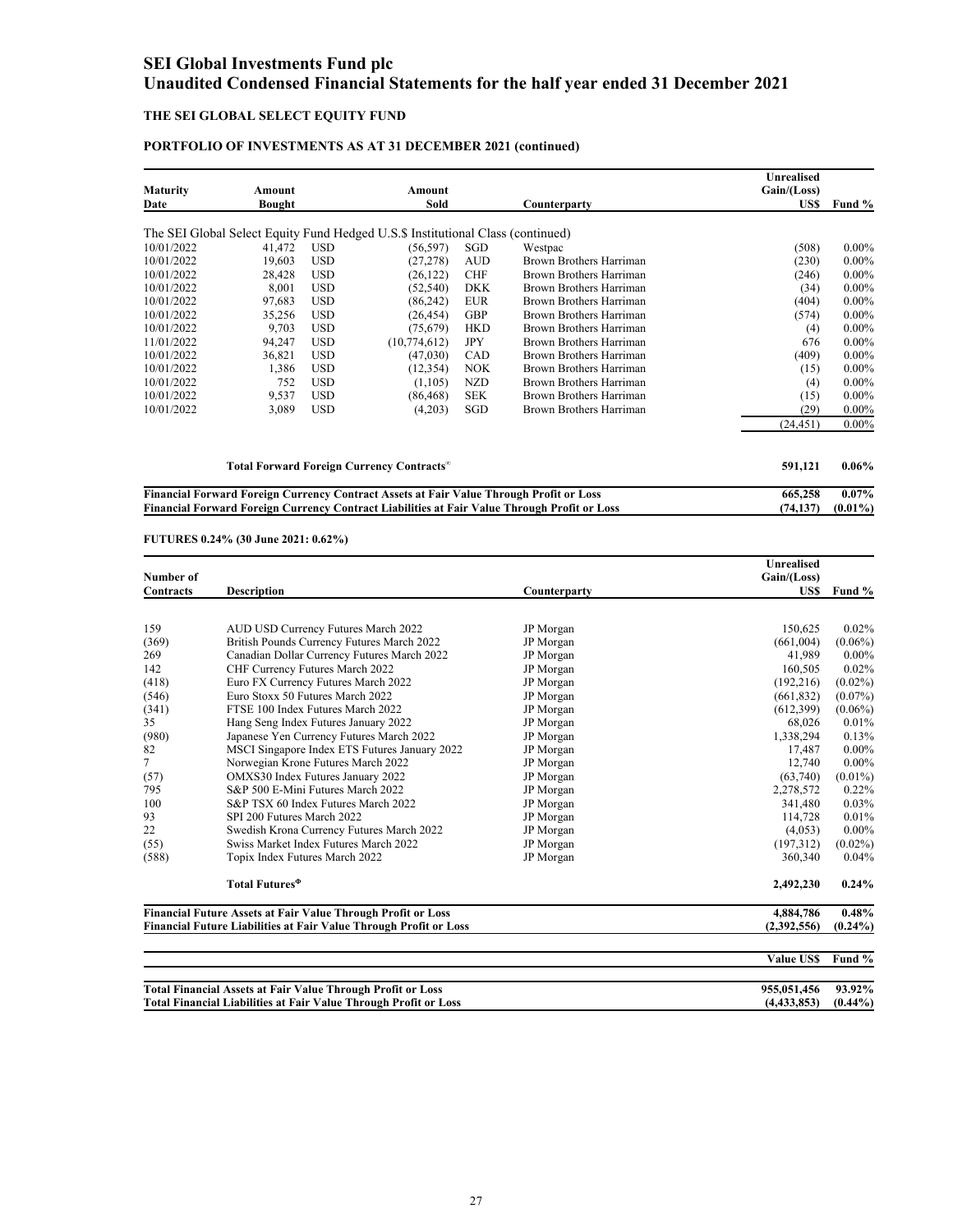### **THE SEI GLOBAL SELECT EQUITY FUND**

### **PORTFOLIO OF INVESTMENTS AS AT 31 DECEMBER 2021 (continued)**

| <b>Portfolio Analysis</b> |                                                                                                                                                                                                                                                                         |                                                      | <b>Total Assets %</b>              |
|---------------------------|-------------------------------------------------------------------------------------------------------------------------------------------------------------------------------------------------------------------------------------------------------------------------|------------------------------------------------------|------------------------------------|
| *                         | Transferable securities admitted to an official stock exchange listing<br>$\pm$ UCITS and non-UCITS investment schemes<br>$\Phi$ Financial derivative instruments dealt in on a regulated market<br>$\infty$ Centrally Cleared and OTC financial derivative instruments | 792.899.440<br>149.802.496<br>2,492,230<br>5.423.437 | 73.59%<br>13.90%<br>0.23%<br>0.50% |
|                           | <b>Total Investments</b>                                                                                                                                                                                                                                                | 950,617,603                                          | 88.22%                             |

The above holdings represent a portion of the investments held at the pool level allocated to the Fund at period end date. The accompanying notes form an integral part of these financial statements.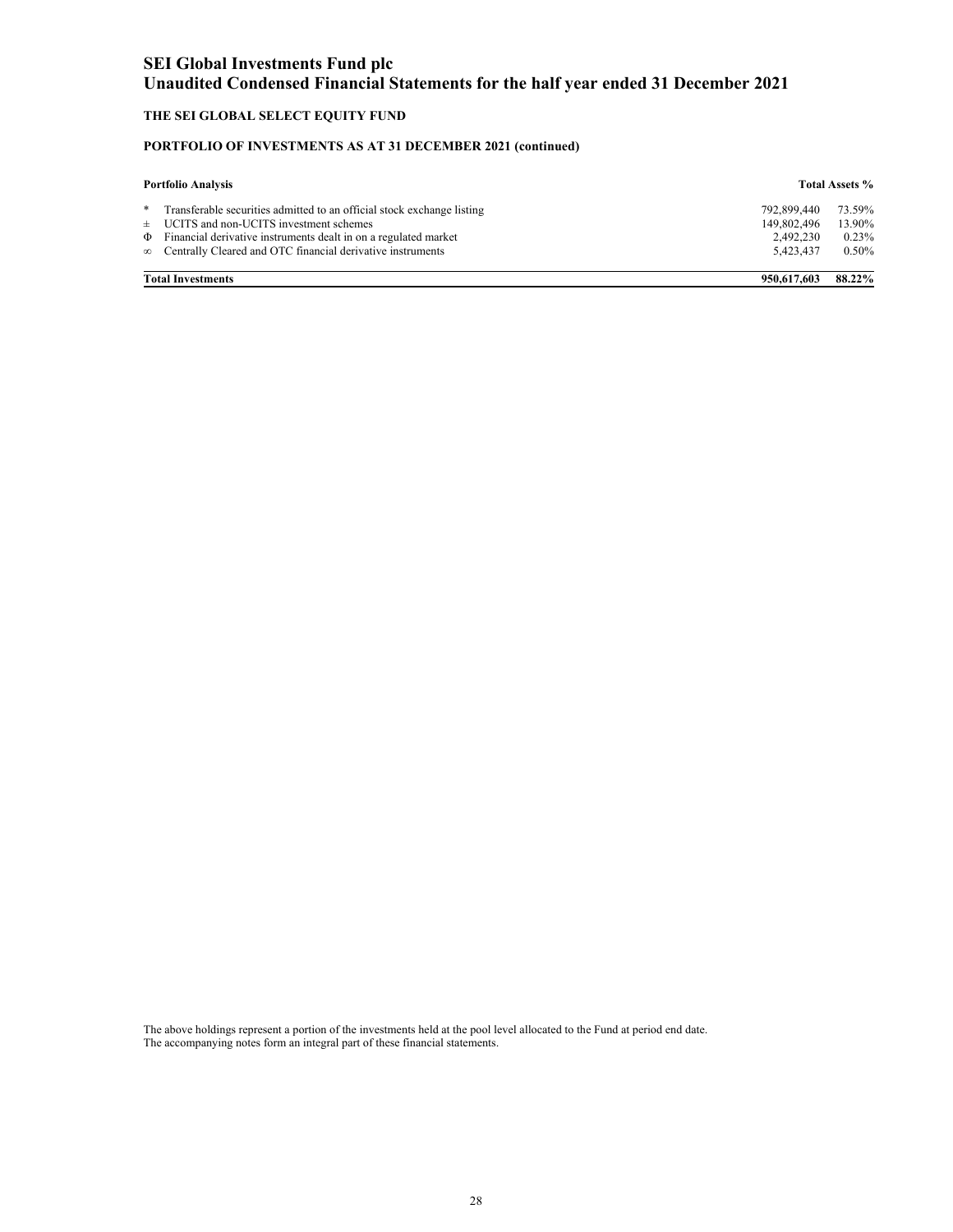### **CONDENSED INCOME STATEMENT**

|                                                                                                              |                | <b>Global Select Equity</b><br>Fund<br><b>USS</b><br><b>Period From</b><br>1 July 2021 to | Global Select Equity<br>Fund<br>US\$<br>Period From<br>1 July 2020 to |
|--------------------------------------------------------------------------------------------------------------|----------------|-------------------------------------------------------------------------------------------|-----------------------------------------------------------------------|
|                                                                                                              | <b>Note</b>    | 31 December 2021                                                                          | 31 December 2020                                                      |
| <b>Income - Continuing Activities</b>                                                                        |                |                                                                                           |                                                                       |
| Income from Financial Assets at Fair Value through Profit or Loss                                            | 1(b)           | 10,147,862                                                                                | 11,475,989                                                            |
| Net Gains/(Losses) on Financial Assets and Financial Liabilities at Fair Value<br>through Profit or Loss     | 1(b)           | 60,284,457                                                                                | 255,322,113                                                           |
|                                                                                                              |                | 70,432,319                                                                                | 266,798,102                                                           |
|                                                                                                              |                |                                                                                           |                                                                       |
| <b>Expenses - Continuing Activities</b>                                                                      |                | 745,032                                                                                   |                                                                       |
| Management Fee<br><b>Transaction Fees</b>                                                                    |                | 14,351                                                                                    | 814,924<br>148,922                                                    |
| <b>Operational Expenses</b>                                                                                  |                | 56,579                                                                                    | 107,838                                                               |
| <b>Total Operating Expenses</b>                                                                              |                | 815,962                                                                                   | 1,071,684                                                             |
| <b>Expense Reimbursement</b>                                                                                 |                | (177, 389)                                                                                | (231, 137)                                                            |
| <b>Net Expenses</b>                                                                                          |                | 638,573                                                                                   | 840,547                                                               |
| <b>Net Income/(Loss) before Finance Costs</b>                                                                |                | 69,793,746                                                                                | 265,957,555                                                           |
| <b>Finance Costs</b>                                                                                         | $\overline{2}$ | (237, 315)                                                                                | (256, 329)                                                            |
| Profit/(Loss) for the Period                                                                                 |                | 69,556,431                                                                                | 265,701,226                                                           |
| Withholding Tax                                                                                              |                | (2,002,876)                                                                               | (2,458,821)                                                           |
| Increase/(Decrease) in Assets for the Period<br><b>Attributable to Redeemable Participating Shareholders</b> |                | 67,553,555                                                                                | 263, 242, 405                                                         |

Income and expenses arose solely from continuing operations.

There were no recognised gains and losses other than those dealt with in the condensed income statement.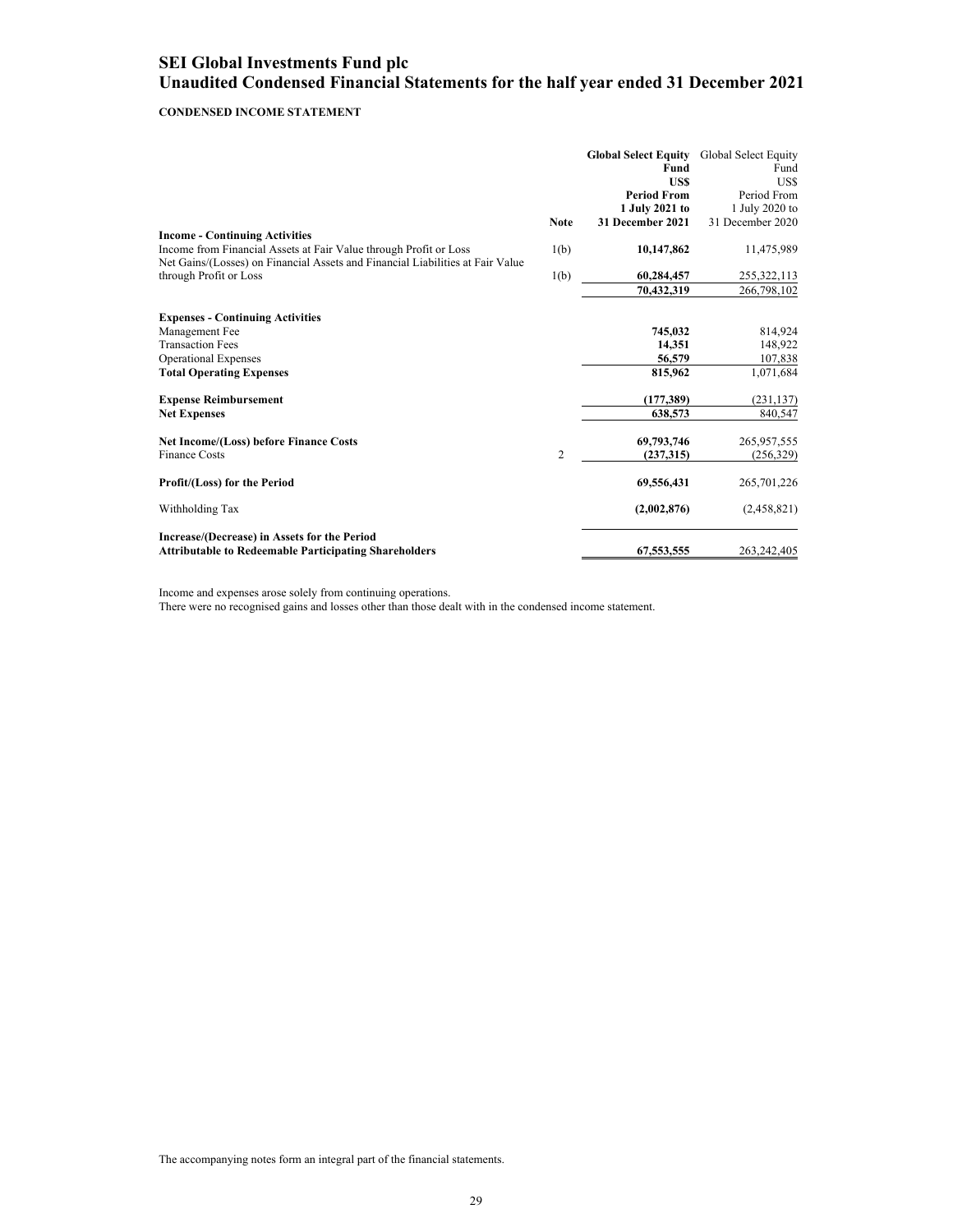### **CONDENSED STATEMENT OF FINANCIAL POSITION**

|                                                                                                           |      | <b>Global Select Equity</b><br>Fund<br>US\$<br>As at | Global Select Equity<br>Fund<br>US\$<br>As at |
|-----------------------------------------------------------------------------------------------------------|------|------------------------------------------------------|-----------------------------------------------|
|                                                                                                           | Note | 31 December 2021                                     | 30 June 2021                                  |
| <b>Current Assets</b>                                                                                     |      |                                                      |                                               |
| Financial Assets at Fair Value through Profit or Loss                                                     | 1(b) | 955,051,456                                          | 1,114,565,710                                 |
| Cash at Bank                                                                                              |      | 37,507,296                                           | 23,576,484                                    |
| Receivable for Investments Sold                                                                           |      | 771,174                                              | 15,930,596                                    |
| Receivable for Shares Created                                                                             |      |                                                      | 6                                             |
| Accrued Income Receivable                                                                                 |      | 1,150,155                                            | 1,504,609                                     |
| Receivable from Broker Margin Accounts                                                                    |      | 75,960,626                                           | 71,781,373                                    |
| Cash Collateral                                                                                           | 7    | 7,039,421                                            | 9,213,424                                     |
| Other Assets                                                                                              |      | 47,724                                               | 13,039,123                                    |
| <b>Total Assets</b>                                                                                       |      | 1,077,527,852                                        | 1,249,611,325                                 |
| <b>Liabilities Due Within One Year</b>                                                                    |      |                                                      |                                               |
| Financial Liabilities at Fair Value through Profit or Loss                                                | 1(b) | 4,433,853                                            | 4,559,306                                     |
| Bank Overdraft                                                                                            |      | 159                                                  | 19,475                                        |
| Payable for Investments Purchased                                                                         |      | 525,200                                              | 3,862,680                                     |
| Payable for Shares Redeemed                                                                               |      |                                                      | 2,881,223                                     |
| Payable on Broker Margin Accounts                                                                         |      | 50,312,189                                           | 48,849,189                                    |
| Cash Collateral Payable                                                                                   | 7    | 4,632,400                                            |                                               |
| Accrued Expenses Payable and Other Payables                                                               |      | 657,763                                              | 565,077                                       |
| <b>Total Liabilities (excluding Net Assets Attributable to Redeemable</b>                                 |      |                                                      |                                               |
| <b>Participating Shareholders)</b>                                                                        |      | 60,561,564                                           | 60,736,950                                    |
| Net Assets Attributable to Redeemable Participating Shareholders (at Last<br><b>Traded Market Prices)</b> |      | 1,016,966,288                                        | 1,188,874,375                                 |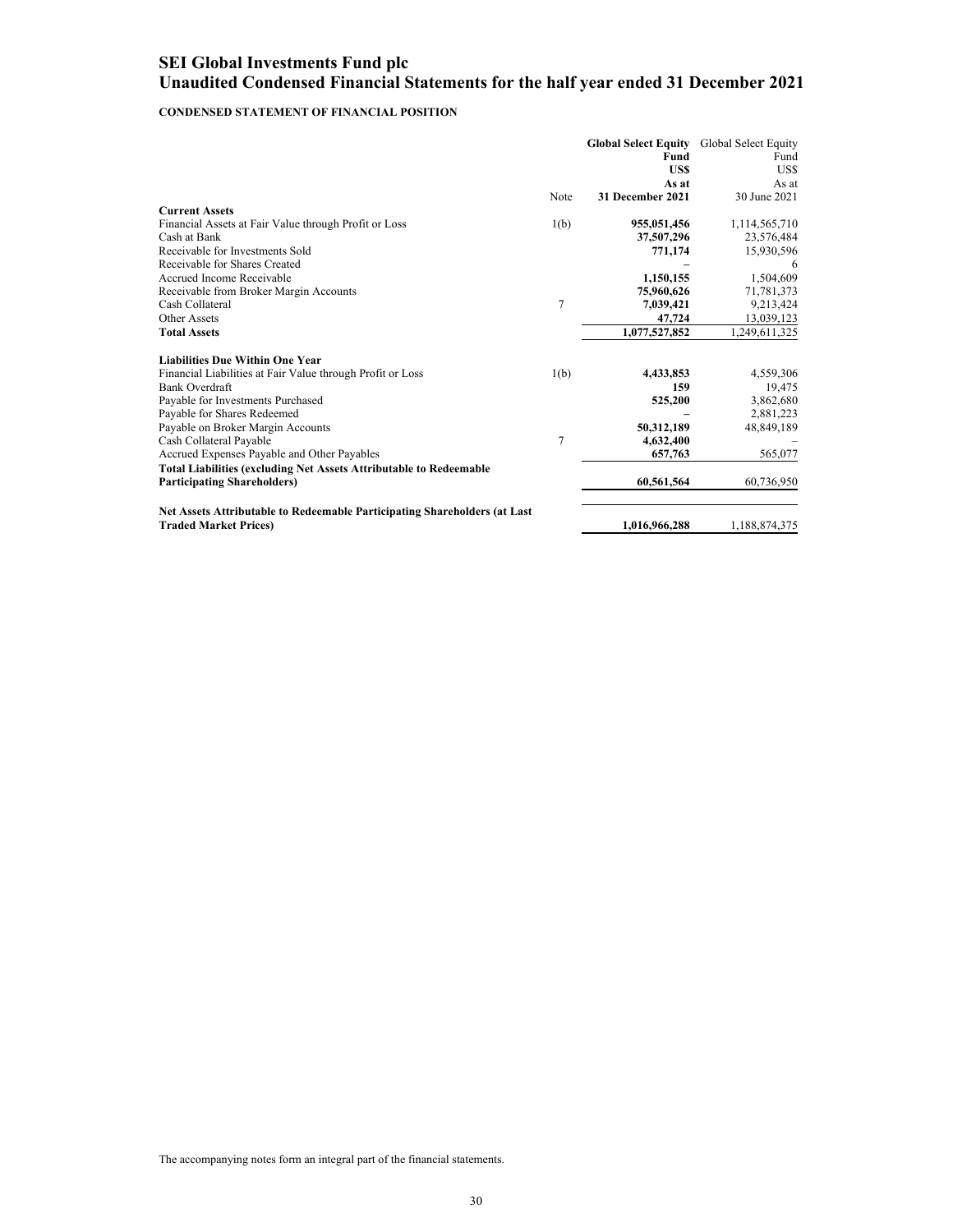### **CONDENSED STATEMENT OF FINANCIAL POSITION (continued)**

| 31 December 2021              |                   | <b>30 June 2021</b>           |                          | <b>30 June 2020</b> |                               |
|-------------------------------|-------------------|-------------------------------|--------------------------|---------------------|-------------------------------|
| <b>Net Asset</b><br>Value per |                   | <b>Net Asset</b><br>Value per |                          |                     | <b>Net Asset</b><br>Value per |
|                               |                   |                               |                          |                     | <b>Share</b>                  |
|                               |                   |                               |                          |                     |                               |
|                               |                   | US\$7,916                     | EUR14.93                 | US\$5.366           | EUR10.69                      |
|                               |                   |                               | $\overline{\phantom{0}}$ | US\$17.747.116      | <i>EUR12.42</i>               |
| US\$26,394,650                | GBP18.22          | US\$25,838,326                | <i>GBP17.01</i>          | US\$16.742.733      | <i>GBP11.78</i>               |
| US\$15.387.358                | US\$16.92         | US\$15,084.372                | US\$15.74                | US\$15.428.166      | US\$10.82                     |
| US\$374.450.560               | GBP33.43          | US\$521.329.099               | GBP30.79                 | US\$637.120.622     | GBP23.34                      |
| US\$2.915                     | GBP26.39          | US\$40.894.102                | GBP24.48                 | US\$27.624.933      | <i>GBP18.81</i>               |
| US\$13,789,977                | <b>US\$18.80</b>  | US\$13.440.089                | US\$17.74                | US\$9,395,184       | US\$12.13                     |
| US\$586,940,828               | US\$30.92         | US\$572,280,471               | US\$29.05                | US\$494.589.063     | US\$19.69                     |
|                               | <b>Net Assets</b> | <b>Share</b>                  | <b>Net Assets</b>        | <b>Share</b>        | <b>Net Assets</b>             |

\*Fund/Share Class commenced or ceased operations during the current or a prior reporting period.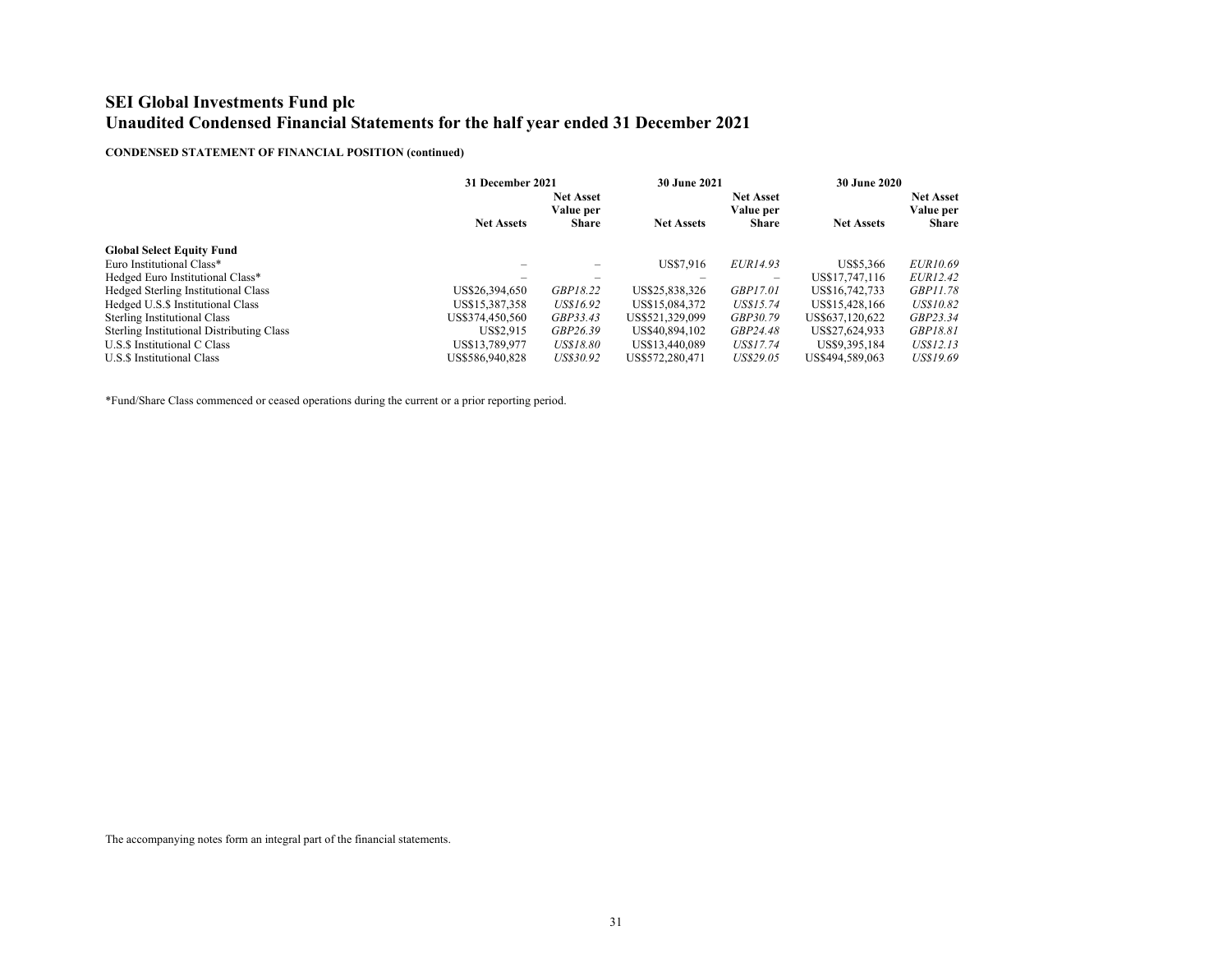**CONDENSED STATEMENT OF CHANGES IN NET ASSETS ATTRIBUTABLE TO REDEEMABLE PARTICIPATING SHAREHOLDERS** 

|                                                                         | <b>Global Select Equity</b> | Global Select Equity |
|-------------------------------------------------------------------------|-----------------------------|----------------------|
|                                                                         | Fund                        | Fund                 |
|                                                                         | US\$                        | US\$                 |
|                                                                         | <b>Period From</b>          | Period From          |
|                                                                         | 1 July 2021 to              | 1 July 2020 to       |
|                                                                         | 31 December 2021            | 31 December 2020     |
| Net Assets Attributable to Redeemable                                   |                             |                      |
| Participating Shareholders at beginning of Period                       | 1,188,874,375               | 1,218,653,183        |
| Proceeds from Redeemable Participating Shares Issued                    | 18,267,343                  | 14,419,514           |
| Cost of Redeemable Participating Shares Redeemed                        | (257, 728, 985)             | (209, 573, 887)      |
|                                                                         | 949,412,733                 | 1,023,498,810        |
| Increase/(Decrease) in Assets for the Period Attributable to Redeemable |                             |                      |
| Participating Shareholders                                              | 67,553,555                  | 263, 242, 405        |
| <b>Net Assets Attributable to Redeemable</b>                            |                             |                      |
| Participating Shareholders at end of Period                             | 1,016,966,288               | 1,286,741,215        |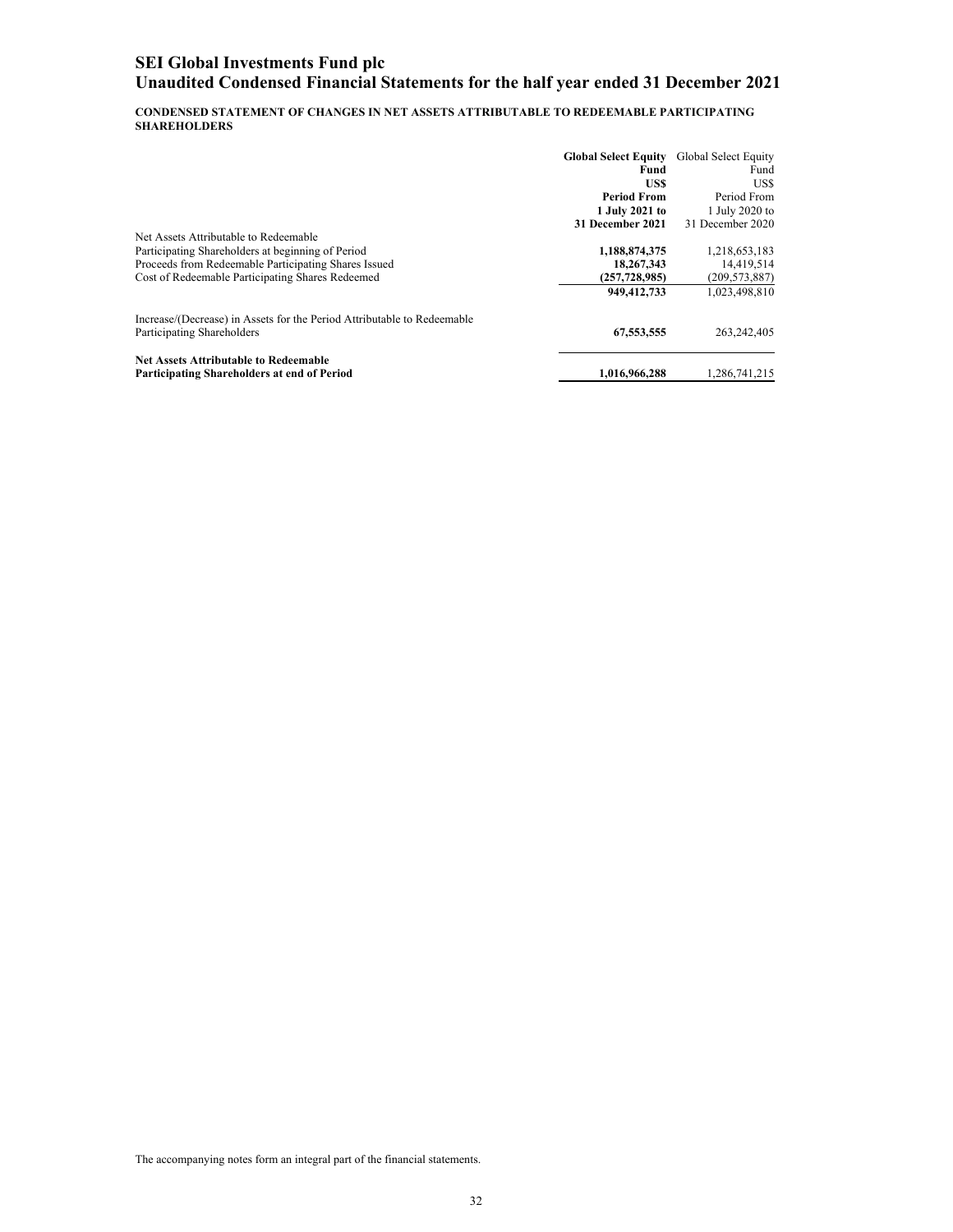#### **CONDENSED STATEMENT OF CHANGES IN NET ASSETS ATTRIBUTABLE TO REDEEMABLE PARTICIPATING SHAREHOLDERS (continued)**

The number of Redeemable Participating Shares issued and redeemed during the half year ended 31 December 2021 were as follows:

|                                                  | <b>Shares in Issue</b><br>at 1 July 2021 | <b>Shares</b><br><b>Issued</b> | <b>Shares</b><br>Redeemed | <b>Shares in Issue</b><br>at 31 December 2021 |
|--------------------------------------------------|------------------------------------------|--------------------------------|---------------------------|-----------------------------------------------|
| <b>Global Select Equity Fund</b>                 |                                          |                                |                           |                                               |
| Euro Institutional Class*                        | 447                                      | $\overline{\phantom{a}}$       | (447)                     |                                               |
| Hedged Sterling Institutional Class              | 1,099,847                                | -                              | (30,067)                  | 1,069,780                                     |
| Hedged U.S.\$ Institutional Class                | 958.295                                  |                                | (48, 759)                 | 909,536                                       |
| <b>Sterling Institutional Class</b>              | 12,255,555                               | 412.126                        | (4,397,323)               | 8,270,358                                     |
| <b>Sterling Institutional Distributing Class</b> | 1.209.029                                | 82                             | (1,209,029)               | 82                                            |
| U.S.\$ Institutional C Class                     | 757.648                                  | 9,895                          | (34, 043)                 | 733.500                                       |
| U.S.\$ Institutional Class                       | 19,702,397                               | 483                            | (717, 834)                | 18,985,046                                    |

\*Fund/Share Class commenced or ceased operations during the current reporting period.

The number of Redeemable Participating Shares issued and redeemed during the year ended 30 June 2021 were as follows:

|                                                  | <b>Shares in Issue</b><br>at 1 July 2020 | <b>Shares</b><br>Issued | <b>Shares</b><br>Redeemed | <b>Shares in Issue</b><br>at 30 June 2021 |
|--------------------------------------------------|------------------------------------------|-------------------------|---------------------------|-------------------------------------------|
| <b>Global Select Equity Fund</b>                 |                                          |                         |                           |                                           |
| Euro Institutional Class                         | 447                                      | $\qquad \qquad$         |                           | 447                                       |
| Hedged Euro Institutional Class*                 | 1,272,713                                | -                       | (1,272,713)               |                                           |
| Hedged Sterling Institutional Class              | 1,149,826                                | 287,646                 | (337,625)                 | 1,099,847                                 |
| Hedged U.S.\$ Institutional Class                | 1,426,101                                |                         | (467, 806)                | 958.295                                   |
| <b>Sterling Institutional Class</b>              | 22.095.152                               | 395,919                 | (10, 235, 516)            | 12,255,555                                |
| <b>Sterling Institutional Distributing Class</b> | 1,188,561                                | 20,468                  |                           | 1,209,029                                 |
| U.S.\$ Institutional C Class                     | 774,732                                  | 5.745                   | (22, 829)                 | 757.648                                   |
| U.S.\$ Institutional Class                       | 25,120,035                               | 439.193                 | (5,856,831)               | 19,702,397                                |

\*Fund/Share Class commenced or ceased operations during the prior reporting year.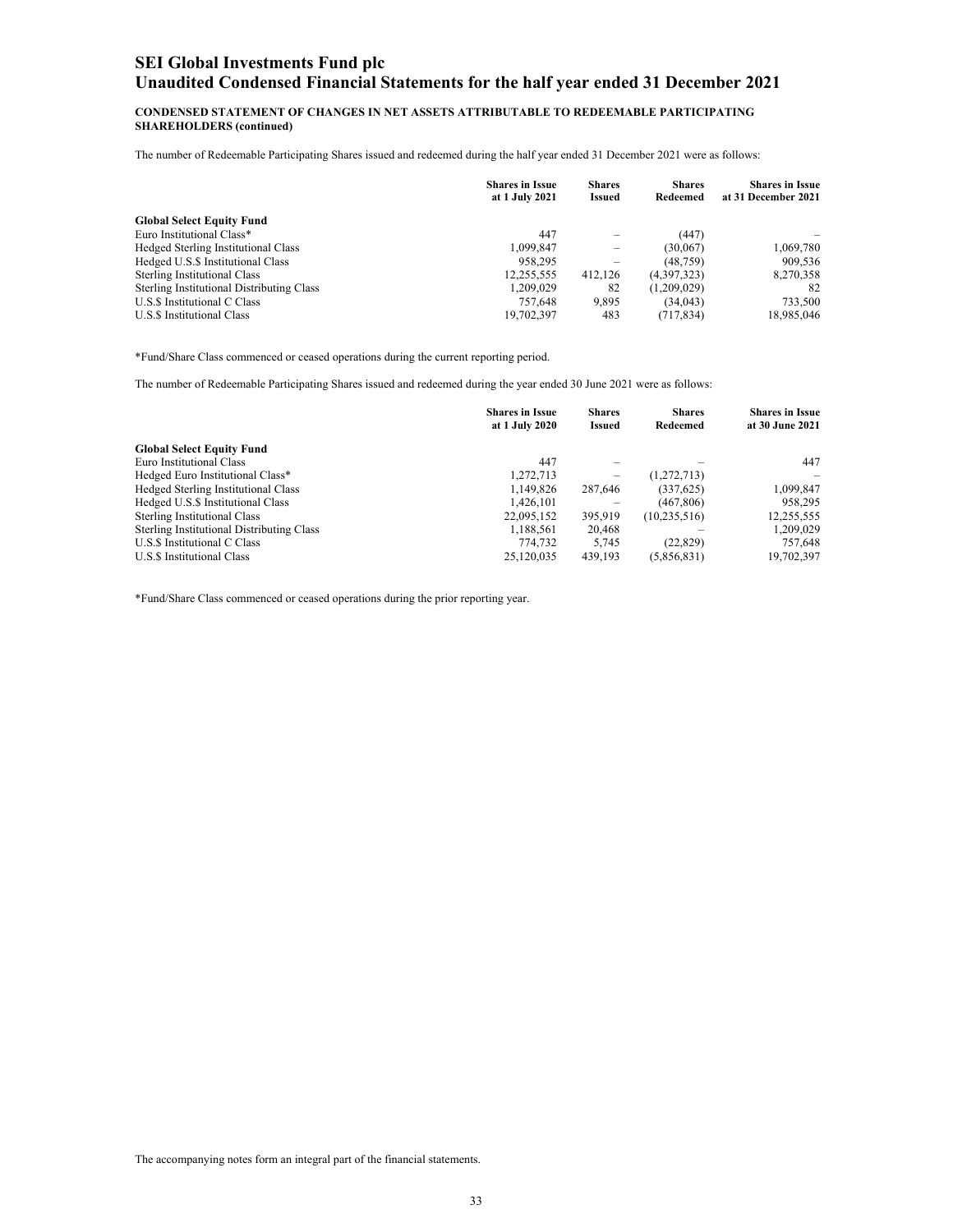### **Unaudited Condensed Financial Statements for the half year ended 31 December 2021**

#### **NOTES TO THE CONDENSED FINANCIAL STATEMENTS FOR THE HALF YEAR ENDED 31 DECEMBER 2021**

#### **1. Accounting Policies**

The significant accounting policies and estimation techniques adopted by the Company are as follows:

#### **a) Basis of Presentation of Financial Statements**

The financial statements are prepared in accordance with accounting standards generally accepted in Ireland, comprising the Companies Act 2014 and the European Communities (Undertakings for Collective Investment in Transferable Securities) Regulations 2011, (the "UCITS Regulations"). Accounting standards generally accepted in Ireland in preparing financial statements giving a true and fair view are those published by the Institute of Chartered Accountants in Ireland and issued by the Financial Reporting Council ("FRC").

The Financial Reporting Standard applicable in the United Kingdom and Republic of Ireland ("FRS 102") is effective for accounting periods beginning on or after 01 July 2015. FRS 104 "Interim financial reporting" ("FRS 104") is effective for interim reporting periods commencing on or after 01 January 2015.

These unaudited condensed financial statements have been prepared in accordance the standard for interim financial statements, FRS 104, and should be read in conjunction with the audited financial statements for the year ended 30 June 2021. For the audited financial statements for the year ended 30 June 2021, securities which were quoted, listed or traded on an exchange were valued for financial reporting purposes at the current bid or ask price, at the valuation point. These reclassifications have had no impact on reported Shareholder dealing net assets.

The format and certain wordings of the financial statements have been adapted from those contained in the Companies Act 2014 so that, in the opinion of the Directors, they more appropriately reflect the nature of the Company's business as an investment Fund. The Company has availed of the exemption available to open-ended investments funds under FRS 102 not to prepare a cash flow statement.

The financial statements are prepared under the historical cost convention as modified by the revaluation of financial assets and financial liabilities held at fair value through profit or loss. The financial statements are based on the valuations prepared at 4.00pm Eastern Time on 31 December 2021 ("Valuation Point"). The Administrator operates T+1 trading, therefore, investment transactions and capital transactions included in the valuations are up to close of business on 30 December 2021.

#### **b) Financial Assets and Financial Liabilities at Fair Value through Profit or Loss**

Under FRS 102, in accounting for its financial instruments a reporting entity is required to apply either;

- a) the full provisions of Section 11 "Basis Financial Instruments" and Section 12 "Other Financial Instruments" of FRS 102;
- b) the recognition and measurement provisions of International Accounting Standards 39 "Financial Instruments: Recognition and Measurement" ("IAS 39") and only the disclosure requirements of Sections 11 and 12 of FRS 102; or
- c) the recognition and measurement provisions of International Financial Accounting Standards ("IFRS") 9 "Financial Instruments" ("IFRS 9") and the disclosure requirements of Sections 11 and 12 of FRS 102.

The Company has elected to apply the recognition and measurement provisions of IAS 39 and the disclosure requirements of Sections 11 and 12 of FRS 102.

#### *Realised Gains and Losses on Financial Assets and Financial Liabilities at Fair Value through Profit or Loss*

Realised gains and losses on financial assets and financial liabilities at fair value through profit or loss are calculated based on a FIFO book cost. The associated foreign exchange movement between the date of purchase and the date of sale on the sale of financial assets and financial liabilities is included in "Net Gains/(Losses) on Financial Assets and Financial Liabilities at Fair Value through Profit or Loss" in the Condensed Income Statement.

#### *Unlisted Securities*

The fair value of any instrument that is not listed or dealt with on a market shall be the probable realisation value of the investment, estimated with care and in good faith by the Directors in consultation with the Administrator or by a competent person, firm or corporation appointed for such purpose by the Depositary.

A Fund may have investments in securities in respect of which there may be only a small number of counterparties or brokers prepared to make a market. The single broker prices used at the period end have been sourced from brokers who are market specialists in the respective instruments and are the best estimate of fair value as at the period end date. However, it may not always be possible to trade the securities held at the stated mark with the broker that provided the period end price. Had these investments been sold at the period end proceeds may have differed from this fair value and this difference could be material.

#### *Investment Funds*

Shares or units in open-ended investment funds are valued by reference to the latest available net asset value of the shares or units of the relevant investment funds priced by the underlying administrator and provider by a vendor. Shares or units in closed ended investment funds are valued by reference to the latest available net asset value of the shares or units of the relevant investment funds priced by the underlying administrator and provided by a vendor. If such prices are unavailable and if appropriate in the opinion of the Directors, shares or units in investment funds are valued at the estimated net asset value of the shares or units as provided by the underlying administrator.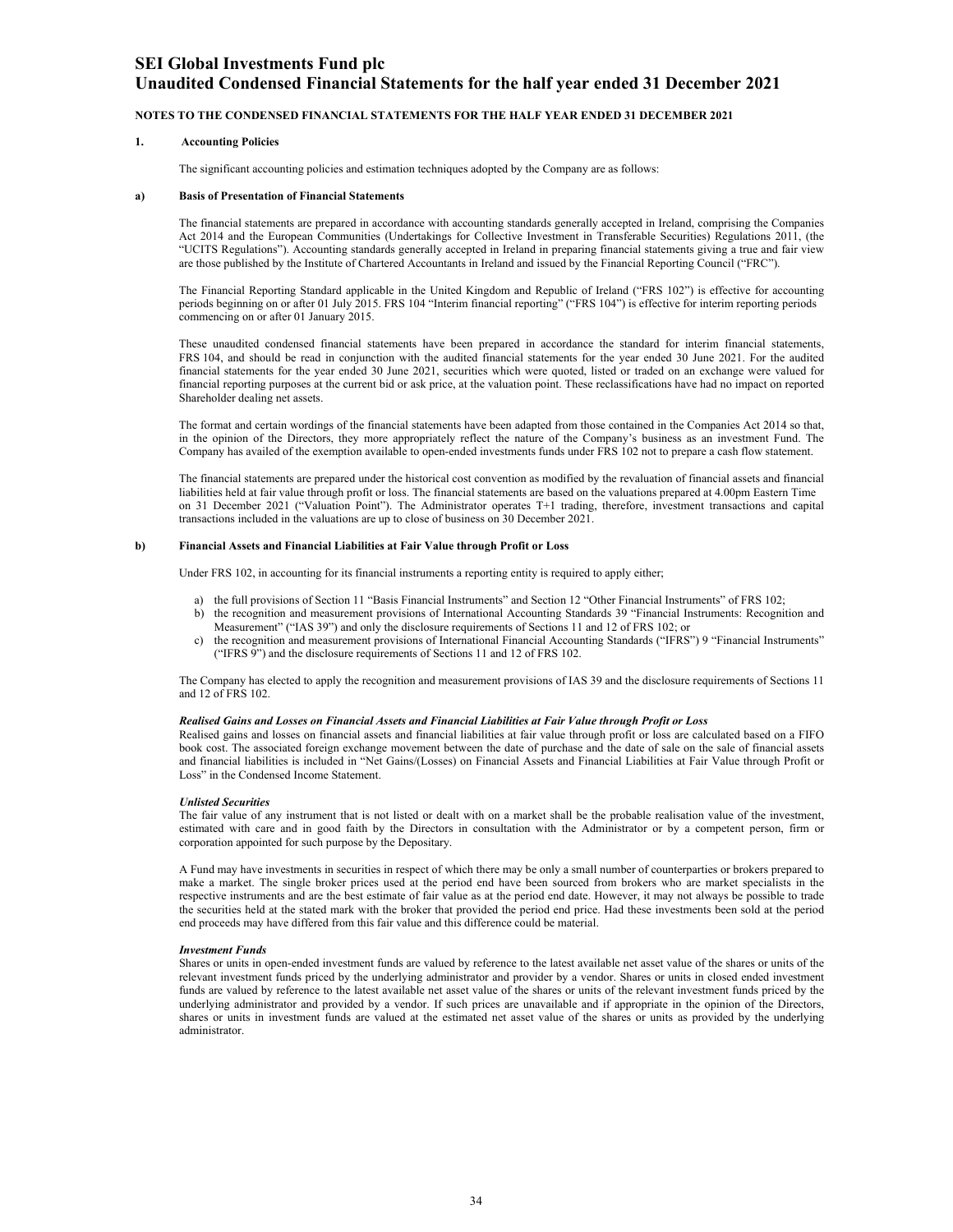### **Unaudited Condensed Financial Statements for the half year ended 31 December 2021**

#### **NOTES TO THE CONDENSED FINANCIAL STATEMENTS FOR THE HALF YEAR ENDED 31 DECEMBER 2021 (continued)**

#### **1. Accounting Policies (continued)**

#### **b) Financial Assets and Financial Liabilities at Fair Value through Profit or Loss (continued)**

#### *Exchange Traded Derivative Instruments*

Exchange traded derivative instruments are valued at the close of the regular trading session of the relevant exchange on the relevant Business Day at the settlement price for such instruments on such markets. If the settlement price of an exchange traded derivative instrument is not available, the value of such instrument shall be the probable realisation value estimated with care and in good faith by the Directors or the Administrator or other competent person approved for the purpose by the Depositary.

#### *Futures Contracts*

Upon entering into a futures contract, a Fund is required to deposit with its futures brokers, an amount of cash or US government obligations in accordance with the initial margin requirements of the brokers or exchange. Futures contracts are valued using quoted daily settlement prices established by the exchange on which they trade. The Fund and the broker agree to exchange an amount of cash equal to the daily fluctuations in the value of the futures contract ("variation margin"). For open futures contracts, changes in the value of the contract are recognised as unrealised gains or losses by "marking-to-market" the value of the contract at the statement of financial position date. When the contract is closed, the difference between the proceeds (or cost) of the closing transactions and the original transaction is recorded as a realised gain or loss in the Condensed Income Statement.

#### *Inflation-Indexed Bonds*

The Fund may invest in inflation-indexed bonds. Inflation-indexed bonds are fixed-income securities whose principal value is periodically adjusted to the rate of inflation. The interest rate on these bonds is generally fixed at issuance at a rate lower than typical bonds. Over the life of an inflation-indexed bond, however, interest will be paid based on a principal value, which is adjusted for inflation. Any increase in the principal amount of an inflation-indexed bond will be included in the Condensed Income Statement, even though investors do not receive their principal until maturity. Inflation-indexed bonds are valued using a pricing vendor.

#### *Warrants*

Where a warrant is purchased, the amount paid is recorded as an investment and is subsequently adjusted to the value of the warrant purchased. Warrants are expected to have similar characteristics as the underlying equity security. If the warrant is actively traded then the market price is used, otherwise the intrinsic value of the underlying equity price and the warrant strike price or modified black scholes derived value is used to arrive at an appropriate market value.

#### *Forward Foreign Currency Contracts*

The Fund may enter into three types of forward foreign currency contracts: class level hedging, foreign security hedging and security transaction hedging. The unrealised gain or loss on open forward exchange contracts is calculated by reference to the difference between the contracted rate and the rate to close out the contract. Realised gains or losses include net gains on contracts which have been settled or offset by other contracts. For foreign security hedges and security transaction level hedges, realised and unrealised gains and losses are allocated at fund level. For class level hedges the realised and unrealised gains and losses are allocated solely to the relevant Share Classes.

#### *Options*

When the Fund writes an option, an amount equal to the premium received by the Fund is recorded as a liability and the current fair value of the option written is subsequently adjusted by this amount. The premium on written call options exercised is added to the proceeds from the sale of the underlying security or foreign currency in determining the realised gain or loss. The premium on written put options exercised is subtracted from the cost of the securities or foreign currencies purchased. Premiums received from written options which expire are treated as realised gains. The premium on purchased put options exercised is subtracted from the proceeds of the sale of the underlying security or foreign currency in determining the realised gain or loss. The premium paid on purchased call options exercised is added to the cost of the securities or foreign currency purchased. Premiums paid for the purchase of options which expire unexercised are treated as realised losses. Exchange traded options are valued at the settlement price determined by the relevant exchange. OTC Currency Options are valued by Markit and are options used to either hedge against or create exposure to foreign exchange fluctuation.

#### *Contracts for Differences*

The Fund may invest in contracts for differences. Contracts for differences are futures or options contracts which are settled through cash payments, rather than the physical delivery of the underlying assets or securities. The rate of return will be paid or received by the Fund and it will reflect the general composition of the assets of the Fund for a rate of return which will generally be at a fixed rate above or below LIBOR or another index. Contracts for differences are marked-to-market daily based upon quotations received from counterparties or valued using a pricing service and in other cases based upon calculations using valuation models. During the period that the contract for differences is open, changes in the value of the contract are recognised as unrealised gains or losses and by marking to market at each valuation date in order to reflect the value of the underlying security. Realised gains or losses at the closure of the contract are equal to the difference between the value of the contract for differences at the time it was opened (including any financial charges) and the value at the time it was closed. Dividends (net of withholding taxes) attributable to open contracts for differences are deemed to be dividends receivable at the end of the period. Payments received or made are recorded as realised gains or losses. The Company discloses outstanding contracts for differences at the half year ended in the Portfolio of Investments.

#### **c) Foreign Exchange Translation**

#### *Functional and Presentation Currency*

The functional and presentation currency of The SEI Global Select Equity Fund is US Dollar (US\$). This is considered to be the currency of the primary economic environment of the Fund. The presentation currency of The SEI Global Investments Fund plc is the US Dollar (US\$).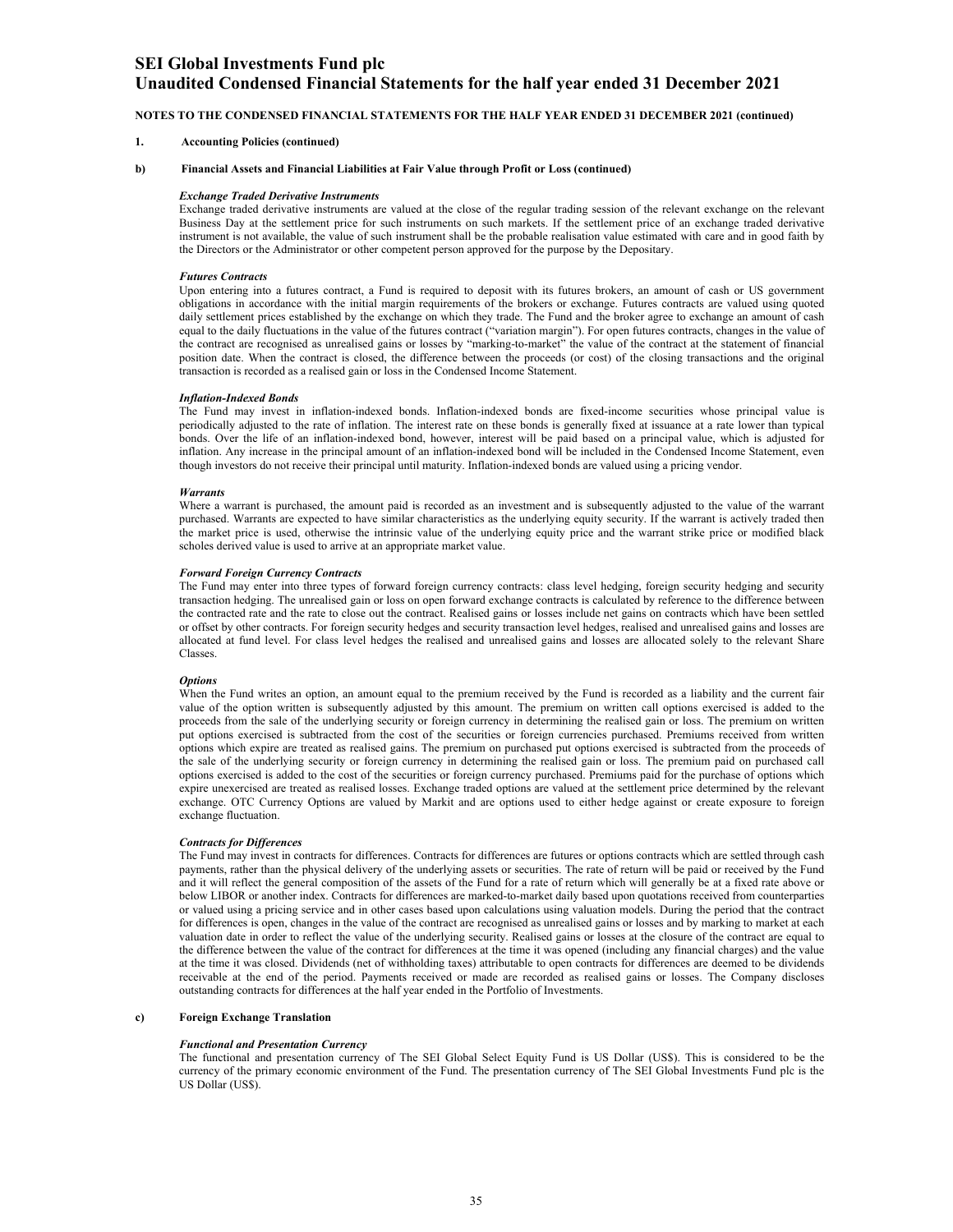### **Unaudited Condensed Financial Statements for the half year ended 31 December 2021**

#### **NOTES TO THE AUDITED FINANCIAL STATEMENTS FOR THE YEAR ENDED 31 DECEMBER 2021 (continued)**

#### **1. Accounting Policies (continued)**

#### **c) Foreign Exchange Translation (continued)**

#### *Transactions and Balances*

Assets and liabilities denominated in currencies other than the functional currency of the Fund are translated into the functional currency at the exchange rates ruling at the Condensed Statement of Financial Position date. Transactions in currencies other than the functional currency of the Fund are translated into the functional currency at the exchange rates ruling at the dates of the transactions.

Gains and losses on foreign exchange transactions are recognised in the Condensed Income Statement in determining the result for the half year ended 31 December 2021 and 31 December 2020.

Proceeds from subscriptions and amounts paid on redemption of Redeemable Participating Shares are translated at the rates prevailing at the dates of the transactions.

The Condensed Statement of Financial Position is translated using exchange rates at the period end and the Condensed Income Statement and Condensed Statement of Changes in Net Assets Attributable to Redeemable Participating Shareholders are translated at an average rate over the period for inclusion in the combined financial statements of the Company. The resulting notional currency gain/(loss) and the notional currency gain/(loss) on retranslation of the opening net assets is included in the Condensed Statement of Changes in Net Assets Attributable to Redeemable Participating Shareholders. The method of translation has no effect on the value of net assets allocated to the individual Fund.

#### **d) Collateral**

Securitised collateral which is provided to the broker is annotated on the relevant security in the Portfolio of Investments.

Securitised collateral which is provided to the Fund is disclosed in Note 7.

Cash collateral which is provided to the broker is recorded as an asset to the Fund and included under "Cash Collateral", and is valued at its fair value on the Condensed Statement of Financial Position.

Cash collateral held is unrestricted and held in a segregated account in the individual Fund's name. A related liability to repay the collateral is recorded as a liability on the Condensed Statement of Financial Position under "Cash Collateral Payable" and is also valued at its fair value and disclosed in Note 7.

Cash collateral which is provided to the broker is recorded as an asset to the Fund and included under "Cash Collateral" and is valued at its fair value.

All types of collateral are treated in line with the reporting requirements of FRS 102 and are governed by the terms and conditions of individual ISDA Master Agreements.

#### **2. Finance Costs**

#### **Distributions and Interest**

Distributions take account of income received on the creation of shares and income deducted on the cancellation of shares.

|                                                                     | <b>Global Select Equity Fund</b> |                          |
|---------------------------------------------------------------------|----------------------------------|--------------------------|
|                                                                     | 31 December 2021<br>US\$         | 31 December 2020<br>US\$ |
| Distribution                                                        | (216, 634)                       | (222, 172)               |
| Add:<br>Income deducted/received on<br>cancellation/issue of shares | (23, 478)                        | 556                      |
| Net Distribution for the period                                     | (240, 112)                       | (221, 616)               |
| Interest                                                            | 2,797                            | (34,713)                 |
| <b>Total Finance Costs</b>                                          | (237, 315)                       | (256,329)                |
|                                                                     |                                  |                          |

#### **3. Soft Commission Arrangements**

The Portfolio Managers have not entered into soft commission arrangements with brokers in respect of which certain goods and services used to support the investment decision process may be received.

Subject to compliance with the requirement to select brokers that provide best execution to the Company, or any such further requirements as may be imposed on the Company by the Central Bank, the Investment Adviser in managing the assets of the Fund, may direct a substantial portion of a Fund's brokerage to an affiliate of the Investment Adviser.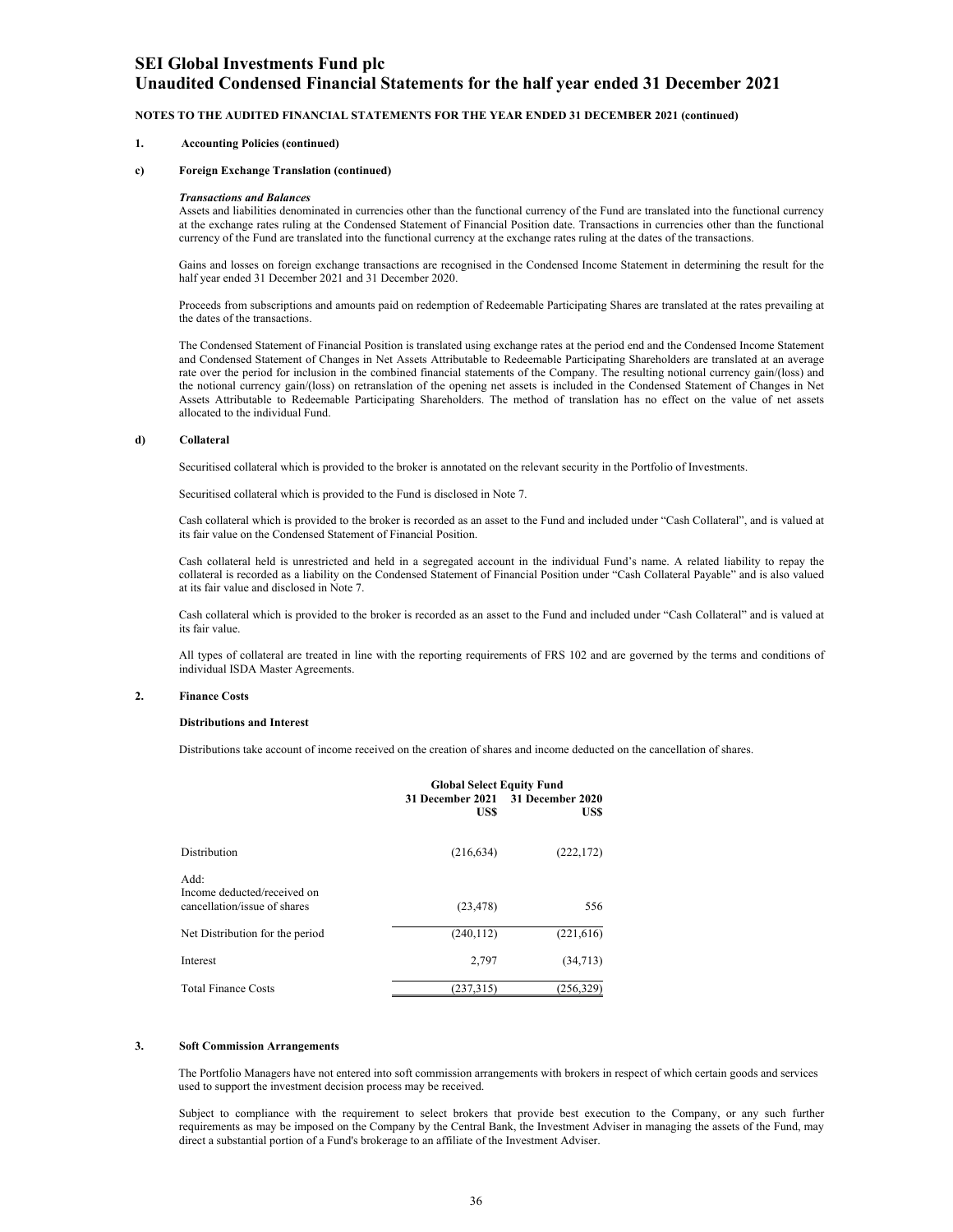### **Unaudited Condensed Financial Statements for the half year ended 31 December 2021**

#### **NOTES TO THE CONDENSED FINANCIAL STATEMENTS FOR THE HALF YEAR ENDED 31 DECEMBER 2021 (continued)**

#### **4. Exchange Rates**

The US\$ exchange rates at 31 December 2021 and 30 June 2021 used in this report, are as follows:

|            | 31 December 2021 | <b>30 June 2021</b> |            | 31 December 2021 | <b>30 June 2021</b> |
|------------|------------------|---------------------|------------|------------------|---------------------|
| <b>AUD</b> | 1.3754           | 1.3320              | JPY        | 115.1550         | 110.9900            |
| <b>CAD</b> | 1.2632           | 1.2383              | <b>MXN</b> | 20.4650          | 19.9105             |
| <b>CHF</b> | 0.9112           | 0.9244              | <b>NOK</b> | 8.8183           | 8.6052              |
| <b>CNH</b> | 6.3591           | 6.4609              | NZD        | 1.4606           | 1.4311              |
| <b>CZK</b> | 21.8519          | 21.5086             | <b>PLN</b> | 4.0304           | 3.8070              |
| <b>DKK</b> | 6.5403           | 6.2706              | <b>RON</b> | 4.3517           | 4.1526              |
| <b>EUR</b> | 0.8794           | 0.8432              | <b>RUB</b> | 75,0063          | 73.0538             |
| <b>GBP</b> | 0.7383           | 0.7239              | <b>SEK</b> | 9.0539           | 8.5522              |
| <b>HKD</b> | 7.7963           | 7.7659              | <b>SGD</b> | 1.3482           | 1.3442              |
| <b>HRK</b> | 6.6106           | 6.3188              | <b>TRY</b> | 13.2798          | 8.6875              |
| <b>HUF</b> | 324.0987         | 296.0031            | ZAR        | 15.9600          | 14.2788             |
| <b>ILS</b> | 3.1124           | 3.2585              |            |                  |                     |

#### **5. Risk Management Disclosures**

In pursuing its investment objectives, the Company is exposed to a variety of financial risks: market risk (including price risk, currency risk and interest rate risk), credit risk and liquidity risk. The Company's overall risk management programme focuses on the unpredictability of financial markets and seeks to minimise potential adverse effects on the Fund's financial performance.

The investment objectives of each Fund are specified in the Company's Prospectus. To achieve its investment objectives, the Company invests in a variety of traded and over-the-counter debt, equity and money market securities. The Company also uses derivative financial instruments to moderate certain risk exposures and to facilitate certain portfolio transactions.

#### *Active Management Risk*

The Fund of the Company is "multi-managed". Rather than managing the risk of individual securities directly, the Investment Adviser engages in extensive due diligence ("manager selection") to determine appropriate Portfolio Managers for the Fund. The manager selection process encompasses conference calls, independent research and manager meetings to determine the Portfolio Managers that the Investment Adviser believes to have superior security selection and risk management skills within their mandates.

Each Portfolio Manager is responsible for managing its portion of the Fund in accordance with the investment policies and investment restrictions of the Fund as specified in the Company's Prospectus. The Investment Adviser monitors each Portfolio Manager's adherence to these policies through various reports, questionnaires, telephone conference calls and face-to-face meetings. The Investment Adviser meets with each Portfolio Manager at least semi-annually by conference call or in person. Review meetings with each Portfolio Manager are conducted on an annual basis.

The Company seeks to control the active management risk of the Fund with its multi-manager structure. The Portfolio Managers of each Fund utilise a variety of investment strategies. By diversifying Portfolio Managers, the Investment Adviser seeks to control the active management risk of the Fund. The Investment Adviser utilises various analytical techniques; and its qualitative judgement, to determine the appropriate allocation of assets to each Portfolio Manager. The Investment Adviser periodically monitors the diversification benefits of the Fund's multi-manager structure.

#### **a) Market Price Risk**

The Company takes positions in financial instruments, including derivatives, to take advantage of short-term market movements in equity and fixed income markets. The Funds may buy or sell call or put options, financial futures, and other derivative instruments within limits defined in the Prospectus. The Company's equity, debt, and derivative financial instruments are susceptible to market price risk arising from uncertainties about future prices of the instruments. All security investments present a risk of loss of capital. Except for written options, the maximum risk resulting from financial instruments is determined by the fair value of the financial instruments.

As at 31 December 2021, the Company's market risk is affected by three main components: changes in actual market prices, foreign currency movements and interest rate movements. To measure market price risk, the Investment Adviser computes the VaR for each Fund. The VaR methodology and limitations are described below.

#### *VaR Methodology*

VaR is a method of assessing risk that reflects the interdependencies between market price risk, currency risk and interest rate risk for the financial instruments held by the Funds. Absolute VaR measures the maximum loss that is not expected to be exceeded with a particular level of confidence over a particular period of time. For example, if a Fund has an absolute VaR of 5%, this implies that the maximum expected loss over a one-day period is 5% with a 99% level of confidence. Daily, the Investment Adviser calculates the VaR for each Fund with a 99% level of confidence over a one-day time horizon. The Investment Adviser utilises a commercially available risk management system for calculating the relative VaR for each Fund.

The risk management system employs a factor model approach to calculate VaR and Relative VaR. The factor model identifies the common sources of risk, or "factors," that systematically affect asset returns. The system applies the factor exposures for the current holdings of each Fund, the volatility of the risk factors, the correlations between the risk factors, and the residual unsystematic risk of each security to estimate the risk of the Fund over a one-day holding period. The historical period for calculating the correlations and volatilities is two years. The one-tail confidence level is 99%.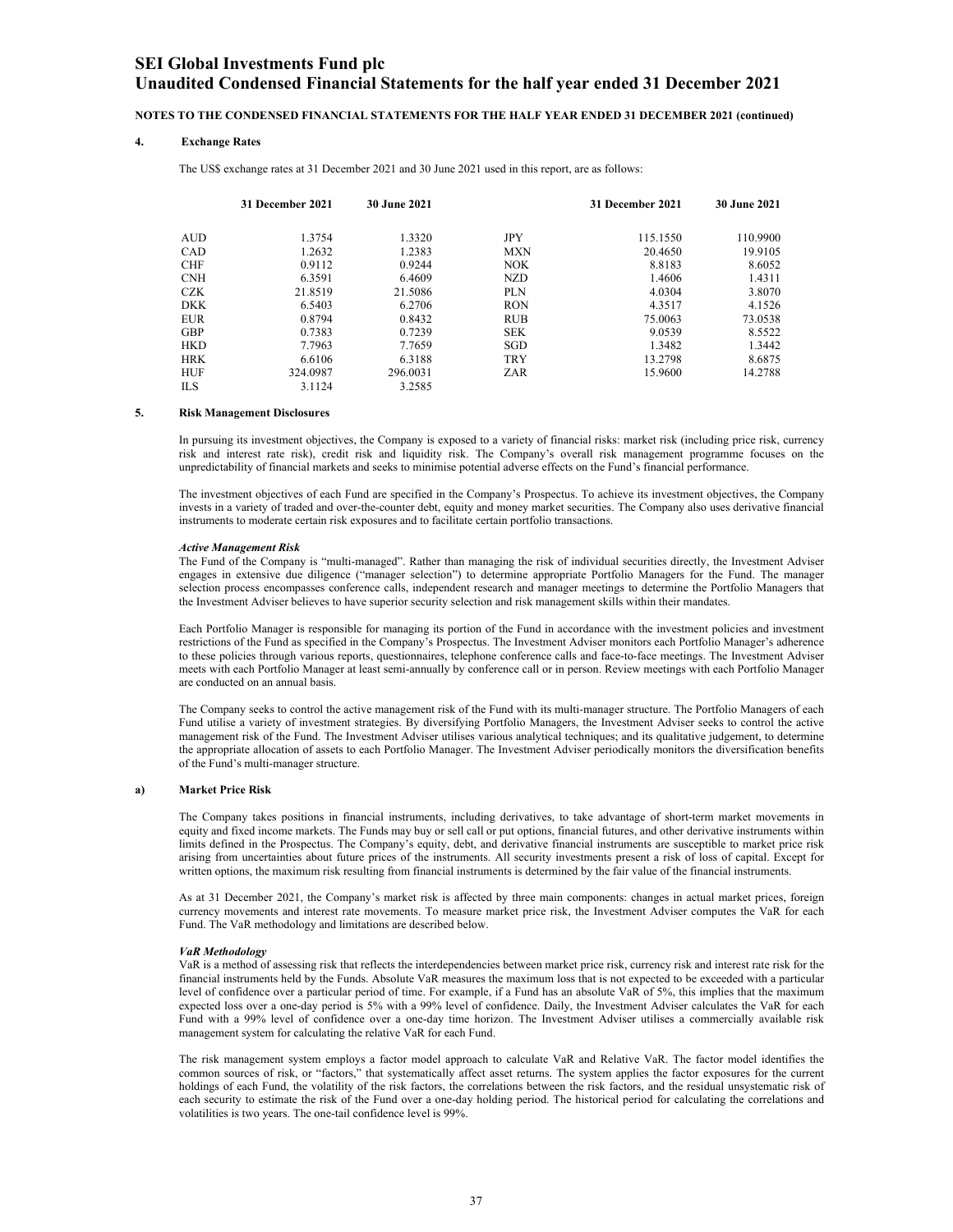### **Unaudited Condensed Financial Statements for the half year ended 31 December 2021**

#### **NOTES TO THE AUDITED FINANCIAL STATEMENTS FOR THE YEAR ENDED 31 DECEMBER 2021 (continued)**

#### **5. Risk Management Disclosures (continued)**

#### **a) Market Price Risk (continued)**

#### *VaR Limitations*

The VaR methodology used by the Investment Adviser is subject to several limitations. First, VaR is based on a model of stock price returns which uses risk factors. To the extent that there are missing risk factors, mis-specified risk factors, or risk factors which are not predictive, the VaR may not be indicative of future risk. Also, the returns to various risk factors are not directly observable in the market, and must be estimated using statistical techniques. To the extent that these estimates may be imprecise, the VaR may not be indicative of future risk. In addition, the co-variance between the risk factors is estimated over a particular historical time period. To the extent that the future time period may be different from the historical time period, the VaR may not be indicative of future risk. For these reasons, VaR may be more useful as a relative measure of risk among Funds, rather than as an absolute measure of risk.

#### **b) Currency Risk**

Currency risk arises on financial instruments that are denominated in a foreign currency, i.e. in a currency other than the functional currency in which they are measured.

For the purpose of FRS 104, currency risk does not arise from financial instruments that are non-monetary items or from financial instruments denominated in the functional currency. FRS 104 considers the foreign exchange exposure relating to non-monetary assets and liabilities to be a component of market price risk not foreign currency risk.

The Company attempts to manage currency risk through its investment policies and investment restrictions as specified in the Company's Prospectus and by evaluating each Portfolio Manager's currency risk management capabilities as a criterion for appointment, where appropriate. In addition, the Portfolio Manager performs stress tests to measure the impact of currency fluctuations on the Company's Funds. The Portfolio Manager may seek to hedge these risks by investing in currencies, currency futures contracts and options on currency futures contracts, as specified in the Company's Prospectus.

#### **c) Interest Rate Risk**

Interest rate risk is the risk that the fair value or future cash flows of a financial instrument will fluctuate because of changes in market interest rates.

The Company has one Fund at 31 December 2021 (30 June 2021: one Fund). The majority of the assets and liabilities of the Fund are invested in equity securities and are non-interest bearing. As a result, this Fund is not subject to significant amounts of risk due to fluctuations in the prevailing levels of market interest rates.

Any excess cash and cash equivalents are invested at short-term market interest rates. The cash reserves are generally equitised using futures or swaps in order to obtain equity market exposure. The Fund did not invest in any swaps as at the half year end.

The Company attempts to manage interest rate risk through its investment policies and investment restrictions as specified in the Company's Prospectus and by evaluating the Portfolio Manager's interest rate risk management capabilities as a criterion for appointment, where appropriate. In addition, the Portfolio Manager performs stress tests to measure the impact of changes in interest rates on the Company's Fund. The Portfolio Manager may seek to reduce these risks by modifying the allocation of capital to Portfolio Managers within this Fund.

#### **d) Credit Risk**

Credit risk is the risk that the counterparty to a transaction or an issuer of a financial instrument will cause a financial loss to a Fund by failing to repay an obligation which may arise by purchasing debt instruments, placing deposits, and entering into derivative contracts. Credit risk is generally more significant for those Funds that invest primarily in debt instruments, or that use derivative contracts to a material degree. The Fund may have exposure to credit risk through its investments in other investment funds with themselves may have credit risk exposure.

For cash accounts, funds deposited are liabilities of the banks, thus creating a debtor-creditor relationship between the bank and the Company. Cash accounts opened on the books of Brown Brothers Harriman & Co. ("BBH") are obligations of BBH while cash accounts opened on the books of a third party cash correspondent bank, sub-custodian or a broker (collectively, "agency accounts") are obligations of the agent. For safekeeping of security assets, BBH's policy is to maintain segregated client security accounts on its books and on the books of its sub-custodians. While BBH is responsible for exercising reasonable care in the administration of agency cash accounts, it is not liable for their repayment in the event the sub-custodian, by reason of its bankruptcy, insolvency or otherwise, fails to make repayment.

BBH performs both initial and ongoing due diligence on the sub-custodians in its global custody network. Such reviews include an assessment of the sub-custodian's financial strength and general reputation and standing and, at a minimum, meet the due diligence requirements established by applicable law. The financial analysis is focused on the sub-custodian bank's capital adequacy, asset quality, financial flexibility and strength, management expertise, earnings, and liquidity as key indicators of its financial standing in the market. These reviews are not audits.

The Company may invest in debt instruments that may receive a credit rating from a well-known rating agency, or if unrated, may be assigned a credit rating using an approach which is consistent with that used by rating agencies.

All broker transactions in listed securities are settled upon delivery to the Company's Depositary. The risk of default is considered minimal, as delivery of securities sold is only made once the Company's Depositary has received payment from the broker. Payment to a broker is made on a purchase once the securities have been received by the Company's Depositary. The trade will fail if either party fails to meet its obligation.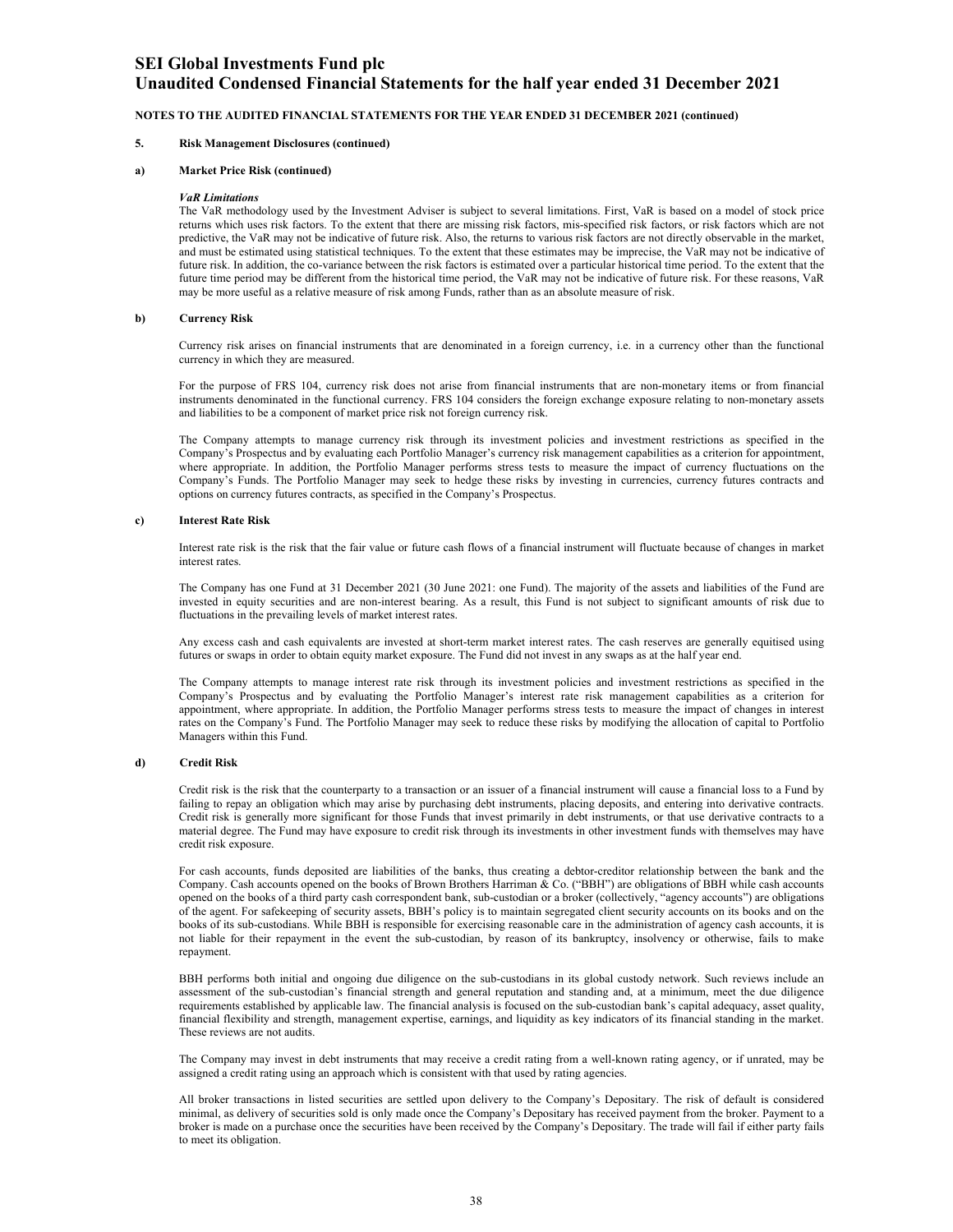### **Unaudited Condensed Financial Statements for the half year ended 31 December 2021**

#### **NOTES TO THE AUDITED FINANCIAL STATEMENTS FOR THE YEAR ENDED 31 DECEMBER 2021 (continued)**

#### **5. Risk Management Disclosures (continued)**

#### **d) Credit Risk (continued)**

The Funds limit their exposure to credit losses on derivative instruments by limiting their exposure to counterparties in accordance with the investment restrictions specified in the Company's Prospectus. Counterparties must be subject to prudential supervision and meet certain requirements as specified by the Central Bank. The Investment Adviser requires each Portfolio Manager to complete a quarterly questionnaire to verify compliance with the investment restrictions on counterparties.

The Funds also limit their exposure to credit losses on derivative instruments by entering into master netting arrangements with counterparties. Master netting arrangements do not result in an offset of Condensed Statement of Financial Position assets and liabilities, as transactions are usually settled on a gross basis. However, the credit risk associated with favourable contracts is reduced by a master netting arrangement to the extent that if an event of default occurs, all amounts with the counterparty are terminated and settled on a net basis. A Fund's overall exposure to credit risk on derivative instruments subject to a master netting arrangement can change substantially within a short period, as it is affected by each transaction subject to the arrangement.

The Company attempts to manage credit risk through its investment policies and investment restrictions as specified in the Company's Prospectus and by evaluating each Portfolio Manager's credit analysis capabilities as a criterion for appointment, where appropriate. Each Portfolio Manager that invests in debt instruments or derivative contracts has its own methodology for monitoring and managing credit risk with respect to the assets managed by it, which is tailored to that Portfolio Manager's own specific investment style and approach to risk management. The Investment Adviser monitors a Portfolio Manager's adherence to a Fund's policies and restrictions through various reports, questionnaires, telephone conference calls and review meetings.

#### **e) Liquidity Risk**

Liquidity risk is the risk that a Fund will encounter difficulty in meeting obligations associated with financial liabilities. Such obligations may arise from daily cash redemptions or from derivative contracts such as options, futures and swaps.

The Company is exposed to daily cash redemptions of Redeemable Participating Shares. As specified in the Company's Prospectus, it therefore invests a majority of its assets in investments that are traded in an active market and which can be readily liquidated.

The Company may, from time to time, invest in derivative contracts traded over-the-counter, which are not traded in an organised market and may be illiquid. As a result, the Company may not be able to liquidate quickly its investments in these instruments at an amount close to their fair value to meet its liquidity requirements or to respond to specific events such as deterioration in the creditworthiness of any particular issuer. The Company limits the use of derivative instruments which are not readily marketable, as specified in the Company's Prospectus.

To manage liquidity risk, the Company also reserves the right to limit the amount of Shares that may be redeemed by an individual Shareholder. If the aggregate redemption requests on any Dealing Day equal or exceed 10% or more of the outstanding Shares of any Series in issue or deemed to be in issue, the Directors may elect to restrict the total number of Shares to be redeemed to 10% of the outstanding Shares in issue in that Series on that Dealing Day, in which case all redemption requests will be reduced pro rata to the size of the request.

#### **f) Fair Value Estimation**

FRS 102 on "Fair Value Disclosure" requires disclosure relating to the fair value hierarchy in which fair value measurements are categorised for assets and liabilities. The disclosures are based on a three-level fair value hierarchy for the inputs used in valuation techniques to measure fair value. Amendments were made to this FRS, revising the disclosure requirements for financial institutions. An entity shall apply these amendments for accounting periods beginning on or after 01 January 2017. This amendment has been adopted in the preparation of these financial statements.

The Company has classified fair value measurements using a fair value hierarchy that reflects the significance of the inputs used in making the measurements.

The fair value hierarchy has the following levels:

- (i) Level 1: Investments, whose values are based on quoted market prices in active markets, and therefore classified within Level 1, include active listed equities, exchange traded investment funds and REITs. Quoted prices for these instruments are not adjusted.
- (ii) Level 2: Financial instruments that trade in markets that are not considered to be active but are valued based on quoted market prices, dealer quotations or alternative pricing sources supported by observable inputs are classified within Level 2. These include investment funds, investment grade corporate bonds, U.S. Government Treasury Bills, certain non-U.S. sovereign obligations, listed equities and over-the-counter derivatives. As Level 2 investments include positions that are not traded in active markets and/or are subject to transfer restrictions, valuations may be adjusted to reflect illiquidity and/or non-transferability, which are generally based on available market information.
- (iii) Level 3: Investments classified within Level 3 have significant unobservable inputs, as they trade infrequently. These include equities and a delisted equity which is no longer traded. Pricing inputs are unobservable for the investment and include situations where there is little, if any, market activity for the instrument. The inputs into the determination of fair value require significant management judgement or estimation. As observable prices are not available for these securities, the Fund has used valuation techniques to derive the fair value.

The level in the fair value hierarchy within which the fair value measurement is categorised in its entirety is determined on the basis of the lowest level input that is significant to the fair value measurement of the instrument in its entirety. For this purpose, the significance of an input is assessed against the fair value measurement of the instrument in its entirety.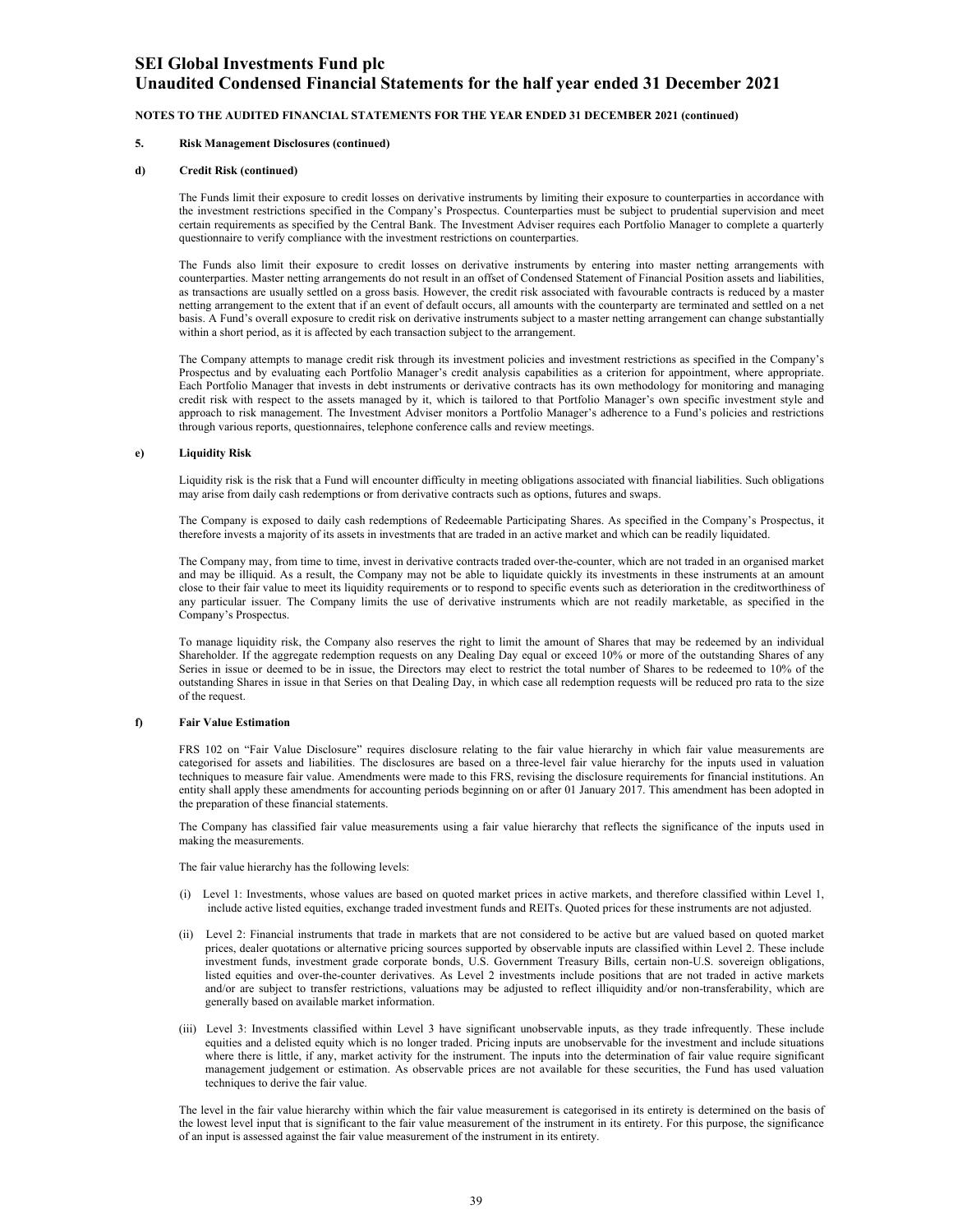### **Unaudited Condensed Financial Statements for the half year ended 31 December 2021**

#### **NOTES TO THE AUDITED FINANCIAL STATEMENTS FOR THE YEAR ENDED 31 DECEMBER 2021 (continued)**

#### **5. Risk Management Disclosures (continued)**

#### **f) Fair Value Estimation (continued)**

If a fair value measurement uses observable inputs that require significant adjustment based on unobservable inputs, that measurement is a Level 3 measurement. Assessing the significance of a particular input to the fair value measurement in its entirety requires judgement, considering factors specific to the financial asset or liability.

The determination of what constitutes "observable" requires significant judgement by the Directors in consultation with the Investment Adviser. The Directors consider observable data to be that market data that is readily available, regularly distributed or updated, reliable and verifiable, not proprietary, and provided by independent sources that are actively involved in the relevant market.

The tables below provide an analysis within the fair value hierarchy of the Company's financial assets and financial liabilities, measured at fair value at 31 December 2021 and 30 June 2021:

| The SEI Global Select Equity Fund<br>31 December 2021          | Level 1                  | Level 2                  | Level 3                                              | Total<br><b>Fair Value</b> |
|----------------------------------------------------------------|--------------------------|--------------------------|------------------------------------------------------|----------------------------|
|                                                                | <b>USS</b>               | <b>USS</b>               | <b>USS</b>                                           | <b>USS</b>                 |
| <b>Financial Assets at Fair Value Through Profit or Loss</b>   |                          |                          |                                                      |                            |
| Equities                                                       | 789,790,436              | 2,989,362                | 119,642                                              | 792,899,440                |
| <b>Investment Funds</b>                                        | 6,594,298                | 143,208,198              |                                                      | 149,802,496                |
| <b>Contracts for Differences</b>                               |                          | 6,799,476                |                                                      | 6,799,476                  |
| Forward Foreign Currency Contracts                             |                          | 665,258                  |                                                      | 665,258                    |
| Futures                                                        | 4,884,786                |                          |                                                      | 4,884,786                  |
|                                                                | 801,269,520              | 153,662,294              | 119,642                                              | 955,051,456                |
| Financial Liabilities at Fair Value Through Profit or Loss     |                          |                          |                                                      |                            |
| Contracts for Differences                                      |                          | (1,967,160)              |                                                      | (1,967,160)                |
| Forward Foreign Currency Contracts                             |                          | (74, 137)                |                                                      | (74, 137)                  |
| Futures                                                        | (2,392,556)              |                          |                                                      | (2,392,556)                |
|                                                                | (2,392,556)              | (2,041,297)              | $\overline{\phantom{0}}$                             | (4,433,853)                |
|                                                                |                          |                          |                                                      |                            |
| The SEI Global Select Equity Fund<br>30 June 2021              | Level 1                  | Level 2                  | Level 3                                              | Total                      |
|                                                                |                          |                          | <b>USS</b>                                           | <b>Fair Value</b>          |
|                                                                | <b>USS</b>               | US\$                     |                                                      | US\$                       |
| <b>Financial Assets at Fair Value Through Profit or Loss</b>   |                          |                          |                                                      |                            |
| Equities                                                       | 913,386,656              |                          | 119,994                                              | 913,506,650                |
| <b>Investment Funds</b>                                        | 7,949,263                | 178,884,020              |                                                      | 186,833,283                |
| <b>Contracts for Differences</b>                               | $\overline{\phantom{0}}$ | 4,591,122                |                                                      | 4,591,122                  |
|                                                                |                          |                          |                                                      |                            |
| Options                                                        | $\overline{\phantom{0}}$ | 3,595                    |                                                      | 3,595                      |
| Forward Foreign Currency Contracts                             | $\overline{\phantom{m}}$ | 152,086                  |                                                      | 152,086                    |
| <b>Futures Contracts</b>                                       | 9,478,974                | $\overline{\phantom{0}}$ | -                                                    | 9,478,974                  |
|                                                                | 930,814,893              | 183,630,823              | 119,994                                              | 1,114,565,710              |
| Financial Liabilities at Fair Value Through Profit or Loss     |                          |                          |                                                      |                            |
| Contracts for Differences                                      | $\overline{\phantom{0}}$ | (1,981,956)              | $\overline{\phantom{0}}$                             | (1,981,956)                |
| Forward Foreign Currency Contracts<br><b>Futures Contracts</b> | (2,122,387)              | (454, 963)               | $\overline{\phantom{0}}$<br>$\overline{\phantom{0}}$ | (454, 963)<br>(2,122,387)  |

#### **6. Efficient Portfolio Management**

The Company may employ investment techniques and use financial derivative instruments (such as futures contracts, forward foreign currency contracts, options and swaps) for efficient portfolio management of the assets of any Fund including hedging against market movements, currency exchange or interest rate risks subject to the conditions and within the limits laid down by the Central Bank and the Prospectus. The efficient portfolio management purposes for which the Company intends to employ financial derivative instruments and such investment techniques are the reductions of risk, reduction of cost and the generation of additional capital or income for the relevant Fund with an appropriate level of risk, taking into account the risk profile of the Fund and the general Central Bank UCITS Regulations. Any such investment technique or use of financial derivative instruments must be one which is reasonably believed by the Investment Adviser or Portfolio Managers to be economically appropriate in that they are realised in a cost-effective way. The Company engaged in securities lending during the half year ended 31 December 2021 and 30 June 2021, details of which are included in separate Note. Direct and indirect costs associated with efficient portfolio management techniques are not readily identifiable.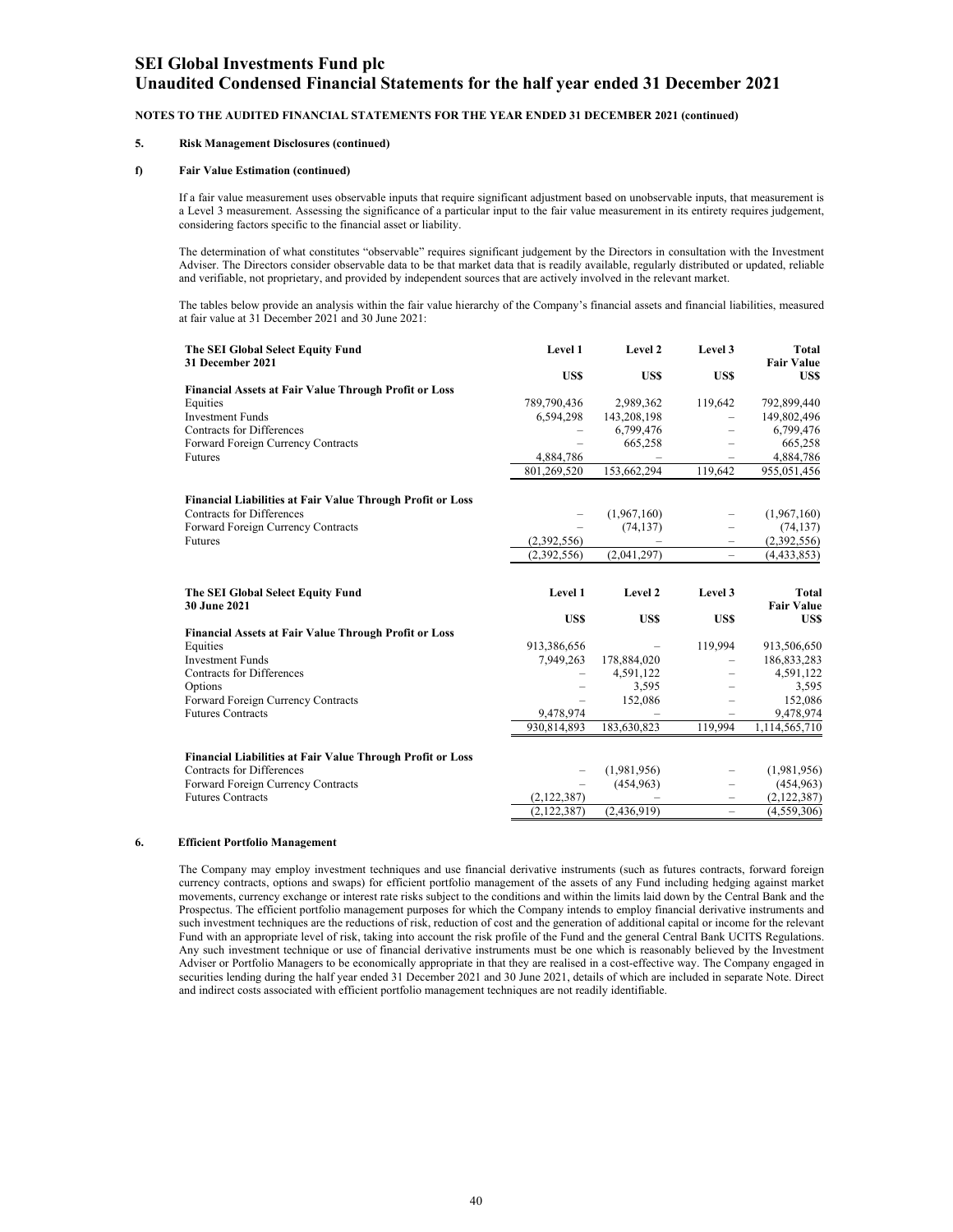#### **NOTES TO THE AUDITED FINANCIAL STATEMENTS FOR THE YEAR ENDED 31 DECEMBER 2021 (continued)**

#### **7. Collateral**

Cash received as collateral is recorded as an asset on the Condensed Statement of Financial Position and is valued at its fair value. A related liability to repay the collateral is recorded as a liability on the Condensed Statement of Financial Position and is also valued at its fair value in line with the requirement of FRS 102.

The following cash has been provided to the Funds as collateral as at 31 December 2021 and is recorded as a liability on the Condensed Statement of Financial Position:

| <b>Fund Name</b>                  | Counterparty   | Amount        |
|-----------------------------------|----------------|---------------|
| The SEI Global Select Equity Fund | Morgan Stanley | US\$4,632,400 |

There was no cash provided to the Fund as at 30 June 2021.

There were no securities provided to the Fund as collateral as at 31 December 2021 and 30 June 2021.

#### **8. Securities Lending Collateral Invested/Collateral Payable on Securities Lending**

During the half year ended 31 December 2021 and year ended 30 June 2021, the Company engaged in approved stock lending transactions whereby it may lend securities to a counterparty in return for which it agreed that securities of the same kind and amount should be transferred back to the Company at a later date. The agreement has the substance of a loan of the Company's securities in return for collateral.

The Company receives a fee in return for this loan of its securities, which is included in the Condensed Income Statement within "Income from Financial Assets at Fair Value through Profit or Loss". Securities on loan to a counterparty under the stock lending arrangements have been included in the Portfolios of Investments and the Condensed Statement of Financial Position and have been valued in accordance with the accounting policies.

Cash received as collateral is recorded as an asset on the Condensed Statement of Financial Position under "Securities lending Collateral Invested" and is valued at its fair value. A related liability to repay the collateral is recorded as a liability on the Condensed Statement of Financial Position under "Collateral Payable on Securities lending" and is also valued at its fair value.

Non-Cash collateral is accepted by Brown Brothers Harriman & Co. (as securities lending agent) in the form of G-10 sovereign debt which has been cleared through Euroclear or through the Federal Book Entry System.

The aggregate value of securities on loan and the value of collateral held by the Fund as at 31 December 2021 and 30 June 2021 are as follows:

|                                   |                                               | 31 December 2021  |               | 30 June 2021      |               |
|-----------------------------------|-----------------------------------------------|-------------------|---------------|-------------------|---------------|
|                                   |                                               | Value of          | Value of      | Value of          | Value of      |
|                                   | <b>Securities</b>                             | <b>Securities</b> | Collateral    | <b>Securities</b> | Collateral    |
| <b>Fund Name</b>                  | <b>Lending Agent</b><br><b>Brown Brothers</b> | on Loan           | Held          | on Loan           | Held          |
| The SEI Global Select Equity Fund | Harriman                                      | US\$5,151,984     | US\$5,418,265 | US\$3,159,204     | US\$3,348,088 |

Securities lending income and associated costs during the half year ended 31 December 2021 are:

|                                   | <b>Securities</b>       | Gross      |           |
|-----------------------------------|-------------------------|------------|-----------|
| <b>Fund Name</b>                  | <b>Lending Agent</b>    | Earnings   | Costs     |
| The SEI Global Select Equity Fund | Brown Brothers Harriman | US\$22.454 | US\$3,368 |

Securities lending income and associated costs during the year ended 30 June 2021 are:

|                                   | <b>Securities</b>       | Gross      |            |
|-----------------------------------|-------------------------|------------|------------|
| <b>Fund Name</b>                  | <b>Lending Agent</b>    | Earnings   | Costs      |
| The SEI Global Select Equity Fund | Brown Brothers Harriman | US\$91.358 | US\$13.704 |

#### **9. Comparative Figures**

The comparative figures stated in the financial statements are those for the half year ended 31 December 2020 for the Condensed Income Statement, the Condensed Statement of Changes in Net Assets Attributable to Redeemable Participating Shareholders and their respective notes and as at 30 June 2021 for the Condensed Statement of Financial Position and notes to the Condensed Statement of Financial Position.

#### **10. Connected Persons**

In compliance with UCITS Regulations, the Directors confirm that for the half year ended 31 December 2021, all transactions carried out with connected persons were on an arms length basis and in the best interests of Shareholders.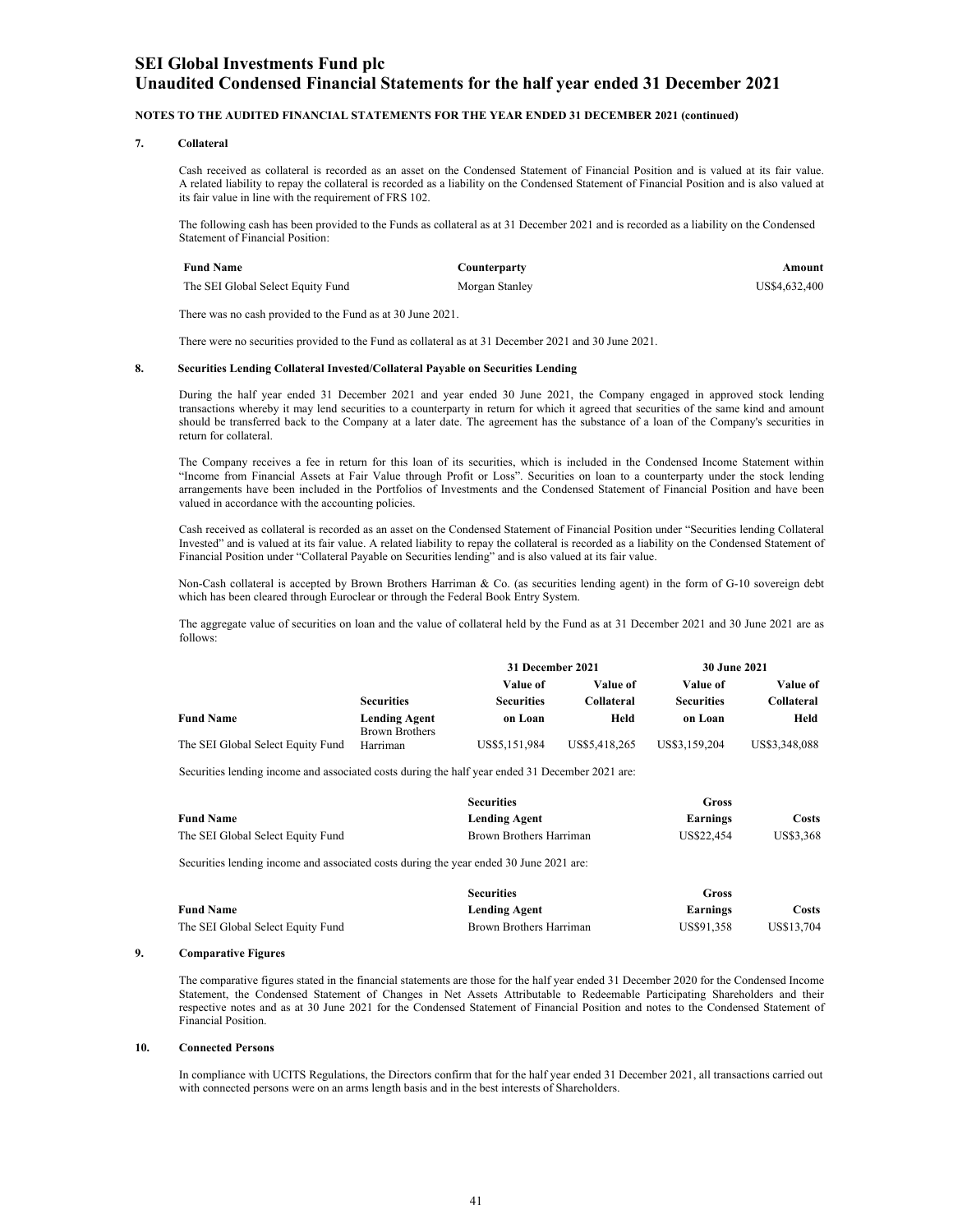### **Unaudited Condensed Financial Statements for the half year ended 31 December 2021**

#### **NOTES TO THE AUDITED FINANCIAL STATEMENTS FOR THE YEAR ENDED 31 DECEMBER 2021 (continued)**

#### **11. Related Persons**

The Manager, Investment Adviser, Administrator and Distributor are related persons as defined by FRS 102.

None of the Directors or the Company Secretary, at the date of this report, holds or held, on the date of his appointment or during the half year ended 31 December 2021, any beneficial interest in the Shares of the Company.

Michael Jackson is a partner in the firm of Matheson, who act as legal advisers to the Company. During the half year ended 31 December 2021, Matheson were paid fees of US\$29,356 (30 June 2021: US\$34,918) for services to the Company.

The significant Shareholders of the Company at 31 December 2021 and 30 June 2021 were as follows:

|                                   | % Held           | % Held              |
|-----------------------------------|------------------|---------------------|
|                                   | 31 December 2021 | <b>30 June 2021</b> |
| The SEI Global Select Equity Fund |                  |                     |
| SEI Global Nominee Ltd.           | 91.62            | 89.96               |

#### **12. Significant Events Affecting the Company During the Period**

The novel coronavirus known as COVID-19 continues to be declared a global pandemic by the World Health Organization. COVID-19 has resulted in global travel restrictions, severe challenges in healthcare provision, supply chain disruptions, as well as significant uncertainty. The situation remains unstable with various countries around the world responding in different ways to manage the numerous economic and social impacts arising from it. The rapidly changing dynamics of this global health crisis precludes any prediction as to its duration and ultimate long-term impact.

Brexit has now been completed with the transitional period (pre implementation phase) during which the E.U. laws continued to apply in the U.K. ending with a deal between the U.K. and E.U. (the "Brexit deal") as at 23:00 on 31 December 2020. The Brexit Deal is comprised of a number of documents, of which (i) the Trade and Cooperation Agreement and (ii) Joint Declaration on Financial Services Regulatory Cooperation between the European Union and the United Kingdom (the "Declaration") are relevant to financial services. While this means that a "Hard Brexit" did not occur, financial services was not covered in any great detail in the Brexit Deal. The Trade and Cooperation Agreement did not deal with issues impacting the funds industry such as passporting arrangements or equivalence determinations, and an exclusive extension to the transitional period for financial services was also not included. The Trade and Cooperation Agreement has applied provisionally since 1 January 2021 pending E.U. parliamentary scrutiny and ratification, however this temporary application period lapsed on 30 April 2021. The European Parliament's foreign affairs and trade committees voted in favour of the Trade and Cooperation Agreement on 15 April 2021 and the European Commission took the final step in the E.U. ratification process and approved the E.U.-U.K. Trade and Cooperation Agreement took place to allow it to enter into force on 1 May 2021. The Declaration looks to the future and is essentially an agreement to reach an agreement to establish structured regulatory cooperation on financial services, with the aim of establishing a durable and stable relationship between the E.U. and the U.K. (the "Financial Services Agreement"). As part of the Declaration, the E.U./U.K. committed to agreeing a Memorandum of Understanding ("MoU") establishing the framework for this cooperation by March 2021. The text of the MoU on financial services was agreed upon in March 2021, however it has not yet been ratified. It is unclear whether the text of the MoU will be published, however, once signed, the MoU creates the framework for voluntary regulatory cooperation in financial services between the U.K. and the E.U. and will establish the Joint U.K.-E.U. Financial Regulatory Forum, which will serve as a platform to facilitate dialogue on financial services issues. Among other things, the Parties will discuss how to move forward on both sides with equivalence determinations between the E.U. and the U.K., without prejudice to the unilateral and autonomous decision-making process of each side.

Brown Brothers Harriman & Co. ("BBH") has entered into an agreement with State Street Corporation ("State Street") under which State Street will acquire BBH's Investor Services business; which includes its custody, fund accounting and administration, transfer agency, depositary services, foreign exchange and securities lending services. The transaction is expected to be completed in the first quarter of 2022, subject to customary closing conditions and regulatory approvals.

There were no other significant events affecting the Company during the period.

#### **13. Post Balance Sheet Events**

There were no significant events affecting the Company since the period end.

#### **14. Approval of Financial Statements**

The Board of Directors approved the unaudited condensed financial statements on 23 February 2022.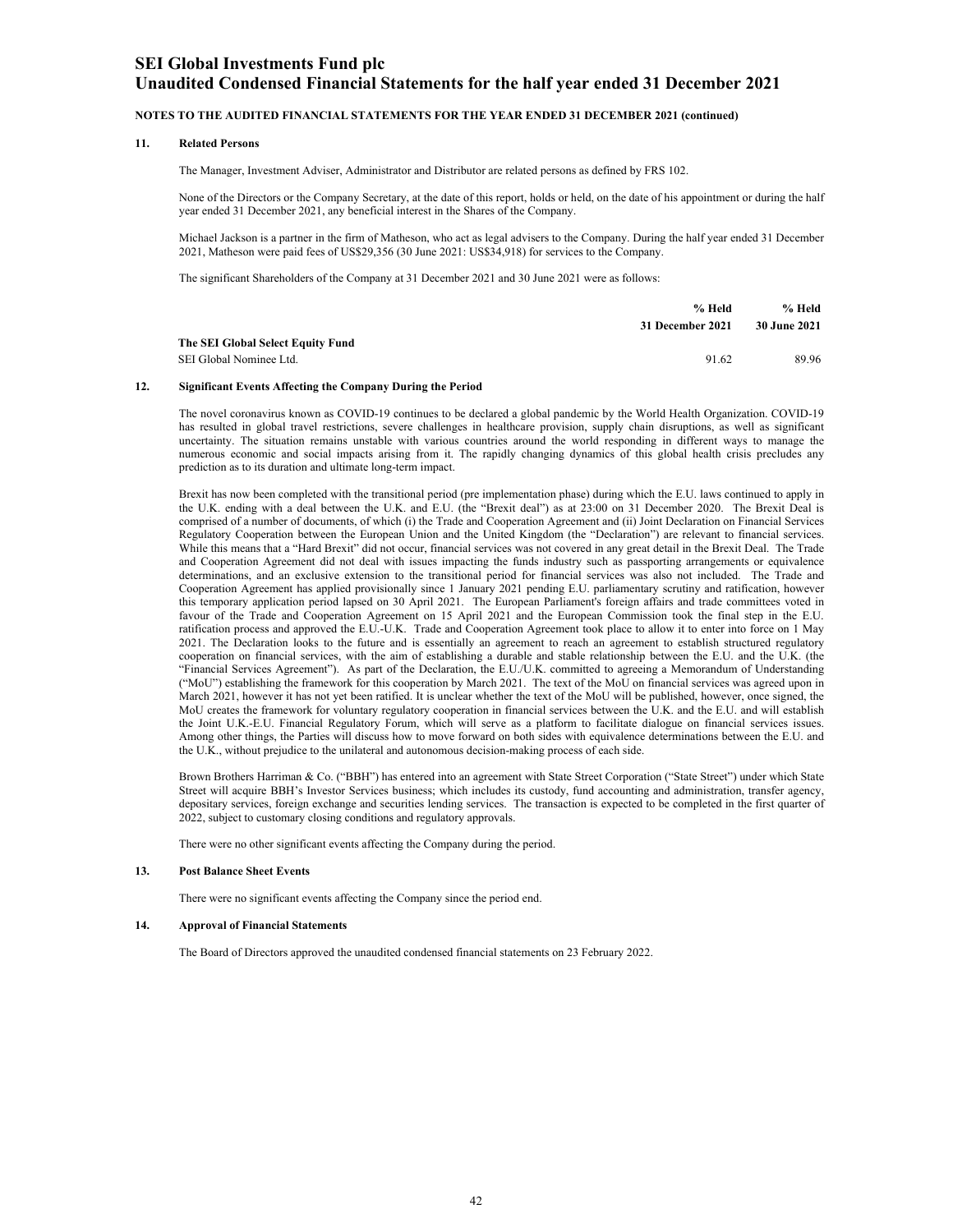#### **APPENDIX (continued)**

#### **Appendix I – Remuneration Disclosures**

SEI Investments Global, Limited (the "Management Company") has implemented a remuneration policy (the "Remuneration Policy") which is in line with the provisions of the UCITS Regulations, including recent CP86 thematic review, and in accordance with the European Securities and Markets Authority Guidelines on Sound Remuneration policies under the UCITS Directive (ESMA/2016/575) ("ESMA Guidelines"). The current version of the Remuneration Policy was adopted by the board of directors of the Management Company (the "Board") on 27 May 2021. The Remuneration Policy is aligned with the business strategy, objectives, values and interests of the Management Company, the Fund and investors in the Fund and the policy includes measures to manage conflicts of interests.

The Management Company is controlled and managed by its Board. Accordingly, the identified staff for the purpose of the Remuneration Policy are the members of the Board, senior management, risk takers, control functions and any employees receiving total remuneration taking them into the same remuneration bracket as senior management and risk takers, whose professional activities have a material impact on the risk profile of the Management Company or the Fund. During the financial year, the Board implemented the delegation model which leverages off the skills, experience, and knowledge of specialised staff employed by the service providers to the Management Company and the Fund who perform the dayto-day specific functions and are subject to the ongoing supervision and monitoring by the Board. The Board considers that the extent of delegation by the Management Company of investment management functions does not exceed, by a substantial margin, the investment management functions performed by the Management Company itself.

The Remuneration Policy is aimed at ensuring that any relevant conflicts of interest can be managed appropriately at all times and sets out practices for those categories of staff, including senior management, risk takers, control functions, and any employees receiving total remuneration that takes them into the same remuneration bracket as senior management and risk takers, whose professional activities have a material impact on the risk profile of the Sub-Funds, that are consistent with and promote sound and effective risk management and do not encourage risk-taking which is inconsistent with the risk profiles of the Sub-Funds. The Management Company is responsible for determining the categories of staff whose professional activities have a material impact on the risk profile of the Management Company or the Funds.

#### **Variable Remuneration**

The directors of the Management Company who are also employees of the SEI group of companies (the "SEI Group") do not receive any remuneration in respect of their services as directors of the Management Company or the Fund. The other directors receive fixed remuneration in respect of their services which is set at a level determined by the Board as a whole and which is not performance related. The Management Company currently has seven directors of which two are not either employees or consultants of the SEI Group. None of the directors are currently in receipt of variable remuneration in respect of their services as directors of the Management Company or in respect of the Fund managed by the Management Company. None of the directors are currently in receipt of a pension from the Management Company.

The Board has delegated certain activities in respect of the portfolio management and risk management of the Sub-Funds which it manages to SEI Investments Management Corporation ("SIMC"). In turn SIMC has also sub-delegated certain investment and risk management functions to certain other entities which provide sub-investment management services to the Fund. Where the Management Company has delegated or SIMC has subdelegated investment management functions the Management Company is required to ensure that either:

- (i) The entities to which investment management activities have been delegated are subject to regulatory requirements on remuneration that are equally as effective as those applicable under the UCITS Regulations and the ESMA Guidelines; or
- (ii) A determination has been made that pursuant to the principle of proportionality it is appropriate that the entities to which investment management activities have been delegated do not need to adopt remuneration policies consistent with ESMA Guidelines; or
- (iii) Appropriate contractual arrangements are put in place with entities to which investment management activities have been delegated in order to ensure that there is no circumvention of the remuneration rules set out in the ESMA Guidelines, subject to the application of the proportionality rules, set out in the ESMA Guidelines.

The ESMA Guidelines provide that when taking measures to comply with the requirements of the UCITS Regulations and the ESMA Guidelines, the Management Company should comply in a way and to the extent that is appropriate to its (a) size; (b) internal organisations; and (c) the nature, scope and complexity of its internal activities. The ESMA Guidelines outline that it is necessary to analyse  $(a) - (c)$  together, and not one single element, in isolation, when considering whether an entity may disapply the requirements set out in the UCITS Regulations, on the basis of the proportionality. The Management Company has considered the proportionality principle in its compliance with these guidelines.

As outlined above, SIMC has appointed a number of third party entities to provided investment management and risk management services to the Fund. The Management Company shall ensure that the delegates of SIMC are subject to the requirements of (i), (ii) or (iii) above.

The Management Company does not pay any fixed or variable remuneration to identified staff of SIMC or the third party entities/portfolio managers.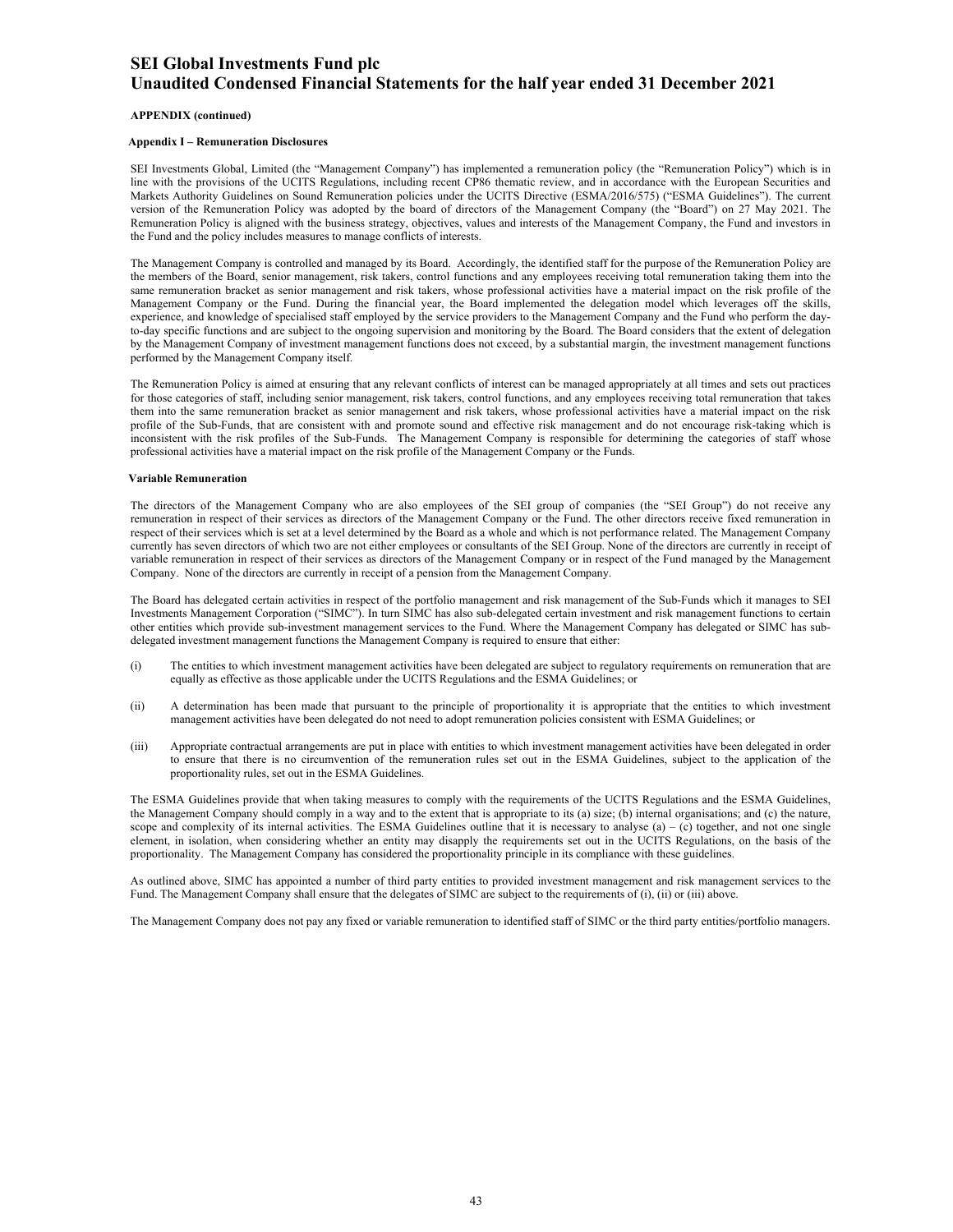### **APPENDIX (continued)**

### **THE SEI GLOBAL SELECT EQUITY FUND**

### **Appendix II - Statement of Changes in Composition of Portfolio**

The following Statements of Changes in Composition of Portfolio reflect the aggregate purchases of a security exceeding one per cent of the total value of purchases and aggregate disposals greater than one per cent of the total sales for the year. At a minimum the largest 20 purchases and 20 sales must be given.

| <b>Major Purchases</b>           | <b>Nominal</b> | Cost US\$ |
|----------------------------------|----------------|-----------|
|                                  |                |           |
| <b>DOLLAR TREE INC</b>           | 45,152         | 4,697,204 |
| <b>APPLE INC</b>                 | 29,374         | 4,395,386 |
| <b>LAM RESEARCH CORP</b>         | 6,688          | 4,108,678 |
| NXP SEMICONDUCTORS NV            | 18,506         | 3,978,725 |
| BERKSHIRE HATHAWAY INC           | 12,851         | 3,574,157 |
| <b>METLIFE INC</b>               | 59,080         | 3,460,168 |
| MILLERKNOLL INC                  | 68,958         | 3,118,537 |
| KUEHNE + NAGEL INTERNATIONAL AG  | 8,858          | 2,955,065 |
| <b>LAS VEGAS SANDS CORP</b>      | 77,318         | 2,947,267 |
| <b>ORGANON &amp; CO</b>          | 89,313         | 2,846,265 |
| <b>TESLA INC</b>                 | 3,192          | 2,827,364 |
| <b>AO SMITH CORP</b>             | 36,319         | 2,815,275 |
| <b>DAIKIN INDUSTRIES LTD</b>     | 11,900         | 2,759,460 |
| <b>KEYENCE CORP</b>              | 4,300          | 2,733,151 |
| LIBERTY BROADBAND CORP           | 16,514         | 2,540,198 |
| NGK SPARK PLUG CO LTD            | 145,100        | 2,461,415 |
| <b>TOKYO ELECTRON LTD</b>        | 5,439          | 2,359,858 |
| <b>PROSUS NV</b>                 | 25,976         | 2,327,564 |
| <b>CSX CORP</b>                  | 64,523         | 2,302,659 |
| MCDONALD'S HOLDINGS CO JAPAN LTD | 50,400         | 2,281,177 |

| <b>Major Sales</b>                | <b>Nominal</b> | <b>Proceeds USS</b> |
|-----------------------------------|----------------|---------------------|
|                                   |                |                     |
| <b>ARCUS JAPAN FUND</b>           | 126,184        | 31,321,122          |
| <b>NUCOR CORP</b>                 | 48,594         | 5,115,959           |
| <b>BERKSHIRE HATHAWAY INC</b>     | 15,619         | 4,384,976           |
| AMAZON.COM INC                    | 1,181          | 3,965,326           |
| ELILILLY & CO                     | 12,366         | 3,104,533           |
| AMERICAN EXPRESS CO               | 18,179         | 3,047,498           |
| <b>SYSCO CORP</b>                 | 38,920         | 2,898,160           |
| <b>MURPHY OIL CORP</b>            | 108,439        | 2,837,560           |
| AT&T INC                          | 105,683        | 2,782,258           |
| AUTOMATIC DATA PROCESSING INC     | 13,202         | 2,703,241           |
| NIPPON TELEGRAPH & TELEPHONE CORP | 97,296         | 2,694,744           |
| LUMEN TECHNOLOGIES INC            | 213,771        | 2,640,469           |
| <b>DOLLAR GENERAL CORP</b>        | 11,676         | 2,585,847           |
| TEXAS INSTRUMENTS INC             | 13,307         | 2,546,730           |
| <b>ILLINOIS TOOL WORKS INC</b>    | 10,708         | 2,460,328           |
| <b>GRACO INC</b>                  | 32,078         | 2,442,823           |
| <b>MDU RESOURCES GROUP INC</b>    | 71,080         | 2,323,403           |
| ROCHE HOLDING AG                  | 5,985          | 2,306,873           |
| PHILIP MORRIS INTERNATIONAL INC   | 22,659         | 2,248,443           |
| <b>ASTRAZENECA PLC</b>            | 17,985         | 2,188,007           |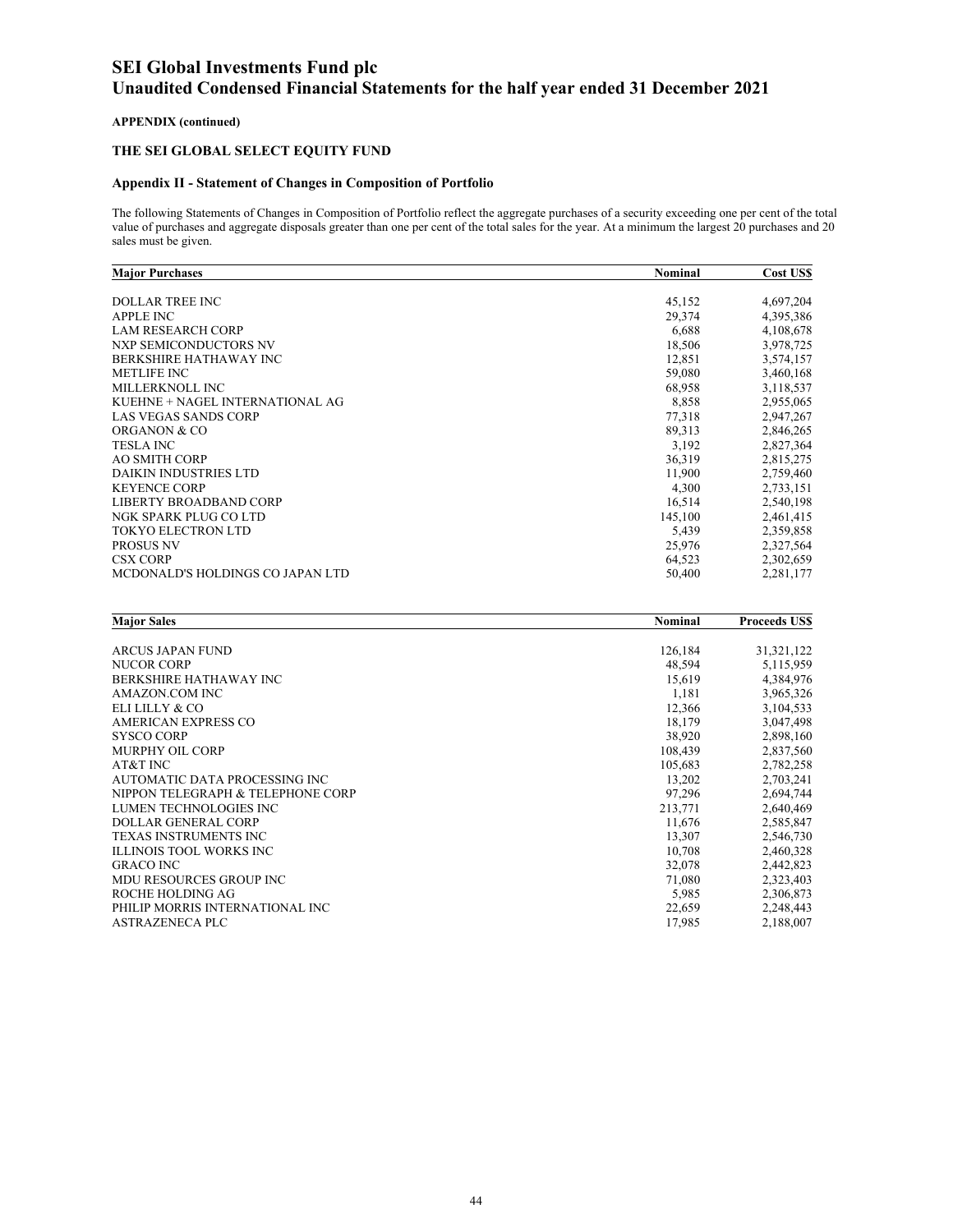#### **APPENDIX (continued)**

#### **Appendix III – Securities Financing Transactions Regulations**

Securities Financing Transaction Regulation ("SFTR") introduces reporting requirements for securities financing transactions ("SFTs") and total return swaps.

A Securities Financing Transaction (SFT) is defined as per Article 3(11) of the SFTR as:

- a repurchase/reverse repurchase agreement,
- securities or commodities lending and securities or commodities borrowing,
- a buy-sell back transaction or sell-buy back transaction, or
- a margin lending transaction.

As 31 December 2021 the Fund held the following types of SFTs:

securities lending.

All amounts shown represent Market Value.

#### **Global Data**

The amount of assets across all SFTs as at 31 December 2021 is as follows:

The SEI Global Select Equity Fund

| <b>Type of asset</b> | Amountl       | % of NAV | % of lendable assets |
|----------------------|---------------|----------|----------------------|
| Securities lending   | US\$5,151,984 | 0.51%    | $0.94\%$             |

#### **Data on reuse of collateral**

There was no re-use of collateral during the period ended 31 December 2021.

There was no cash collateral reinvestment during the period ended 31 December 2021.

#### **Concentration data**

The ten largest issuers for collateral securities and commodities received across all SFTs as at 31 December 2021 is as follows:

The SEI Global Select Equity Fund

| <b>Collateral Issuers</b> | Amount        |
|---------------------------|---------------|
| French Government         | US\$4,855,552 |
| US Government             | US\$237.229   |
| UK Government             | US\$198.861   |
| German Government         | US\$126.623   |

The ten largest counterparties across all SFTs as at 31 December 2021 is as follows:

The SEI Global Select Equity Fund

| <b>Type of asset</b> | # | Counterpartyl                    | Amount        |
|----------------------|---|----------------------------------|---------------|
| Securities lending   |   | UBS AG                           | US\$3.129.500 |
| Securities lending   |   | Citigroup Global Markets Limited | US\$1.523.867 |
| Securities lending   |   | <b>BNP</b> Paribas               | US\$272.733   |
| Securities lending   |   | Merrill Lynch                    | US\$225,884   |

#### **Safekeeping of collateral received**

Four Custodians held collateral received as at 31 December 2021 as follows:

The SEI Global Select Equity Fund

| Custodian       | <b>Type of collateral</b> | Amount        |
|-----------------|---------------------------|---------------|
| Clearstream     | Security collateral       | US\$3,288,506 |
| Euroclear       | Security collateral       | US\$1,693,669 |
| Federal Reserve | Security collateral       | US\$237.229   |
| CREST           | Security collateral       | US\$198,861   |

#### **Safekeeping of collateral granted**

There was no collateral granted for securities lending transactions.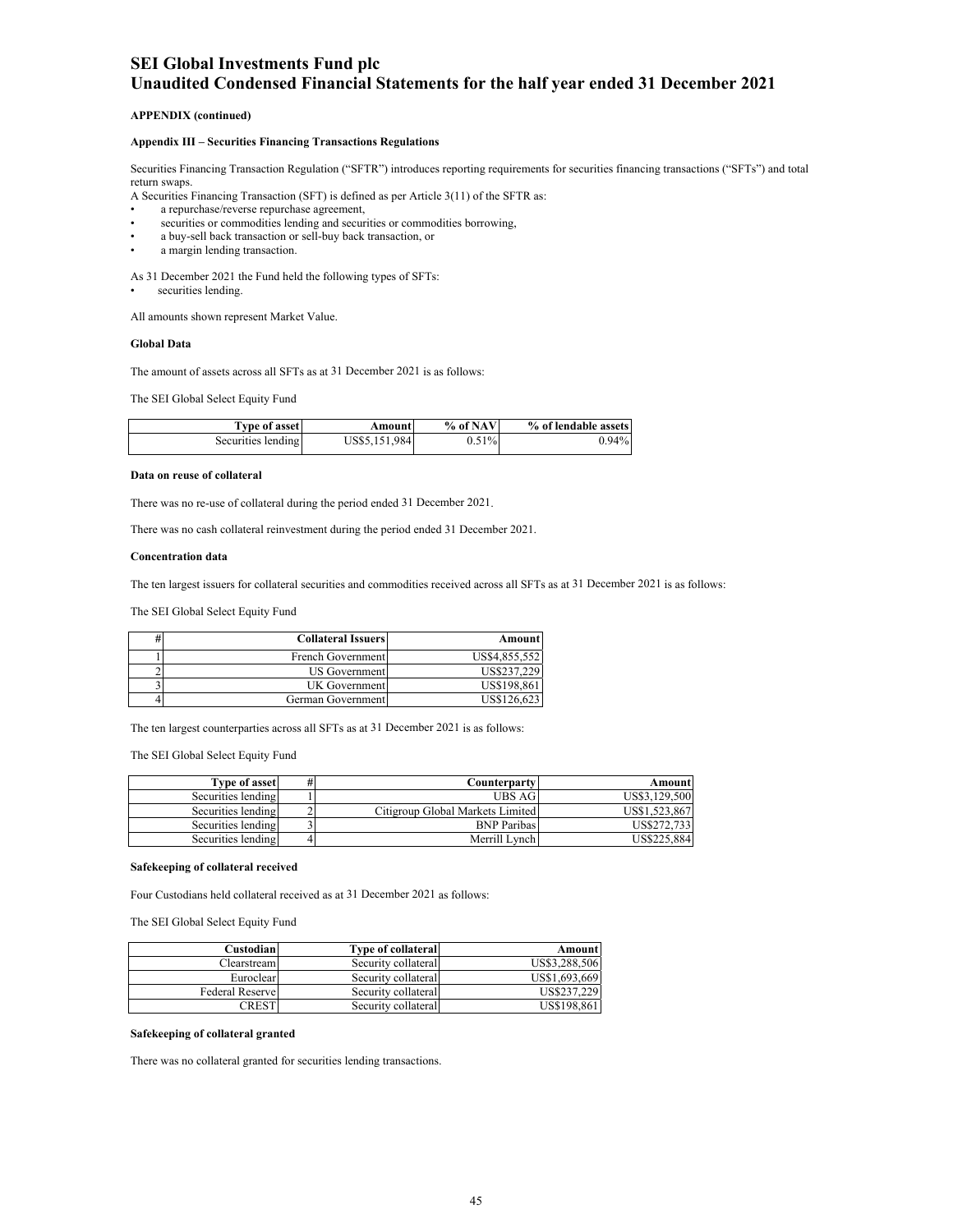#### **APPENDIX (continued)**

### **Appendix III – Securities Financing Transactions Regulation (continued)**

#### **Return/Cost**

Return and cost for each type of SFTs for the period ended 31 December 2021 is as follows:

The SEI Global Select Equity Fund

| Return:      | Amount            | % overall returns |
|--------------|-------------------|-------------------|
| To Fund      | <b>US\$19,086</b> | 85%               |
|              |                   |                   |
| To Manager   |                   |                   |
|              |                   |                   |
| To 3rd Party | US\$3,368         |                   |
|              |                   |                   |

There were no costs associated with SFTs for the year ended 31 December 2021.

#### **Aggregate transaction data**

The maturity of SFTs as at 31 December 2021 is as follows:

The SEI Global Select Equity Fund

| Maturity                  | Amount        |
|---------------------------|---------------|
| Less than one day         |               |
| One day to one week       |               |
| One week to one month     |               |
| One month to three months |               |
| Three months to one year  |               |
| Above one year            |               |
| Open maturity*            | US\$5,151,984 |

\*Payable on demand

The settlement and clearing mechanisms for SFTs as at 31 December 2021 are as follows:

The SEI Global Select Equity Fund

| Amount        | Settlement and clearing |
|---------------|-------------------------|
|               | mechanism               |
|               | Bilateral               |
| US\$5,151,984 | Tri-party               |
|               | Centrally Cleared       |